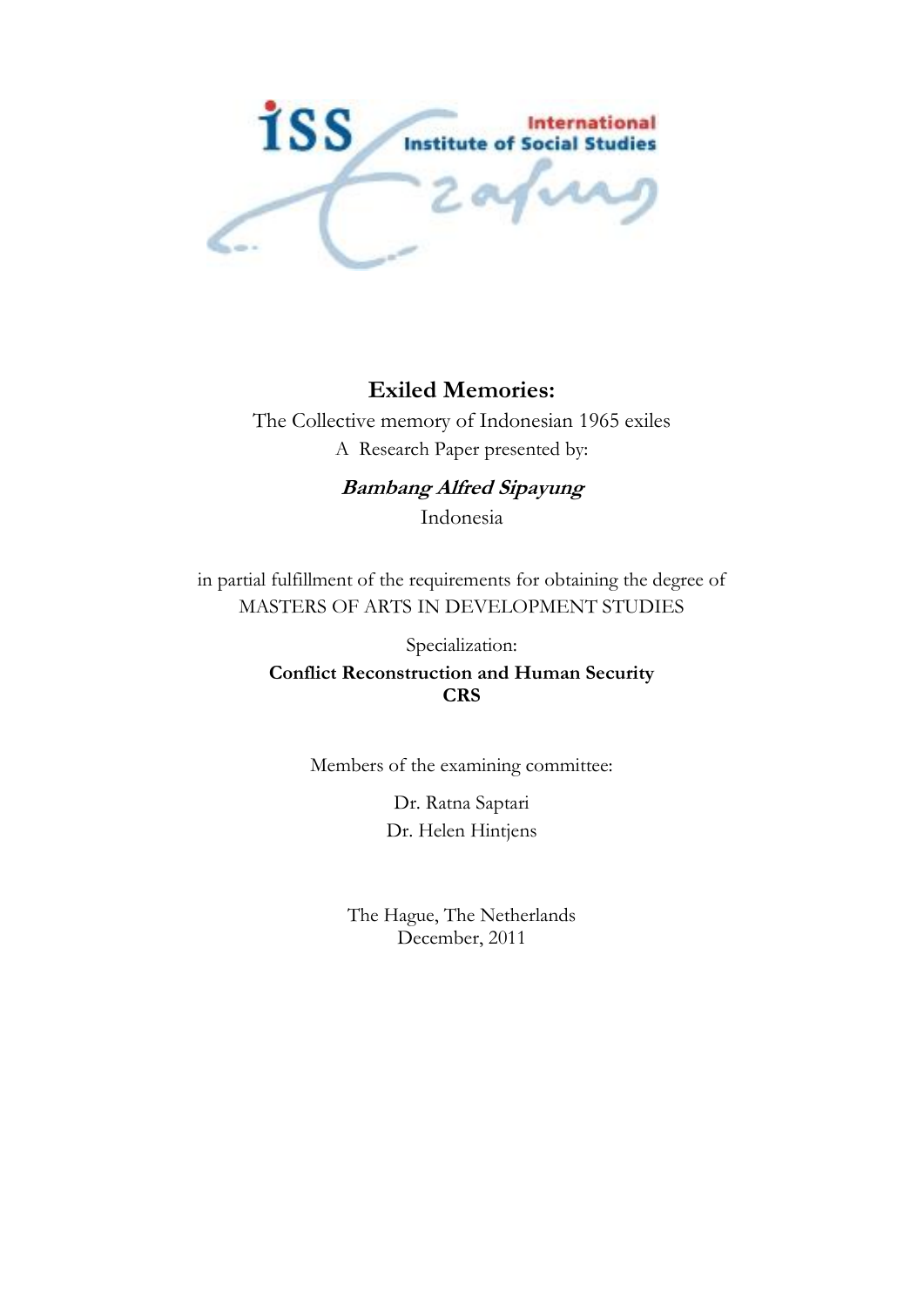#### **Disclaimer:**

This document represents part of the author's study programme while at the Institute of Social Studies. The views stated therein are those of the author and not necessarily those of the Institute.

## **Inquiries:**

Postal address: Institute of Social Studies P.O. Box 29776 2502 LT The Hague The Netherlands

Location:

Kortenaerkade 12 2518 AX The Hague The Netherlands

| Telephone: | $+31\,70\,426\,0460$ |
|------------|----------------------|
| Fax:       | $+31704260799$       |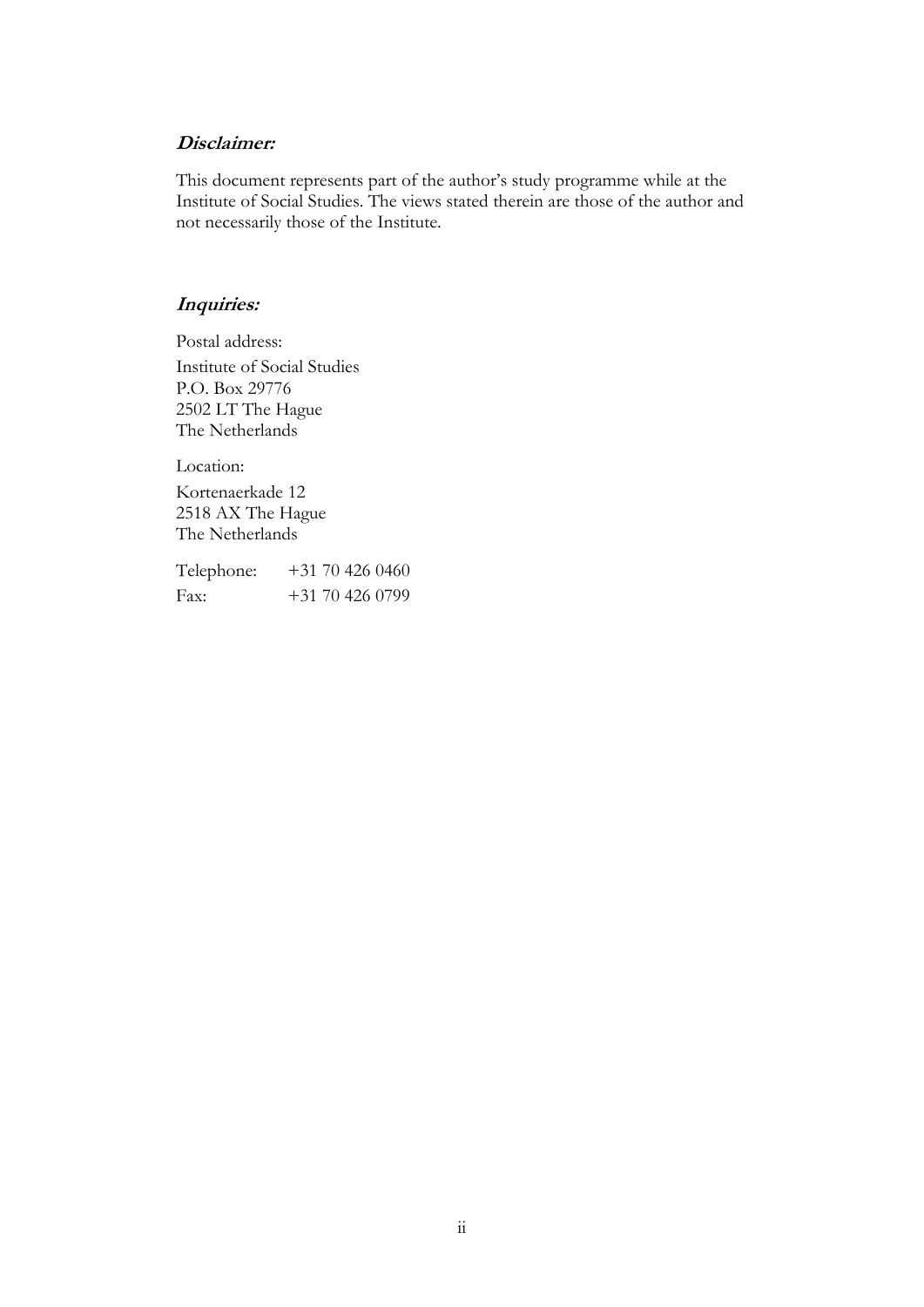# **Contents**

|          | List of Acronyms                                             | V                       |
|----------|--------------------------------------------------------------|-------------------------|
| Abstract |                                                              | vi                      |
|          | Relevance to Development Studies                             | VÍ                      |
| Keywords |                                                              | VÍ                      |
|          | <b>Chapter Intoduction</b>                                   | 1                       |
| 1.1      | <b>Research questions</b>                                    | $\overline{2}$          |
| 1.2      | Justification and relevance                                  | $\mathbf{3}$            |
| 1.2      | Organisation of this paper                                   | $\overline{\mathbf{4}}$ |
|          | Chapter 2 Theoretical foundation and methodology             | 5                       |
| 2.1      | Introduction                                                 | 5                       |
| 2.2      | <b>Theoretical foundation</b>                                | 5                       |
|          | 2.2.1. Situating the studies of 1965 exiles                  | 5                       |
|          | 2.2.2. Liminality of 1965 exiles                             | 6                       |
|          | 2.2.3. Collective memory and site of memory                  | 8                       |
| 2.3      | Methodology                                                  | 10                      |
|          | 2.3.1. Data gathering                                        | 11                      |
|          | 2.3.2. Reflexivity                                           | 11                      |
|          | <b>Chapter 3 Making Indonesian 1965 exiles</b>               | 13                      |
| 3.2      | Introduction                                                 | 13                      |
| 3.2      | <b>Migration and statelessness</b>                           | 13                      |
| 3.3      | The international and national context                       | 14                      |
| 3.4      | Indonesian migrants and exiles                               | 15                      |
| 3.5      | Immigration and social network in the Netherlands            | 17                      |
| 3.6      | Conclusion                                                   | 19                      |
|          | <b>Chapter 4 Trajectories of liminality</b>                  | 20                      |
|          | 4.1 Introduction                                             | 20                      |
| 4.2      | The collective memory of being citizens and stateless        | 20                      |
| 4.3      | The trajectories of exiles memories                          | 21                      |
|          | Error! Bookmark not defined.<br>4.3.1. The memory of Vietnam |                         |
|          | 4.3.2. The memory of Soviet Union                            | 22                      |
|          | 4.3.3. The memory of Tiongkok                                | 23                      |
|          | 4.3.4. The memory of Czechoslovakia                          | 25                      |
|          | 4.3.5. The memory of Rumania                                 | 25                      |
| 4.4      | Memorialisation of liminality                                | 26                      |
|          | 4.4.1. The exiles in the Netherlands                         | 26                      |
| 4.5      | Conclusion                                                   | 28                      |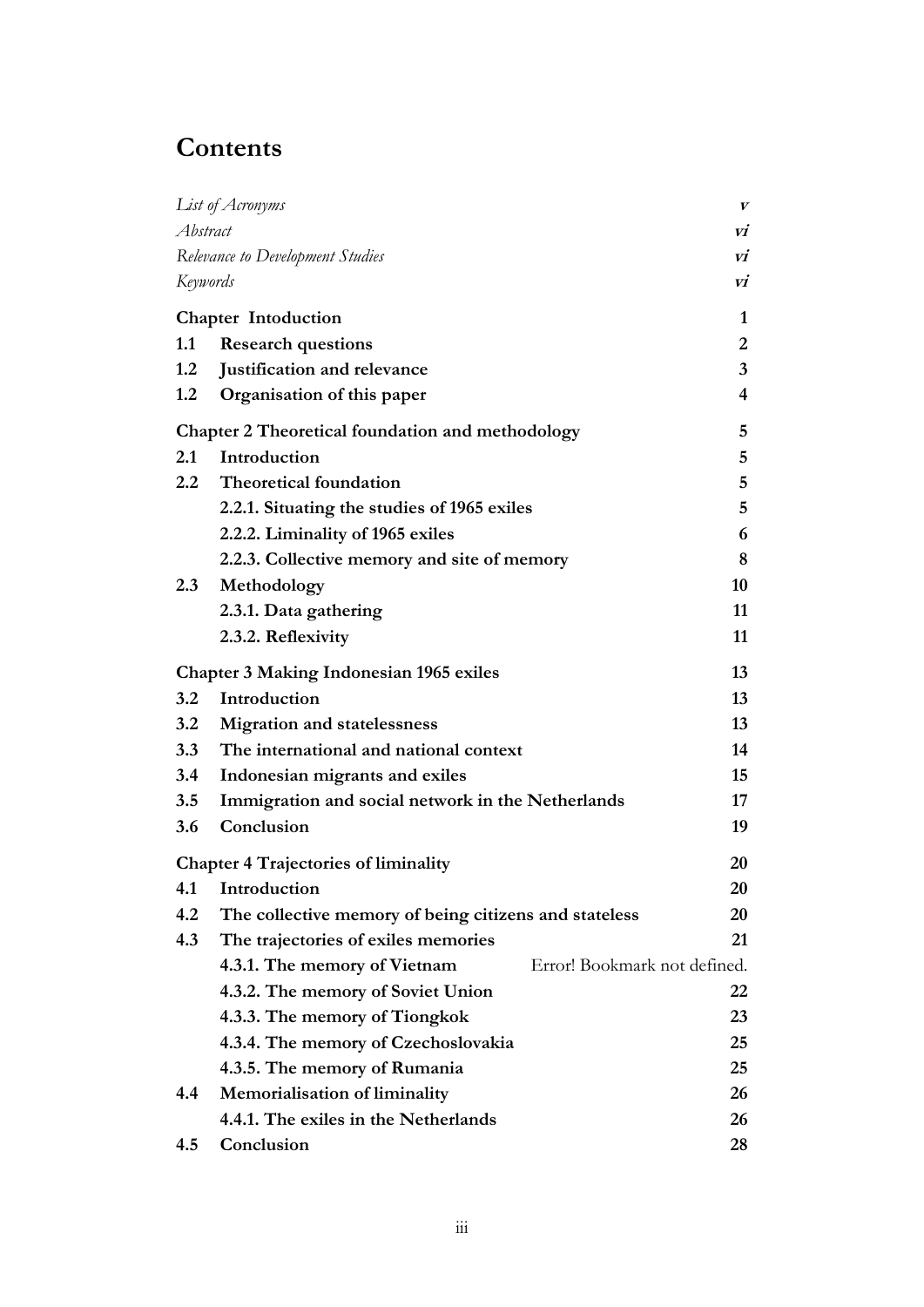| <b>Chapter 5 History and memory</b> |                                               |           |  |  |
|-------------------------------------|-----------------------------------------------|-----------|--|--|
| 5.1                                 | Introduction                                  | 29        |  |  |
| 5.2                                 | Home and belonging                            | 29        |  |  |
| 5.3                                 | Long distance nationalism                     | 30        |  |  |
| 5.4                                 | <b>Righting history</b>                       | 31        |  |  |
| 5.5                                 | Conclusion                                    | 33        |  |  |
|                                     | <b>Chapter 6 Conclusion</b>                   | 29        |  |  |
|                                     | <i>Appendices</i>                             | .37       |  |  |
|                                     | Appendix 1: Table of respondents' description | .37       |  |  |
|                                     | Appendix 2 : Map of exilic trajectories       | 39        |  |  |
|                                     | <b>References</b>                             | <i>40</i> |  |  |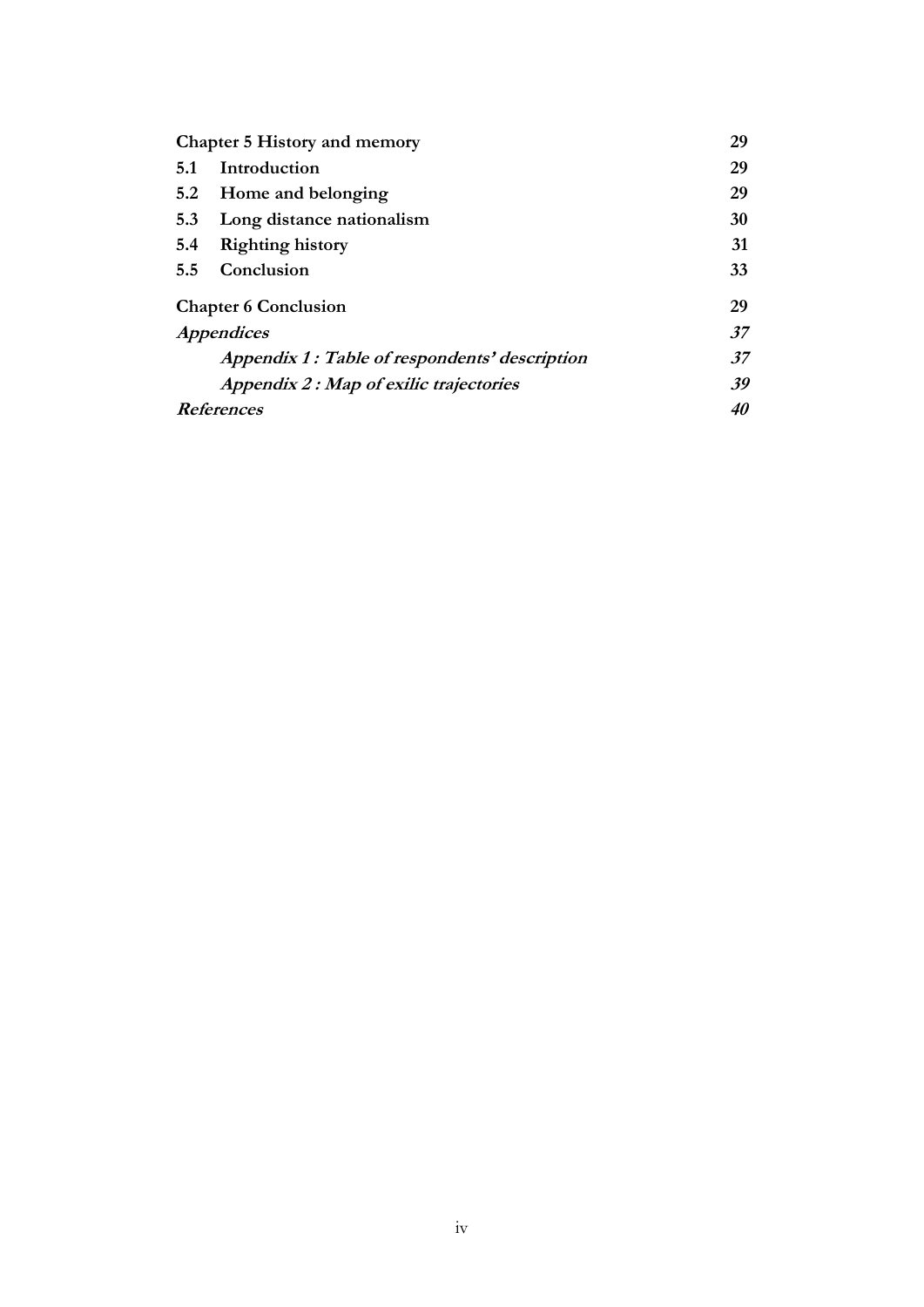# <span id="page-4-0"></span>**List of Acronyms**

| Ampera      | Amanat Penderitaan Rakyat (The Mandate of Suffering People)                                         |
|-------------|-----------------------------------------------------------------------------------------------------|
| Baperki     | Badan Perkumpulan Keturunan Indonesia (Association of<br>Indonesian Descent)                        |
| EТ          | Ex-Tahanan Politik (Ex- Political Prisoner)                                                         |
| <b>IISG</b> | International Institute Social Geschidenis (International<br>Institute of Social History)           |
| LPK 65      | Lembaga Pembela Korban 1965 (Institution of Victims of 1965<br>Defender)                            |
| Mahid       | Mahasiswa Ikatan Dinas (Students bond)                                                              |
| <b>NGO</b>  | Non Governmental Organization                                                                       |
| PDI P       | Partai Demokrasi Indonesia Perjuangan (Indonesia Democratic<br>Party in Struggle)                   |
| Pepicek     | Paguyuban Eks-Pelajar Indonesia di Ceko (Community of<br>Indonesian Ex-Students in Czech)           |
| PKI         | Partai Komunis Indonesia (Indonesian Communist Party)                                               |
| PP          | Perhimpunan Persaudaraan (Association of Brotherhood and<br>Sisterhood)                             |
| PPI         | Perhimpunan Pelajar Indonesia (Association of Indonesian<br>Students)                               |
| PRRI        | Pemerintahan Revolusioner Republik Indonesia (Revolutionary<br>Government of Republic of Indonesia) |
| PTIP        | Pendidikan Tinggi Ilmu Pengetahuan (Higher Education and<br>Science)                                |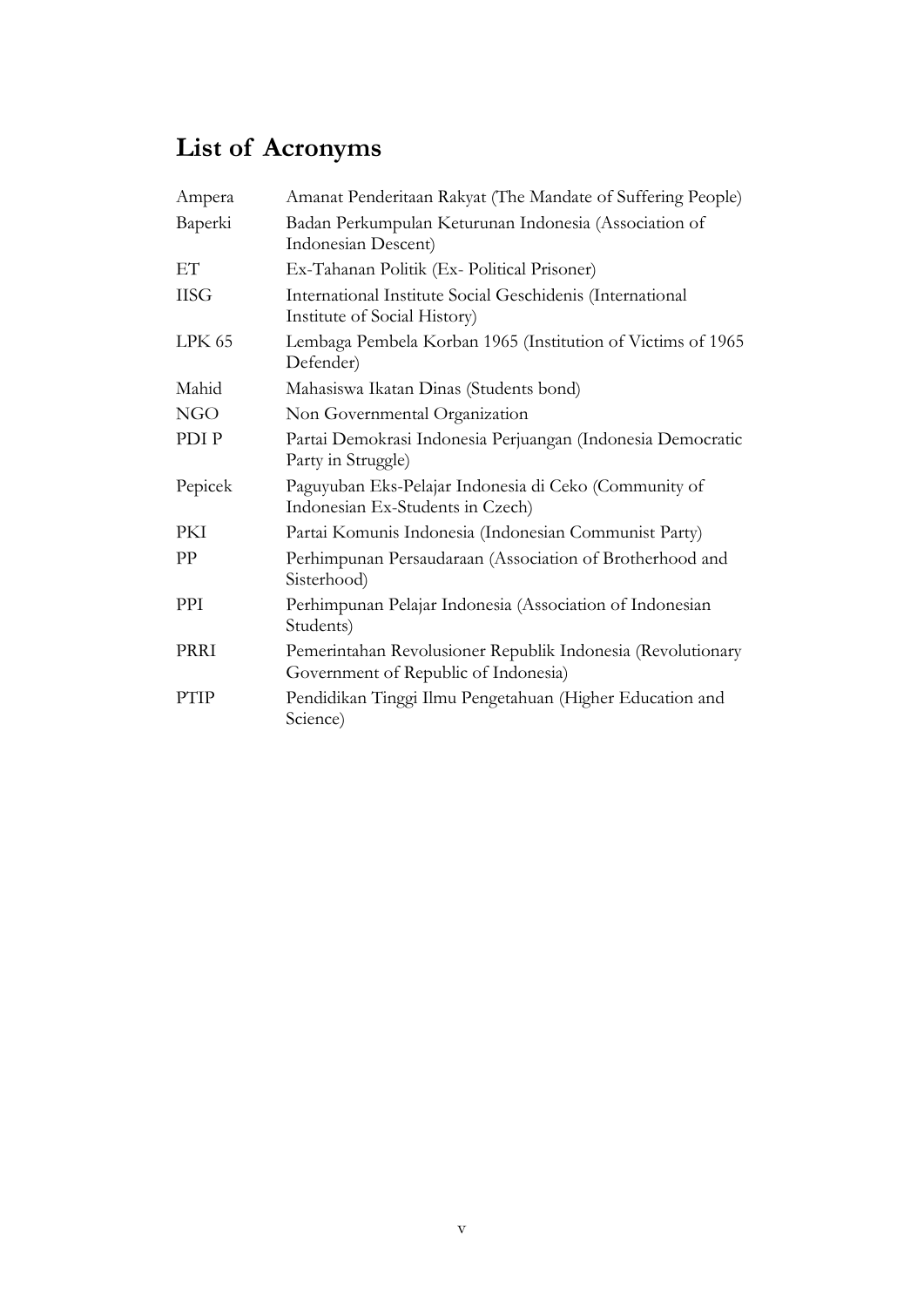## <span id="page-5-0"></span>**Abstract**

This study is about the memory of people in transition after the experience of statelessness. The stateless people discussed in this study are Indonesians who were prevented from returning home because the state considered them part of a group inspired by leftist ideologies. This was a story of stigmatisation that took place against the left in Indonesia in 1965. Since the state revoked and refused to renew their passport, and because of the fear to return, they became stateless people in mainly socialist countries. Many of those who are the subject of this study went through some transit countries before finally gained a Dutch or Czech citizenship. As part of the study, interviews guided by the focus on oral history and memoir research were conducted with 1965 Indonesian exiles living in the Netherlands and the Czech Republic.

The focus of the research is to explore the interplay between collective and individual memories. In particular, the study tries to analyse how individuals" exilic trajectories have shaped their memories of homeland and of the 1965 event itself. To do so, I borrow the notion of "collective memory" from Halbwach and "site of memory" from Pierre Nora to understand how they adjust the meaning of home in relation to their different exilic trajectories and their being away from the actual violence of 1965. Among the key findings are how the meaning of home is not static in relation to one geographical area but is identified through two or more countries according to their different exilic trajectories. Taking into account the fact of different exilic trajectories, it is of course interesting to understand that they demonstrate a variant of the 1965 discourse of state"s violence and at the same time reveal different sub-group and individual memories in which their exilic trajectories are remembered.

## **Relevance to Development Studies**

The year 1965 in Indonesia is historically known as a change of government from the Old Order to the New Order which implemented development programmes in the country. While the development improved the economic condition and seemed to give prosperity, its exercise involved violence with mass killings, stigmatisation of socialism and communism and created exiles whose life trajectories are little understood in a post-communist world. Their exilic trajectories challenge the notion of identity as citizen, problematise state"s official history, and demonstrate the existing violence that accompanied the development programmes.

## **Keywords**

Exilic trajectories, 1965 exiles, 1965 event, memory, collective memory, site of memory, statelessness, home, diaspora, socialist, communist and history.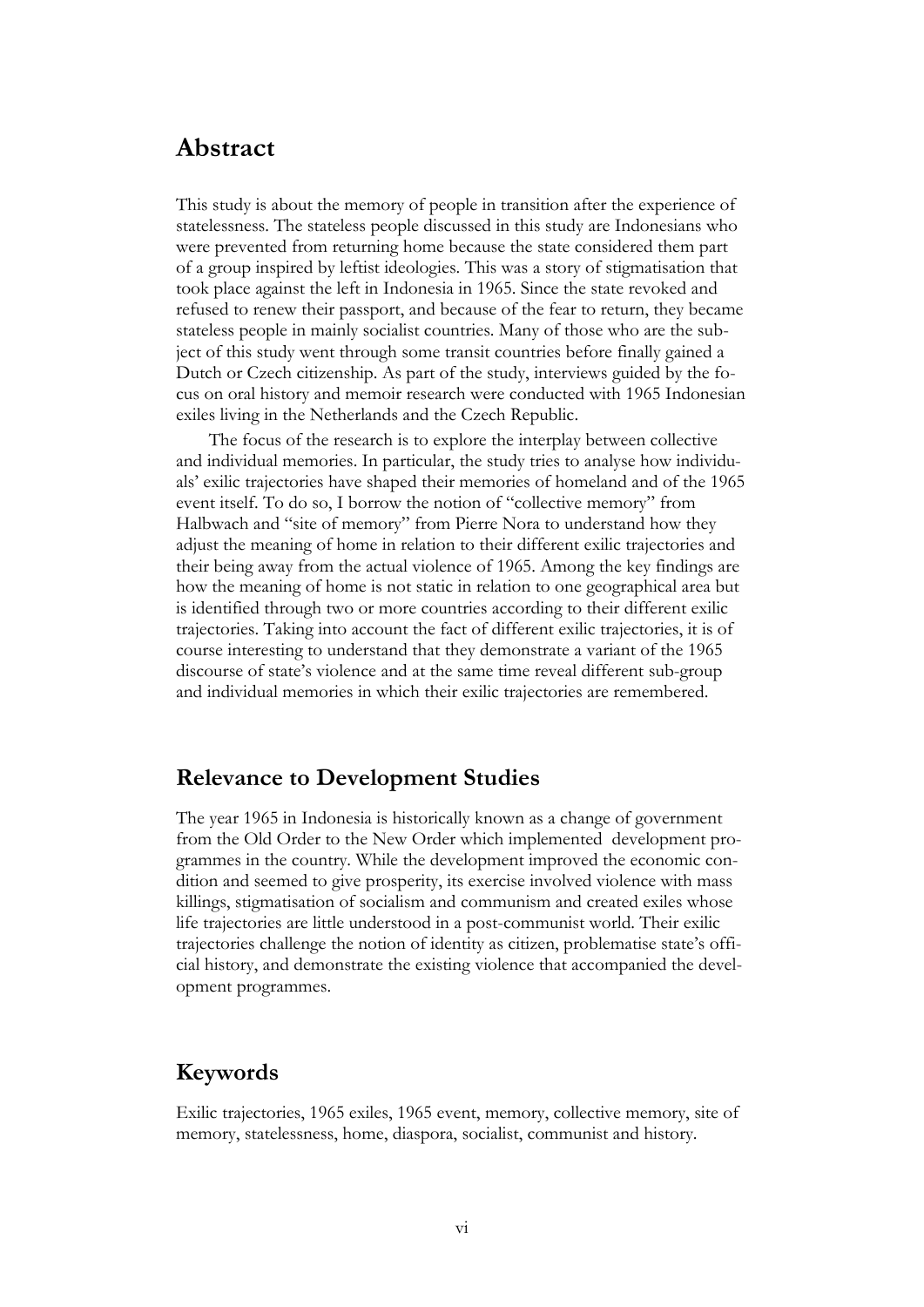## **Chapter 1 Introduction**

 $\overline{a}$ 

"Ho Chi Min had several papers. In China, he became Chinese. In Russia, he became Russian. In France, he became French. So it is with you. You will never be a Dutch because you are Indonesian. Your heart remains Indonesian." (an interview in July 28, 2011)

The above words came from Fahmawati"s husband, a respondent living in Amsterdam, as they discussed her difficulty to go to a conference in France. He suggested that she takes Dutch citizenship as her legal identity which is convenient to travel and to pursue her career as a lecturer on the Vietnamese language. After she lost her citizenship following the regime change in Indonesia in 1965, she had stayed in Vietnam and moved to the Netherlands in 1981 as a stateless person.

There are about 150 Indonesians who went through the same situation as a result of internal struggle in Indonesia in 1965. What happened in 1965 was really a complicated matter which becomes a subject of several studies (Anderson and McVey 2009, Baskara 2007, Crouch 2007, Farid 2005, Pilger 2002, Roosa 2008, Schreiner 2005, Shiraishi 1997, Wieringa June 2009, Wieringa 2002). The simplified version of the event is often pictured as an ideological contest between the socialist – communist and the West – capitalist in a Cold War context (NN 1958). In this simplified representation, Sukarno was considered an ally of the socialist – communist ideology bloc, while Suharto was an ally of the western bloc.

As Suharto and his New Order Regime rose to power, there was a witchhunt againts the proponents of socialist - communist and Marhaenist<sup>1</sup> ideologies in Indonesia. To date the death toll continues to be disputed. The estimation though ranges from 250.000 to 500.000 (Crouch 2007). The New Order regime strengthened its grip by applying a screening process on individuals which is known as *bersih diri* (clean in self) and on his/her familial ideological orientation or *bersih lingkungan* (clean by association)(Heryanto 2006: 36) as a condition for entering the ranks of civil servants and armed forces. It repeated the message of *bahaya laten komunis* (latent danger of communism) as a common threat to the nation, and put an ET sign – *Ex-Tahanan Politik* (Ex-Political Prisoner) on the identity card of former political prisoners of the 1965 event. The objective was to crush its opponents, to legitimise its rule, to stigmatise leftist groups and to create a collective memory of communist threats.

Indonesian embassies, under the control of the military attaché, conducted screening processes abroad and asked every Indonesian to sign the loyalty statement to the New Order. Fahmawati with other students who studied in socialist countries like the Soviet Union, Rumania, Czechoslovakia, China and

<sup>1</sup> Marhaenism is a socialism á la Indonesia developed by Sukarno based on the Javanese ideal of harmony with norm of *gotong royong* (cooperation) and *musyawarah – mufakat* (deliberation to reach consensus) (Wieringa 2002: 165).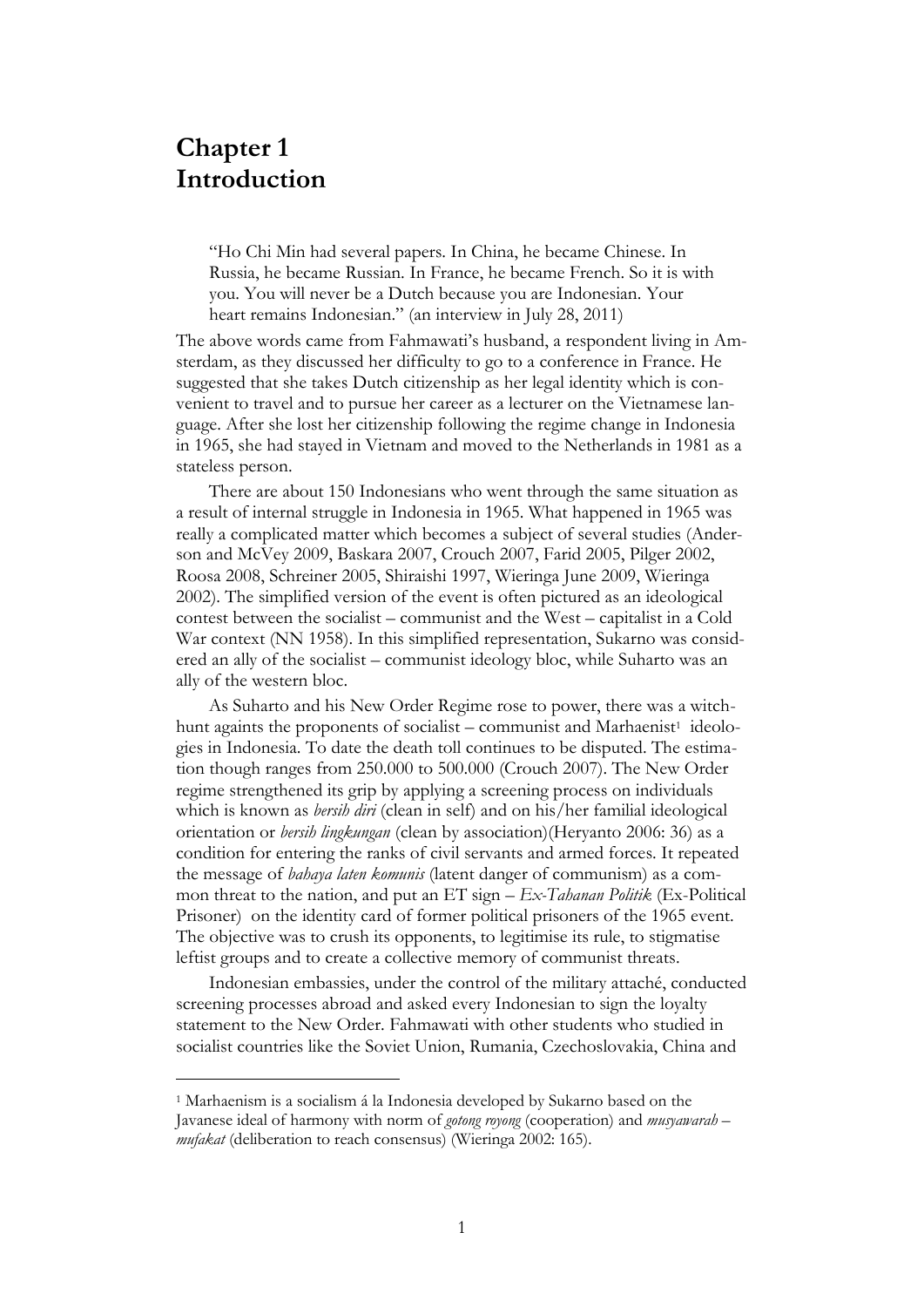Vietnam refused to do so. They considered that New Order was and is a *coup d'etat* againts the legal government. The New Order regime revoked their passport and advised other Indonesians not "to give any financial and social support " for them. (Letter of Indonesian Embassy in Moscow, dated August 1, 1966). Including in this group were a sizeable number of diplomats, journalists and cultural workers participating in the celebration of the anniversary of the establishment of the Chinese Communist Party in Beijing (Hill 2009: 5).

Their statelessness on the one hand suggests their loss of rights and formal identity as an Indonesian citizen. On the other hand it consists of exilic trajectories which emotionally tie them to different states. They remember their exilic trajectories very well from their memory of being involved with the Vietnamese Revolution, the Cultural Revolution in China, the Sino – Soviet split, the *Perestroika* of the Soviet Union and the democratisation of Eastern European countries. The exilic trajectories then suggest a social space and process in which they try to negotiate their emotional ties with the meaning of home related to their country of origin. As they resettled in the Netherlands or in the Czech Republic, they actually came with a baggage of exilic trajectories containing the memory of different socialist – communist histories and experiences.

Considering their various exilic trajectories and their reunification in the Netherlands and the Czech Republic, this study wants to address how 1965 exiles understood the meaning of home and their identity as they went through exilic trajectories. It was a period where they became stateless people, or inbetween citizens. This statelessness relates to what is known as *de facto* statelessness where somebody may have lawful a claim as a citizen but is prevented from asserting such a claim because of fear of persecution or discrimination. In the climate of the Cold War and what happened in Indonesia, the 1965 exiles were given protection under the Red Cross of respective countries. Formally, in terms of citizenship, there were periods of being in-between. This period contains exilic trajectories where they felt engagement with and belonging to a community where they contributed to its revolutions. The exilic trajectories resemble other studies of bond and memories with the motherland, the negotiated meaning of home (Uusihakala 2008, D'Alisera 2002, Jacobsen 2009) and identity (Orjuela 2008, Wayland 2004, Steijlen 2010).

#### **1.1 Research question**

A preliminary observation suggests that statelessness is a common experience remembered by the 1965 exiles. It is their collective memory of the 1965 event rather than the actual violence itself. This collective memory has become problematic because it contains exilic trajectories which are remembered differently. In other words, unpacking the content of such exilic trajectories can reveal the problematic relationship between collective, individual and subgroup memories. It would also touch on the questions around identity such as the issue of citizenship and a sense of belonging.

The main research question is how statelessness has become a negotiated social process of collective memory and identity

More specific research questions are as follows: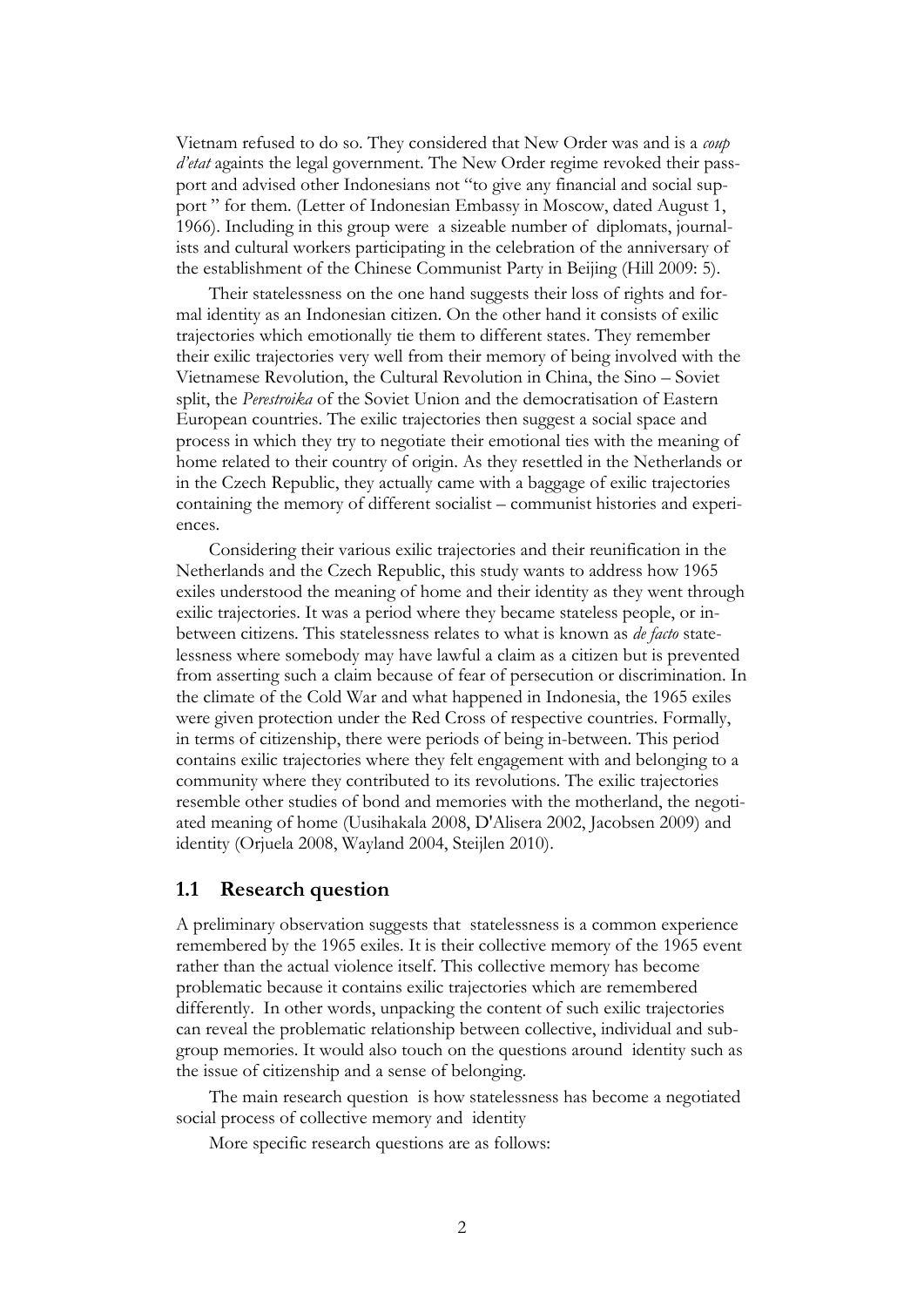- 1. How do we link individual experiences of loss of citizenship with their social positioning (based on gender, age, family circumstances etc.)?
- 2. How do these individual memories interact with the collective memories and with the politics of belonging?

#### **1.2 Justification and relevance**

For the New Order, 1965 has become the *raison d'etre* of its rule. It gained further legitimacy by implementing development programmes along the neoliberal orientation as indicated by the involvement of Berkeley University graduates as economic advisors (Klein 2007: 68 - 69). The impressive economic growth and development produced the success story of Indonesia as a model pupil of development (Pilger 2002: 17 - 47). This success story required stability and order where the communist threat became a "master narrative" to deliver terror. The New Order's anti communist attitude reproduced monuments, icons, trials and simulacra to continue the threat of communism and to immortalise itself (Heryanto 1999: 153 - 154). The New Order used history as its political tool (McGregor 2005: 228), and the memorialisation of *Hari Kesaktian Pancasila* (The Day of Sacred Pancasila Remembrance) to reinforce its authorship of the communist threat (Schreiner 2005: 273).

What is often missing in the analysis of the 1965 event is the creation of stateless people as a result of state's violence. Some publications in recent issues of RIMA (*Review of Indonesia Malaya Affair*) and others brought up the issue of Indonesian 1965 exiles. Among the concerns raised are a lack of academic interest (Hill 2009), the 1965 exiles" formation and its relation to host countries (Hill 2010), exiles as a ground for topics like trans-nationalism and diaspora discussion, (Hill and Dragojlovic 2010), the changing meaning of home and identity (Hearman 2009), the collective mourning among the 1965 exiles (Setiawan 2010), the active agency of 1965 exiles in the national project (Dragojlovic 2010), an analysis of two memoirs of a brother (Asahan Aidit) and a daughter (Ibarruri Alam Perkasa) of the PKI leader DN Aidit (Hill 2009, Hill in press 2011). These studies enrich the existing literature of Indonesian exile around independence (Lingard 2008, Bennett 2003), specific ethnic identities like the Acehnese (Missbach 2010) and the Mollucans (Steijlen 2010). What is interesting with the 1965 exiles is that they emerged as a result of the 1965 event without the actual violence.

Conducting the study of 1965 exiles is relevant to understand the nature of statelessness as a result of state"s violence. Subsequently, their exilic trajectories and negotiated meaning of identity are further implications of such violence. The existence of 1965 exiles challenges the idea of Indonesia or identity of Indonesia as being formally, locally and emotionally attached to a particular state. This reflects Benedict Anderson"s notion of long distance nationalism (1992: 4 - 11) like the Sri Lankan case (Orjuela 2008) or the Kurdish diaspora (Curtis 2005). In this notion of nationalism, the diaspora co-determines the direction of state's policy and supports the 'liberation' cause of the ethno-religious identity. The concern of this study is to understand the 1965 exiles" collective memory, its interplay with individual and sub-group memories as they relate to Indonesia. This interplay is in fact useful to critically examine the past as a "contested terrain" (Triulzi 2006: 122) and to problematise identity.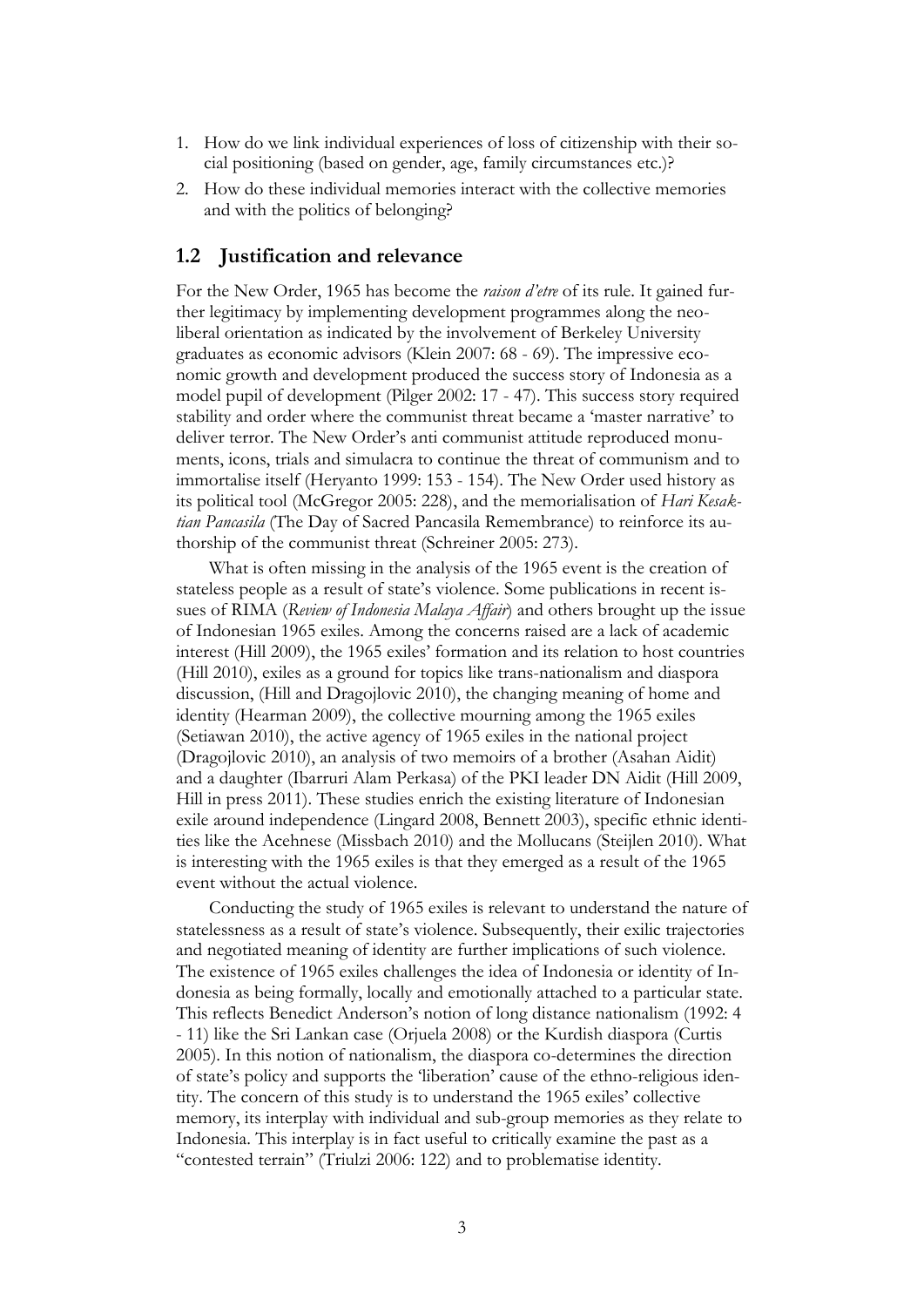### **1.3 Organisation of this study**

This study is arranged in a logical order as an attempt to answer the research question and objectives. This chapter aims to introduce the problem and the research question and to describe the development of this study. Chapter Two develops a suitable theoretical foundation and an appropriate methodology. There are three sets of literature used to develop the theoretical foundation. The first is the analysis of the 1965 event to give a specific location of 1965 exile in a broder picture of 1965 studies. The second is the concept of collective memory and site of memory. The third is the concept of liminal community (Turner 1969: 95) as a frame of their statelessness, the exilic trajectories and their identity as a diaspora community. Chapter Three is a contextual background of the creation of statelessness and their exilic trajectories. Chapter Four and Five become the main bulk of this study which is composed out of a total of fourty hours of interviews and observations These chapters will demonstrate the statelessness as a collective memory of the 1965 exiles with its interplay with individual or sub-group memories of exilic trajectories. Chapter Six is the conclusion as an effort to tie up the whole study.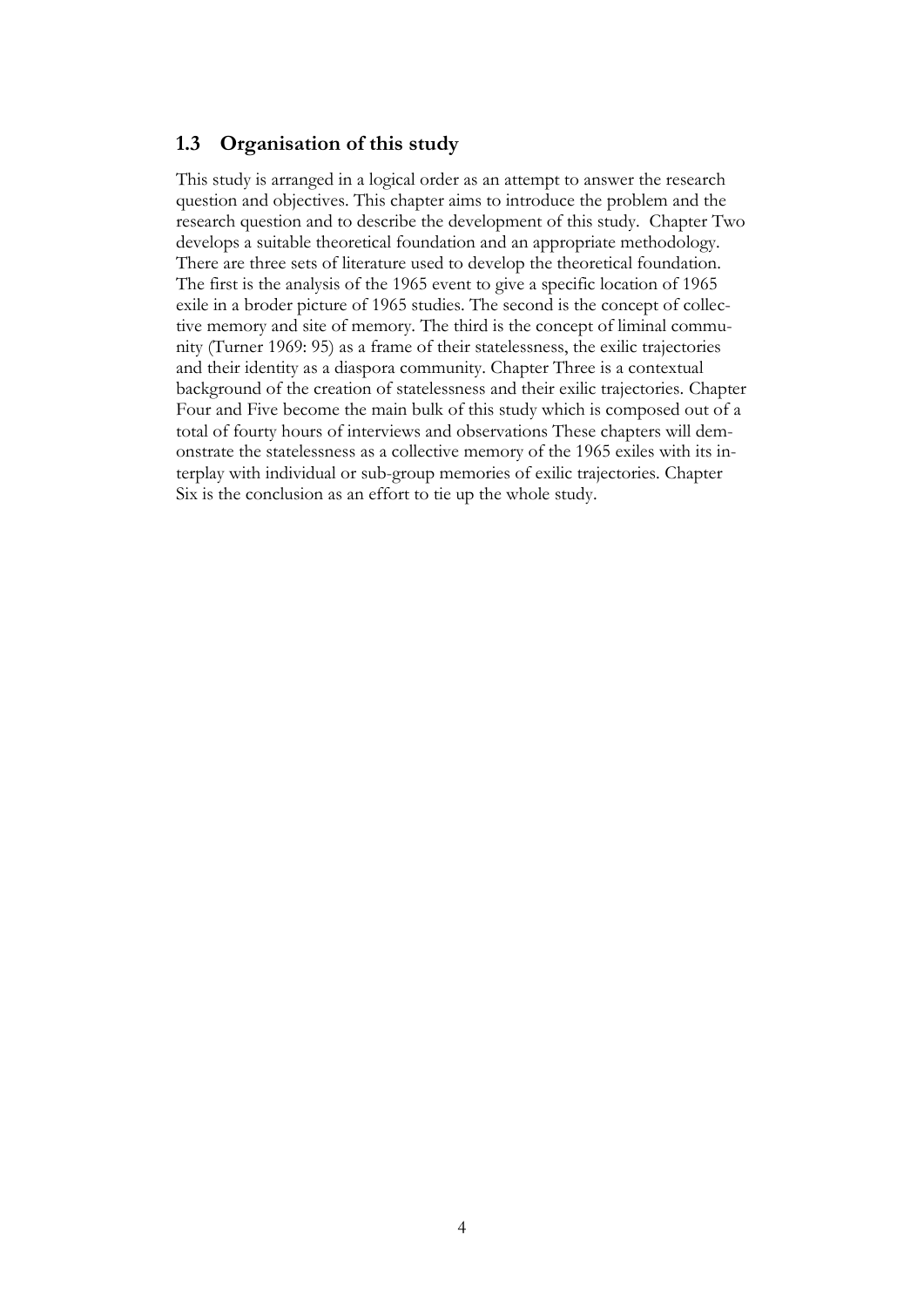## **Chapter 2 Theoretical foundation and methodology**

### **2.1 Introduction**

This chapter provides a consideration on how the research question will be addressed and answered. Two matters are discussed in this chapter namely the theoretical foundation and the methodology. The theoretical foundation serves as a framework to analyse the issue, and the research methodology provides an explanation and the approach to organise the empirical data and to analyse it.

### **2.2 Theoretical foundation**

#### **2.2.1. Situating the studies of the 1965 exile**

What happened on September 30, 1965 and the following days remains a big question to many researchers as well as Indonesians. The official version of the history always calls it a betrayal by *Partai Komunis Indonesia* – PKI here after (Indonesian Communist Party) against the legitimate government of Sukarno. What happened next was that Sukarno gave his legal mandate to rule Indonesia to Suharto. Therefore, at least in this official version, Suharto and New Order regime were justified legally.

The 1965 exiles were abroad when 1965 happened. Their geographical distance suggests a different experience of the 1965 violence as compared to that of the victims in Indonesia. For them, the state"s violence was manifested in the deprivation of their Indonesian citizenship. They became stateless and began to experience movements from one socialist country to another before they finally settled. Locating this specific experience of 1965 exiles might illumine another impact of state"s violence on citizens.

A lot of research of the 1965 event focuses on Indonesia. Among them is a study by Ben Anderson and Ruth McVey (2009). Other than this, there are different perspectives for the studies such as a familial tradition of Indonesia in the politics (Shiraishi 1997), the involvement and role of the military in the event and its continuing grip on the government (Crouch 2007), the feminist approach on the event (Wieringa June 2009, Wieringa 2002), the event as a pretext to incite mass killings against those considered communist (Roosa 2008), the approach on the state"s effort to immortalise itself by rejuvenating the communist threat as a master narrative (Heryanto 2006) and the Cold War as an international context for the 1965 event (Baskara 2007).

Hill (2009: 158) first raised these issues among Australian scholars as a long forgotten subject of studies. He and his colleagues then developed the subject further through publication of four articles (Hill 2009, Hill 2010, Hill and Dragojlovic 2010, Setiawan 2010, Dragojlovic 2010, Hearman 2010) in the *Review of Indonesia Malaya Affairs.* This research paper follows the direction of studying Indonesia exile of 1965 by taking the case of those living in the Netherlands and the Czech Republic.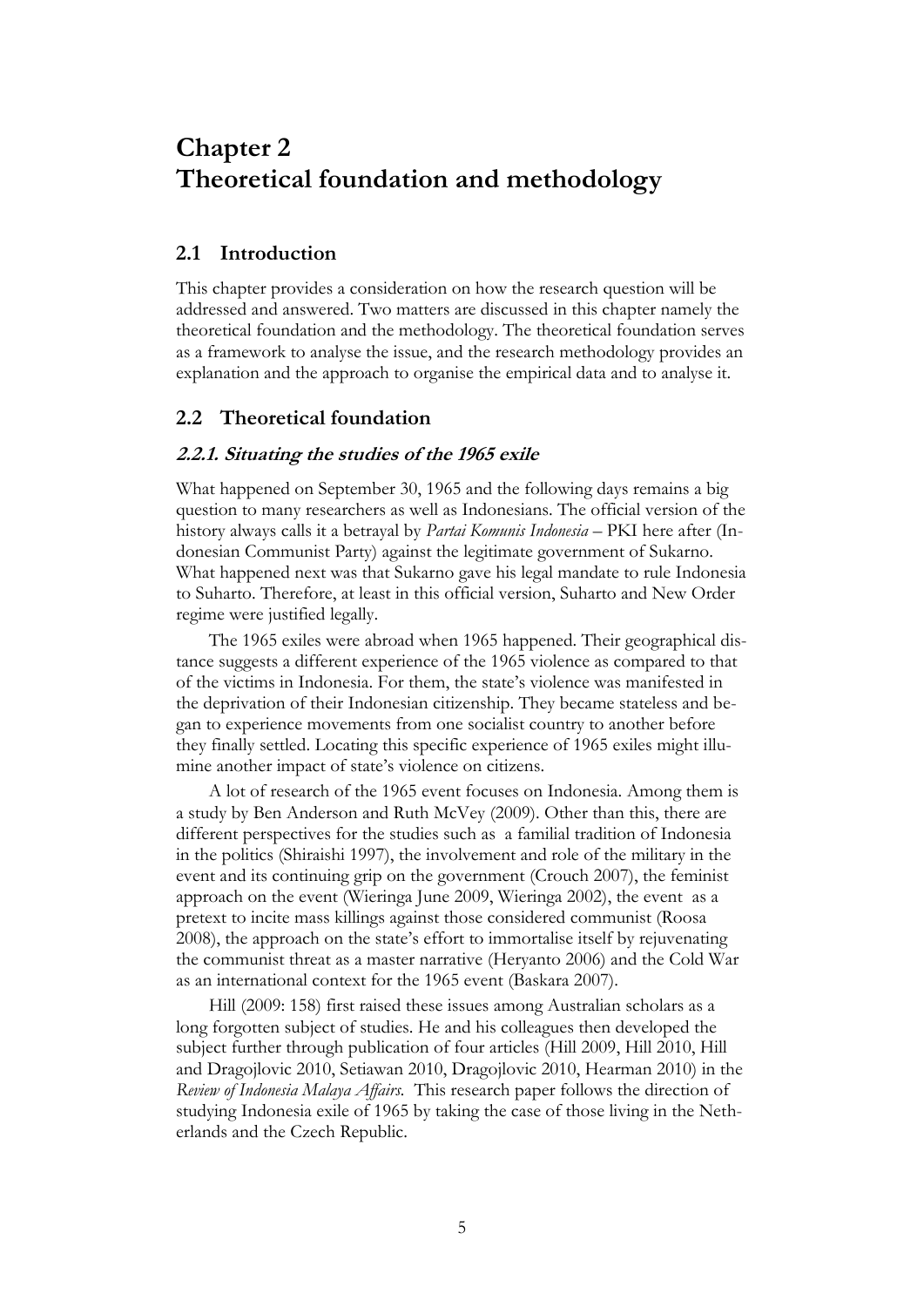#### **2.2.2. Liminality of 1965 exiles**

Statelessness refers to a person or a group of persons with no nationality at birth, lost it and unable to acquire another (Linde 2006: 345). Among the reasons for being stateless is a situation following the dissolution or independence of a state when long-term residents failed to obtain citizenship in the new state. Discriminatory act on the basis of gender, religion, political opinion or ethnicity often become the reason to grant citizenship. This happened for instance in the case of long residents of Arab, Afghani and Pakistani origins in the Hyderabad state of India following partition of India in 1948. Their Moslem religion became the reason for the Indian government to deport and to refuse them access to the Indian citizenship. (Sherman 2011: 87 - 97). If religious identity became the basis of statelessness of the Arab, Pakistani and Afghan residents, political opinion and ideology became the basis for the statelessness of the 1965 exiles.

Politically, stateless people lose their rights and privileges which are normally enjoyed by citizens. They belong to a situation of being "in-between". The anthropologist Victor Turner coins the term liminality to describe this "inbetween" situation as "a state or process which is betwixt-and-between the normal, day-to day cultural and social states and process of getting and spending, preserving law and order and registering structural status." (Turner 1979:465). In addition, Turner (1969: 93) said that the liminal entities accept the power and punishment imposed on them without complaint.

Turner develops liminality based on van Ganep"s notion of *rites de passage* which accompanies every 'change of place, state, social position and age' (Turner 1969: 94 - 95). There are three stages of this rite namely "1) separation (from social life) ; 2) margin or *limen* (meaning a threshold when the subjects of ritual fall into a limbo between their past and present modes of daily existence; and 3) re-aggregation, when they are ritually returned to a secular or mundane life -either at a higher status level or in an altered state of consciousness or social being"(Turner 1979: 466 - 467). The liminality of the 1965 exiles shows their "limbo between their past and present modes of daily existence" in terms of legal – political identity as citizens. Liminality relates to a transition period where the individual goes through a "cultural realm that has few or none of the attributes of the past or coming state" (Turner 1969: 94). However for the 1965 exiles this transition happens permanently rather than temporary as suggested by Turner. The regaining of citizenship does not necessarily re-aggragate or to reintegrate the exiles into society because it takes place in a very different social and cultural setting from their origins.

Their statelessness contains historical journeys of migrating to one or several several socialist – communist countries with their social and political dynamics before they finally decided to reside and to become citizens of the Netherlands or the Czech Republic. I prefer to call these migration paths exilic trajectories because they better reflect their status as exile rather than just migrants. However these exilic trajectories resemble the phenomenon of transitivities found in human trafficking. Transitivities refer to the situation where "migrants can enter a recipient country legally, but may consider it an inbetween station on the way to somewhere else, rather than a final destination"(Truong and Gasper 2011: 8). Although the term transitivities share the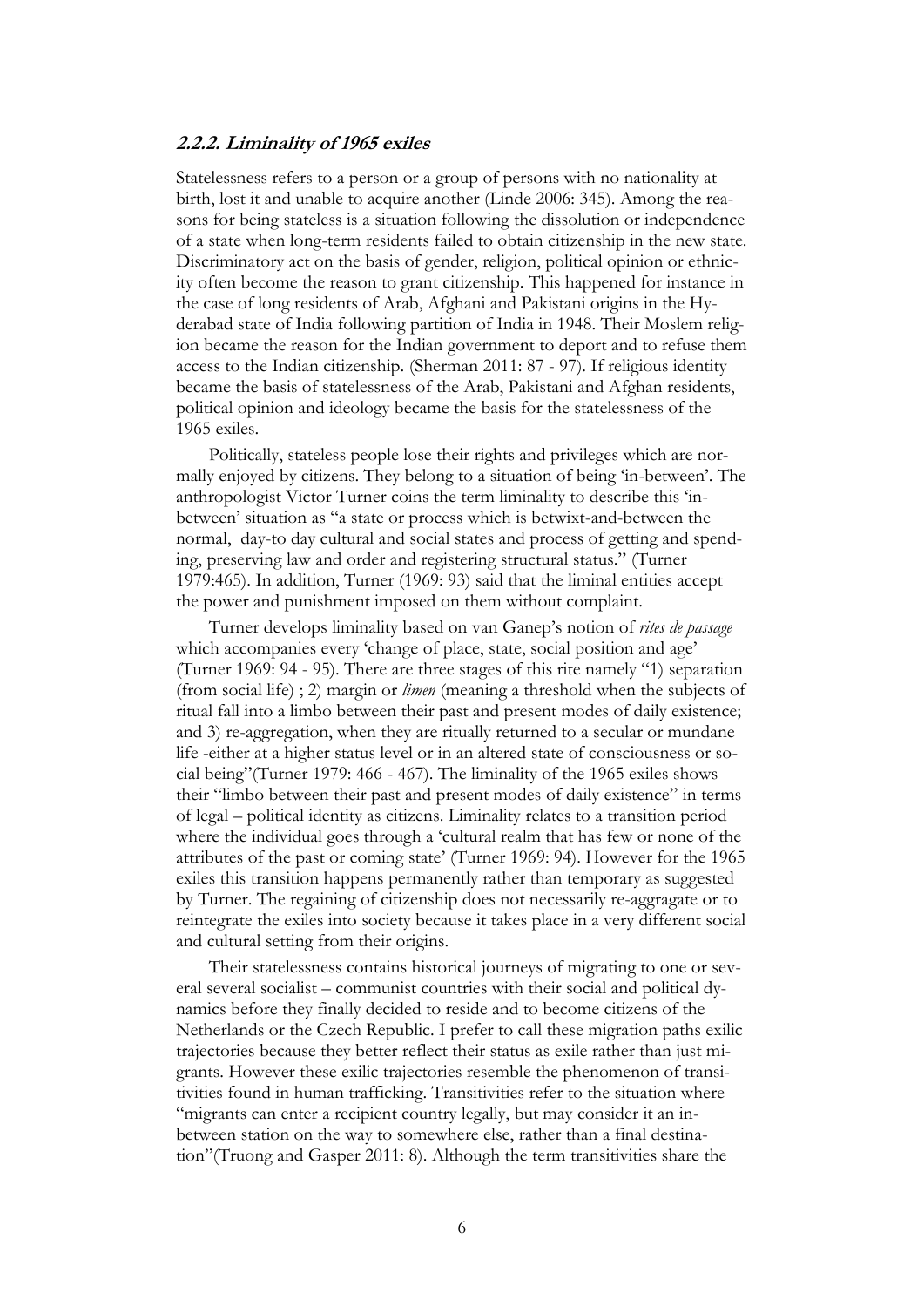in-between situation of the exiles in geographical terms, it fails to capture the political dimension which created the 1965 exiles. Their exilic trajectories took place within socialist countries because of the existing communist – socialist alliance.

These exilic trajectories, for instance, are shown in the collection of books of Ahmadi and Fahmawati, two respondents from the Netherlands. Fahmawati collects books on political – social issues of Indonesia especially about 1965 together with Vietnamese language, social sciences and history. Ahmadi collects the same issues on Indonesia and social, legal and political issues on the Soviet Union. In their nice small living room, these collections, which are visible to guests, show the representation of memory of their exilic trajectories. This representation reveals the idealised and frozen past as they live their present retired lives in the Netherlands. As retirees, they have less interest in Dutch socio – political situations, which again reflect their liminality as an individual and perhaps as a group. This study is interested in understanding the liminality of the 1965 exiles in terms of transnationalism and a diaspora perspective. This consists of the dynamics of social and cultural bond with their country of origin and their transit countries.

For the host countries, the incoming migrants who gradually created their own cultural enclaves have generated a discussion of multiculturalism in Europe. At the same time, the same phenomenon develops further the idea of citizenship in the United States which is normally based on the bipolar of idea of black and white colours (Ong 2004: 62). For the diaspora communities themselves, living in the new countries do not necessarily mean losing their bond with their homeland. Studies of Sierra Leonian diaspora in the US show how they arrange their community around the symbol of a cotton tree which has become a symbol of home and community identity. In this symbol, "the romantic idealized past is articulated through which community is imagined and constructed" (D'Alisera 2002: 80). To find a home in the community, there is a need to bring some aspects of the past home into the current context. This underpins what Mary Douglas writes that "home starts by bringing some spaces under control"(Douglas 1991: 289). Sumarni, a respondent in the Netherlands, shows how home can also mean Indonesia and Soviet Union. She converses with her three sons in Indonesian and Russian, paid special television channels in Russian and prepared Russian dishes in ther house.

The bond with home country is often manifested in the political influence toward home country. It is clear in the case of the Sri Lankan Tamil diaspora (Orjuela 2008) in their contribution to the war or to the peace process in the country. The same story can be found in the case of Hindu nationalism among the Gujaratis in the US. Biswas (2010: 702 - 704) illustrates the case of the Hindu nationalist leader Narendra Modi who was the chief of Gujarat state. He was notorious for inciting the Hindu – Moslem violence in 2002. His invitation to the US in 2005 by the Asian American Hotel Owners" Association prompted anti-Modi protests from other Indian diaspora groups in the US and Canada. The pro and anti-Modi groups used their influence on the US department of immigration, the host state, either to smoothen or to cancel the visit of Modi.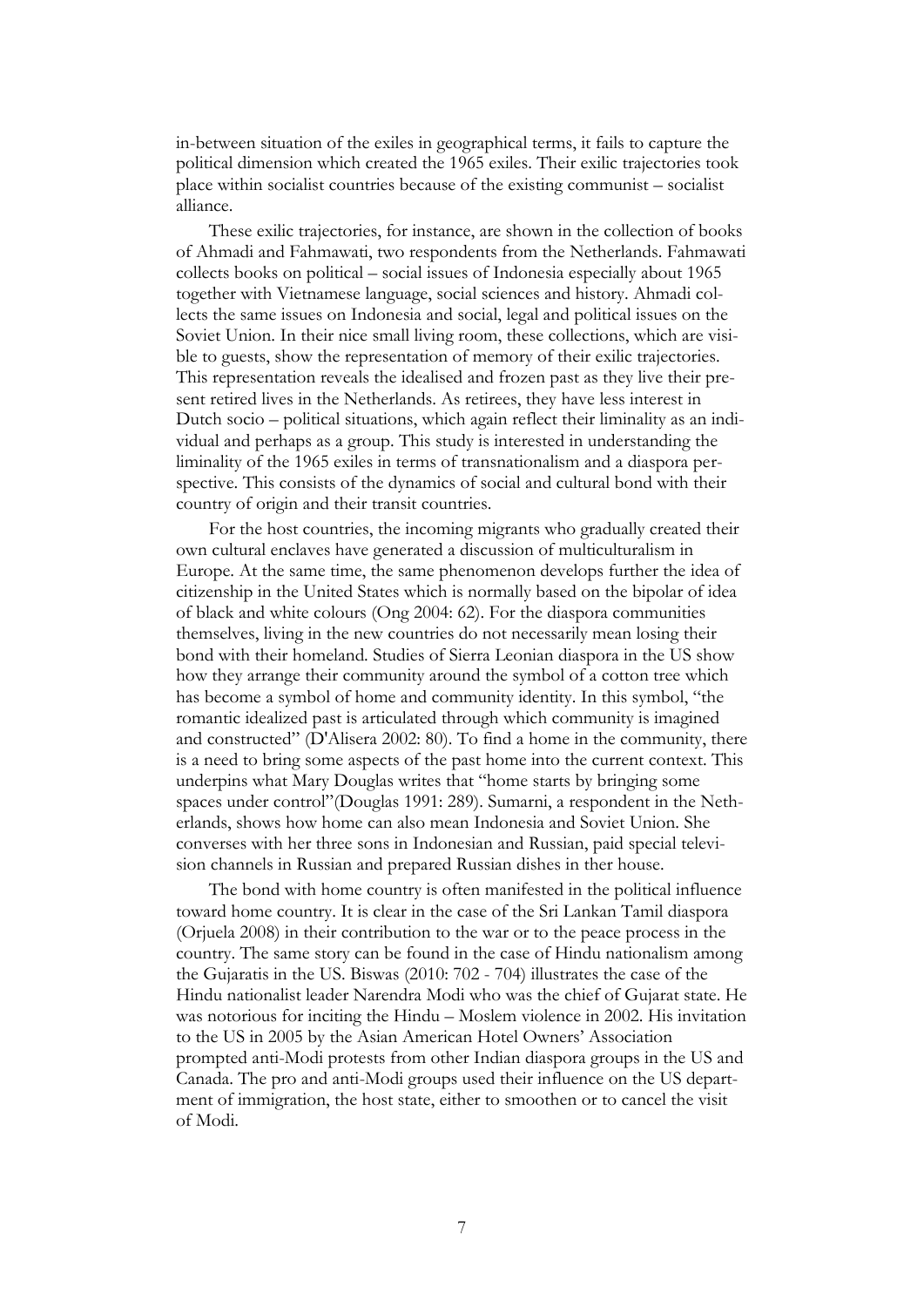While the 1965 exiles have tried to get involved in the political situation in Indonesia especially after Suharto, it is hard to trace where their influence really is. It is of course worthwhile to notice the creation of LPK 1965 – Lembaga Pembela Korban 1965 (Institution of the 1965 Victims" Defenders). It claims to represent the 1965 exiles and other victims of the New Order regime. Some members of this institution are also involved in one of Indonesian nationalist political parties PDIP – Partai Demokrasi Indonesia Perjuangan (Indonesia Democratic Party of Struggle). However, Mahardi and Karsiman reject this institution on the basis that they are rather a lost group than the victims. Both suggest a more intellectual involvement in the writing of Indonesian history rather than in NGOs or parties. Their political roles seem to be more diverse than united in one action.

#### **2.2.3. Collective memory and site of memory**

One of the analytical frameworks to understand the relationships between the 1965 exiles" bond with motherland, their exilic trajectories and the current country of residence is by looking at their collective memory and site of memory as individuals and as a group. As the 1965 exiles remember their motherland and their exilic trajectories, they remember actual places and time in a nostalgic way. This is because the places have meanings for them and they have adapted their habits and thoughts to the circumstances of the new place (Halbwachs 1950: 2 - 3). As they moved from one country to another, there was a change and an adjustment to the new place, and this journey left traces of memory. This memory supports the group in their unique existence and identity as a group. The existence of Fahmawati's and Ahmadi's libraries underlines the need to maintain this memory in the way that remains of a building could persist in the name of a local street or as a signboard (ibid: 4).

In his notion of memory, Halbwach argues for collective memory rather than individual memory. According to Halbwach, if we isolate the individual from society, we would find only material things of the body which do not generate memory. What explains the recurrence of the memories if not a material thing? Halbwach argues for something not material within the individual which he called collective memory (Halbwachs and Coser 1992: 170) as a framework for individuals to recollect, to recall and to remember something of the past. This collective memory is just like the order of physical things, time and space as social establishment is imposed on individuals. It makes individuals sense the reality as opposed to dream (ibid: 171). Collective memory becomes a contsraint for individuals and a source of identity (Nora 1996: 11).

In line with collective memory, Pierre Nora develops the concept of site of memory or *liex de memoir*. This concept consists of three material, symbolic and functional aspects that always co-exist (Nora 1996: 14, Nora 1989: 19). Nora takes an example of a calendar adopted in the French Revolution as a site of memory. It provides a framework for the memory of the French people and to cease history at the moment of the Revolution. But as it becomes an instrument to set dates and years, it ceases to be a site of memory but instead functions as a history (Nora 1996: 15). Nora wants to point out two things by this example. The first is the interaction of history and memory, which creates a site of memory. And the second is the capability of a site of memory to change, to resurrect old meanings and to generate new meanings.While the site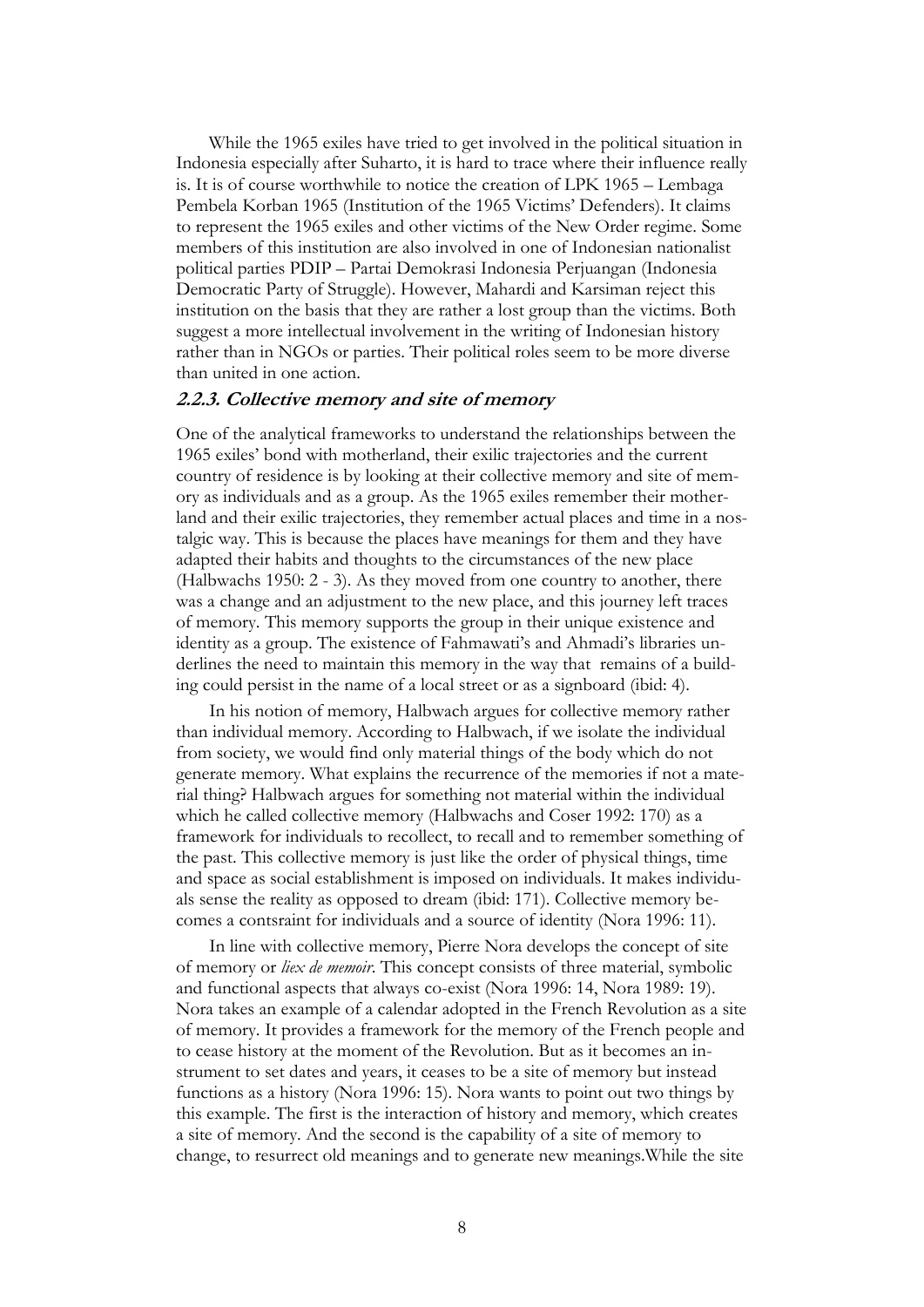of memory functions as a framework to recall the past (Schreiner 2005: 269), it is tied up to the present situation (Nora 1989: 8) in which some aspects of the forgotten past are found and given new meanings.

In the case studied here, statelessness seems to be a collective memory of the exiles. It marks their status as a liminal community created violently by the power of the state. Representing the state is the Indonesian embassy which actually was the direct actor who deprived their citizenship. The Indonesian embassy became a site of memory on how the past of 1965 is recalled and remembered. It is a symbol of state power in which they share the same feeling of being victimised by the state and the New Order regime. This symbol extends to other Indonesian embassies including the Indonesian embassy in the Netherlands which was not the actual actor who revoked their passport. It is functional in triggering their memory of being stateless.

There are several issues with the notions of collective memory and site of memory. The first is the issue of power relations in deciding what to remember and to forget and the other option to remember (Schreiner 2005: 270, Legg 2005: 495). The creation of the French Revolution calendar demonstrates how the dominant narrative and power insist on its creation as a site of memory and collective memory of France. Second, it is the issues of the individual and the collective in the act of remembering. Both Halbwach and Nora opt for collective memory as a social reality that shapes individuals. Historians distance themselves from Halbwach because he is considered to write off individuals and to see individuals merely as socially determined (Kansteiner 2002: 181).Uusihakala (2008:8) criticises the notion of collective memory as something static and emphasises the significant distinctiveness of remembering for the individual while she acknowledges the social dimension of remembering. The third is related to the effective ability of social resources and practices of collective memory like monuments or archives to change people memory (Hirst and Manier 2008: 187). This is critical to Nora"s notion of the capability of the site of memory to resurrect and to give meanings to individuals. The question here is why some sites of memory have more influence than others.

Pierre Bourdieu with the concepts of habitus and field and Anthony Gidden with the concept of structuration are contemporary scholars who deal with the issue of objectivism and subjectivism, or between structure and individual agency. Their ideas might illumine and give some sociological understanding of the problematic and interplay between collective and individual memories in the case of 1965 exilic trajectories.

Habitus is seen by Bordieu as a system of dispositions in which the past is present in the form of schemes, perceptions, thoughts and actions (Bourdieu 1990: 54). The presence of the past for Bordieu gives continuity and shows the weight of earlier experiences. At the same time, habitus is also modified by the new experiences within the limit of the past. Habitus ensures continuity by the power of selection and causes unique integration within the domination of the earlier experiences. (ibid: 60). Misztal (2003: 138) says that the concept resembles Durkheim"s idea of the continuity of the past. In the same way, memory organises the way individuals understand the world and act in it. In this light, Bordieu discusses about the individual and class habitus in which he says "Each individual system of dispositions is a structural variant of the others,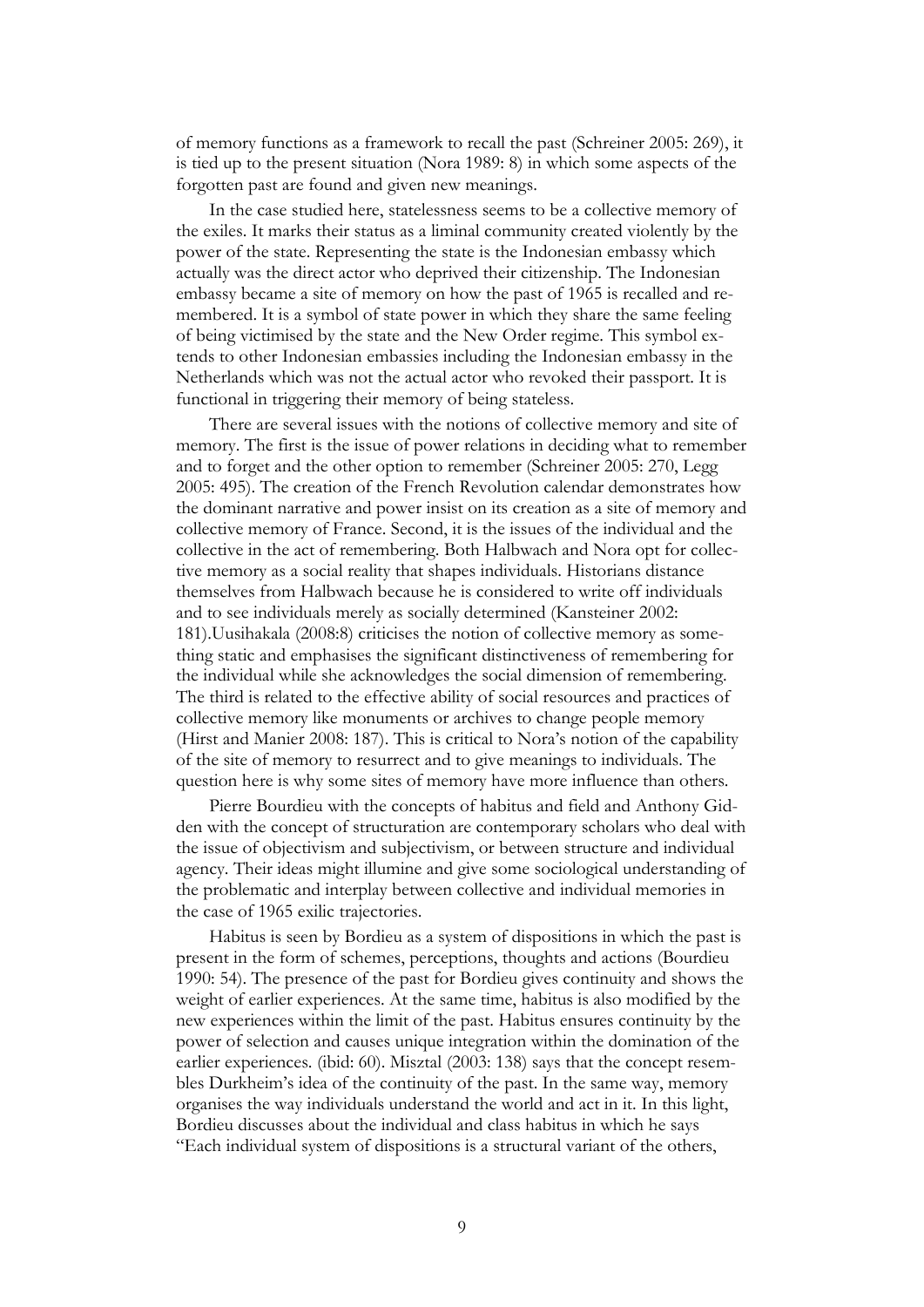expressing the singularity of its position within the class and its trajectory" (Bourdieu 1990: 60). The individual habitus is then considered as a variant within the class as a result of "unique integration" of the new within the limit of the past. This notion could be related to Giddens" discussion on structuration in which he elaborates the duality of structure where the "structural properties of social system are both medium and outcome of the practices they recursively organizes" (Giddens 1984: 25). Giddens understands structures not only as constraints and determining social forces, as understood by functionalists, but at the same time they are also enabling. While individuals define and transform the social system, they do so within the system itself which is shared socially and collectively.

The past Indonesia surely continues to be present within the memory of the 1965 exiles, but how about the past of their exilic countries like Vietnam, the Czeh republic, the Soviet Union and China? Looking at the 1965 exilic trajectories, their process of adjustement and their construction of the past, the 1965 exiles demonstrate the constraining and enabling aspect of each society where they lived. As Indonesians, they adjusted to social – cultural situation of the new situation which is significant for them. This study wants to argue that although there is a shared collective memory of being stateless, the individual and the sub-group have modes of remembering events which are significant and important for them.

### **2.3 Methodology**

Epistemologically, this study understands the subject matter from a postpositivist perspective and takes a qualitative approach to deal with the subject. The aim is to unpack the memory within a discussion of individual and society rather than searching for a general trait as shown by psychological studies of memory (Hirst and Manier 2008: 197). A specific qualitative interview, oral history and ethnographic methods are employed in this research. The ethnographic methods are conducted within the 1965 exiles' meetings, and in looking at places where they used to study and to hang around in the case of Czech exiles.

The presentation of the data follows a panel data developed by Malkki and Eltringham. The panel data refers to "a set of composite interviews containing "chapters" of an artificial, standardised narrative whose parameters are determined thematically or by periodisation/turning points as employed by the actors" (Eltringham 2004: 162). The idea is to triangulate the data based on a certain known point of past and how it is interpreted by individual or group involved in the event. It is also known as a chronicle event or a "point of zero" to which history must be true. Browning (quoted in Eltringham 2004: 153), for instance, mentions this as the existence or the nature of the event interpreted by various survivors or witnesses to the event.This study takes statelessness as the point of zero pointing to a history of state violence and to diverse exilic trajectories.The parameter to present the empirical data is composed of the the exilic trajectories based on countries as a way to locate their sub-group or individual memories.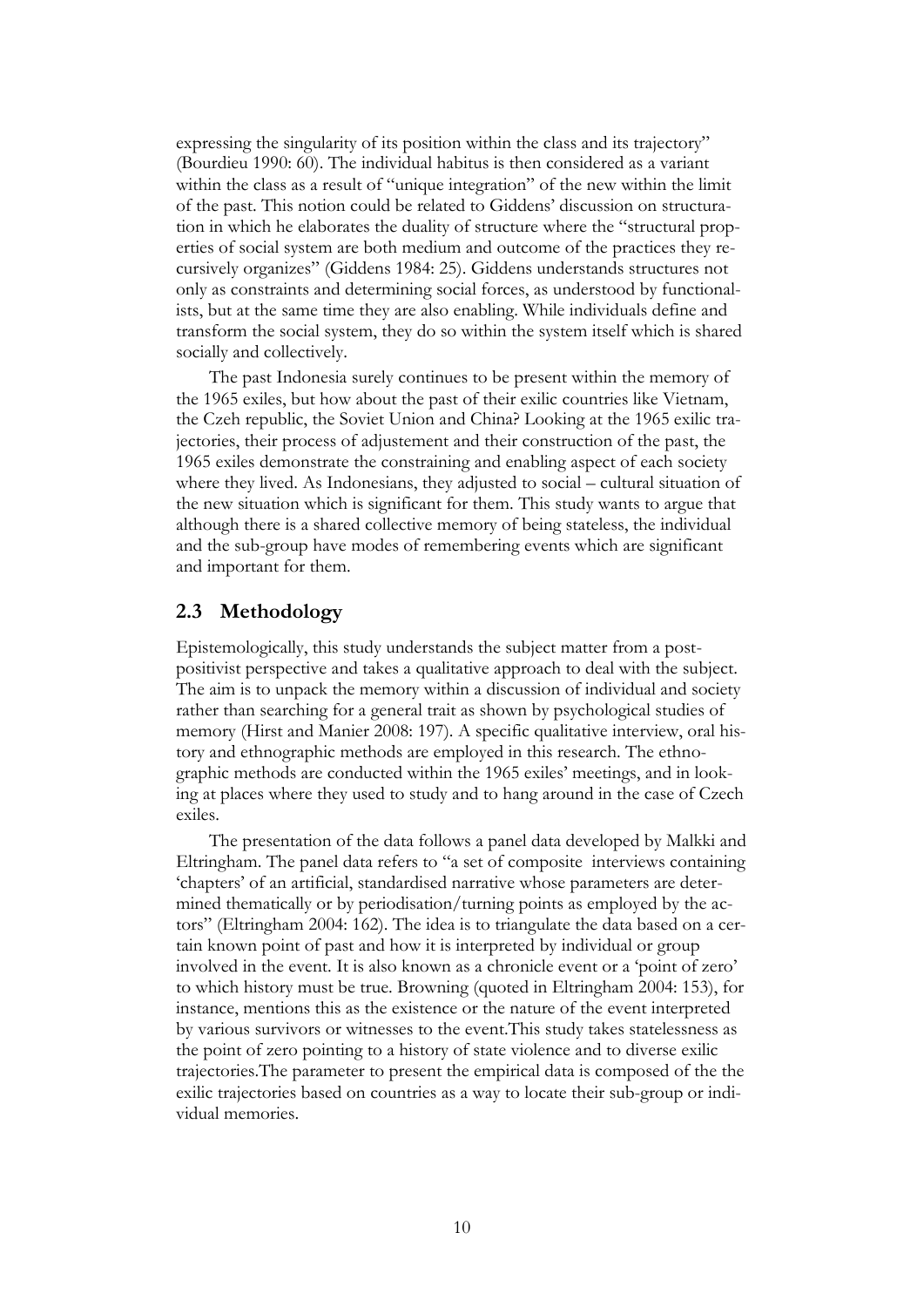#### **2.3.1. Data gathering**

The data was obtained mainly through fieldworks that took place from mid-June to mid-August 2011 mainly in Amsterdam, Utrecht, Leiden, Den Haag and Prague. In addition, I use one document of oral history at the *International Institute Social Geschidenis* – IISG (International Institute of Social History) and one written memoir. Contact with the respondents began sometime in November 2010 through a colleague living in Amsterdam. The snowballing effect and technique are then followed to find respective respondents who mostly are men within their social networks. The Czech diaspora was arranged through another contact. Both diaspora groups knew each other through the internet and mailing list. The interviews were conducted in Indonesian with an average of 40 hours interviews in total.

In addition, I also conducted observations on the respondents' house, and in Czech I managed to visit some of their memorable places like their universities, their places to hang out and their places of work. These observations help me to have a sense of the place that triggers their memories and the memorialisation of the places and times where they used to live. However, because most of the respondents are male, it is possible that female perspectives are not adequately represented in this study.

#### **2.3.2. Reflexivity**

I and they share the same Indonesian identity but in different ways. In terms of a formal identity, I have an Indonesian passport and citizenship which they owned until 1966. Fahmawati and I even share the same geographical origin. Most of them had lived in cities and towns in Indonesia where I also lived. I communicate in the Indonesian language which they fluently speak, and some speak Javanese which I also master. They once studied abroad just as I do now. These languages, student"s lives and geographical locations help me to identify with their sense of being Indonesian although most of it comes from the past that they can remember. Somehow the past that they recall, cannot be present, since it is never present, in my own memory. Here I deal with an Indonesian identity which is not monolithic but multiple and creates a different level of belonging shaped by the present and the past of the geography and historical events.

The shared sense of being Indonesian and being a student helped me to gain their trust to conduct interviews. This was preceeded by the initial contact in November 2010 with one of the 1965 exiles and through several dinners and discussions that I attended. Attending their discussions and talking to them served as entry points which then shaped the direction of this research. Initially this research was provoked by the lack of studies on Indonesian exiles. The first encounter with one the 1965 exiles introduced me to the existence of such exiles. And it became even more interesting when I learned that they were related to the 1965 event which is a more established field of study.

During interviews, I clearly stated my intention and reason to conduct this research as another means to sustain the mutual trust and to keep their names anonymous. Appendix 1 shows their pseudo-names except for Sarmadji who is already known publicly through the newspaper publication (Mariani 2006). Self -introduction helped to create a friendly and confidential atmosphere. In fact, it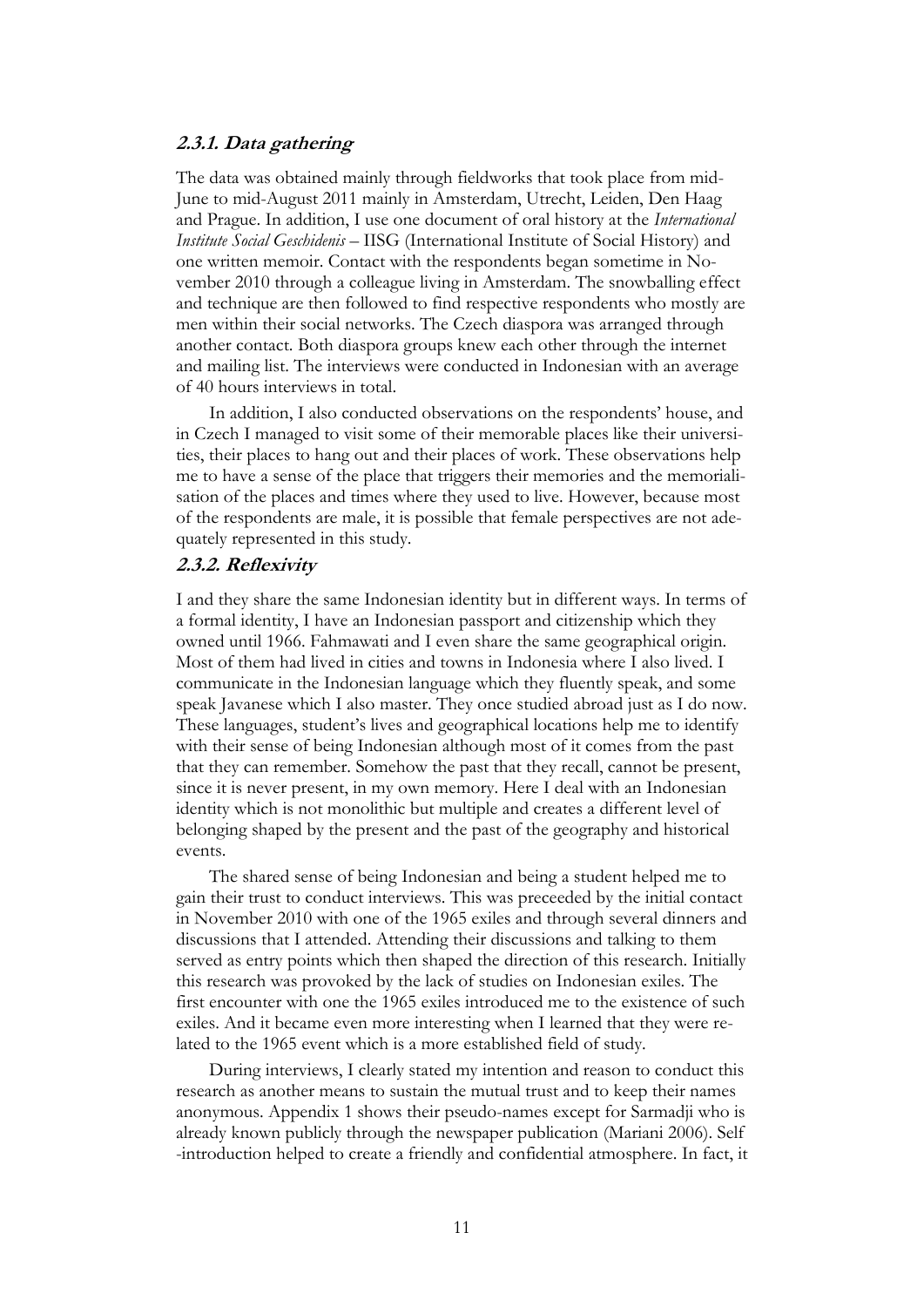became generational exchanges of view about the 1965 event since they assumed that I was part of a generation with twisted understanding of Indonesian history through the New Order stigmatisation of the left and Sukarno's loyalists. This atmosphere somehow created a standard explanation of the 1965 event as a *coup d'etat* against Sukarno, marked by the repression of leftist ideas and oppositions. I used a collection of oral history at the IISG and had a discussion with another Indonesian student, Agnes Gurning of Utrecht University who was conducting the same research topic, to get deeper understanding as well as to interrogate critically the interview results.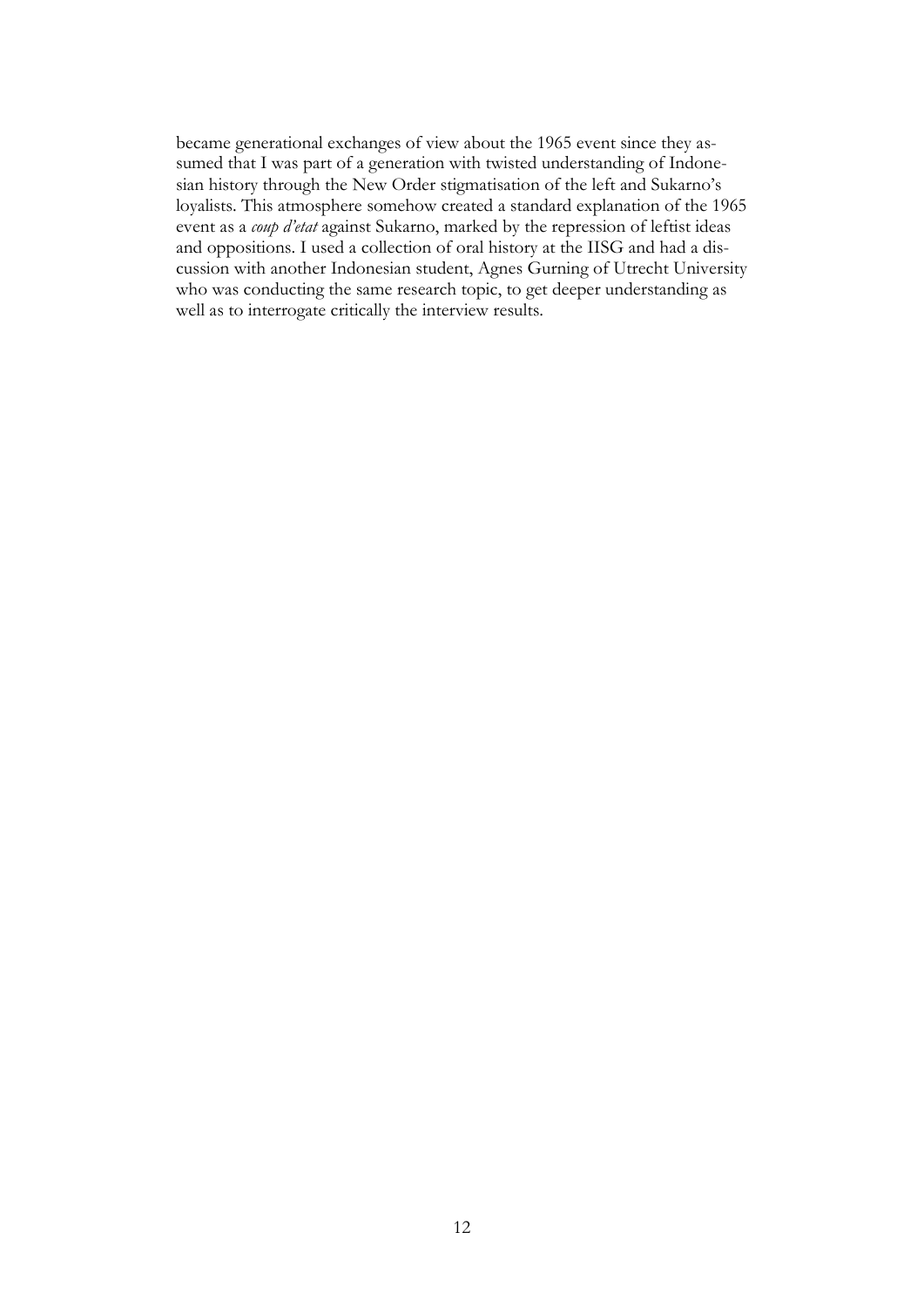## **Chapter 3 The Making of Indonesian 1965 exiles**

### **3.1 Introduction**

This chapter is concerned with the making of the 1965 Indonesian exiles in the Netherlands and the Czech Republic. The objective is to get a comprehensive understanding of who the 1965 exiles are, the context of their making, their social position among other migrants and other Indonesian migrants in particular and their entrance to the Netherlands by taking into account the Dutch immigration system and the social networks.

### **3.2 Migration and statelessness**

Migration as a social phenomenon in the contemporary world attracts much attention. Anthropologists, for instance, have become increasingly engaged in this phenomenon of either a forced or voluntary migration (Colson 2003: 2). The uprooting, the creation of diaspora, the sense of belonging, home, transition and social networks are topics developed within the field of migrations. As immigration policies, especially in Europe and North America, become increasingly stricter, refugees have to go through tighter screening processes of refugee status. This then creates fragmented journeys for migrants and refugees where they stop in several transit places before their final destination as indicated by Collyer's study (2007).

Another concern of forced migration is statelessness. The 1954 Convention relating to the Status of Stateless Persona article 1 defines a stateless person as one "who is not considered as a national by any State under the operation of its law" (quoted in Linde 2006: 345). Statelessness implies the loss of rights and privileges enjoyed by a person as citizen because citizenship preconditions a person to enjoy rights provided by the state (Goldston 2006: 321). Among other factors of statelessness is the exclusion of long-term residents due to the transfer of authority following the dissolution, independence or succession of a state and the state"s refusal and revoking of one"s citizenship on the basis of gender, ethnic, religious or political ideology.

The 1965 exiles were a phenomenon of forced migration because they were prevented from returning on the basis of their political aspirations. In fact they could be considered refugees as desribed in the UN Convention 1951 relating to the refugee status. Since they remained or moved around socialist countries, this case was less publicised. Besides, the socialist countries where the 1965 exiles had lived only ratified the UN Convention 1951 in 1990 onwards.

The other issue I would like to pay attention to is the transitivities of these exiles. Collyer's study explicates the fragmented journey of migrants in Marocco, which relates to the increasing cost of their journey to Europe. On the one hand, the stricter border control prolongs their migration. On the other hand, the social network provides them with means of migration and prevented them to return (Collyer 2007: 686). This study resembles the transitivi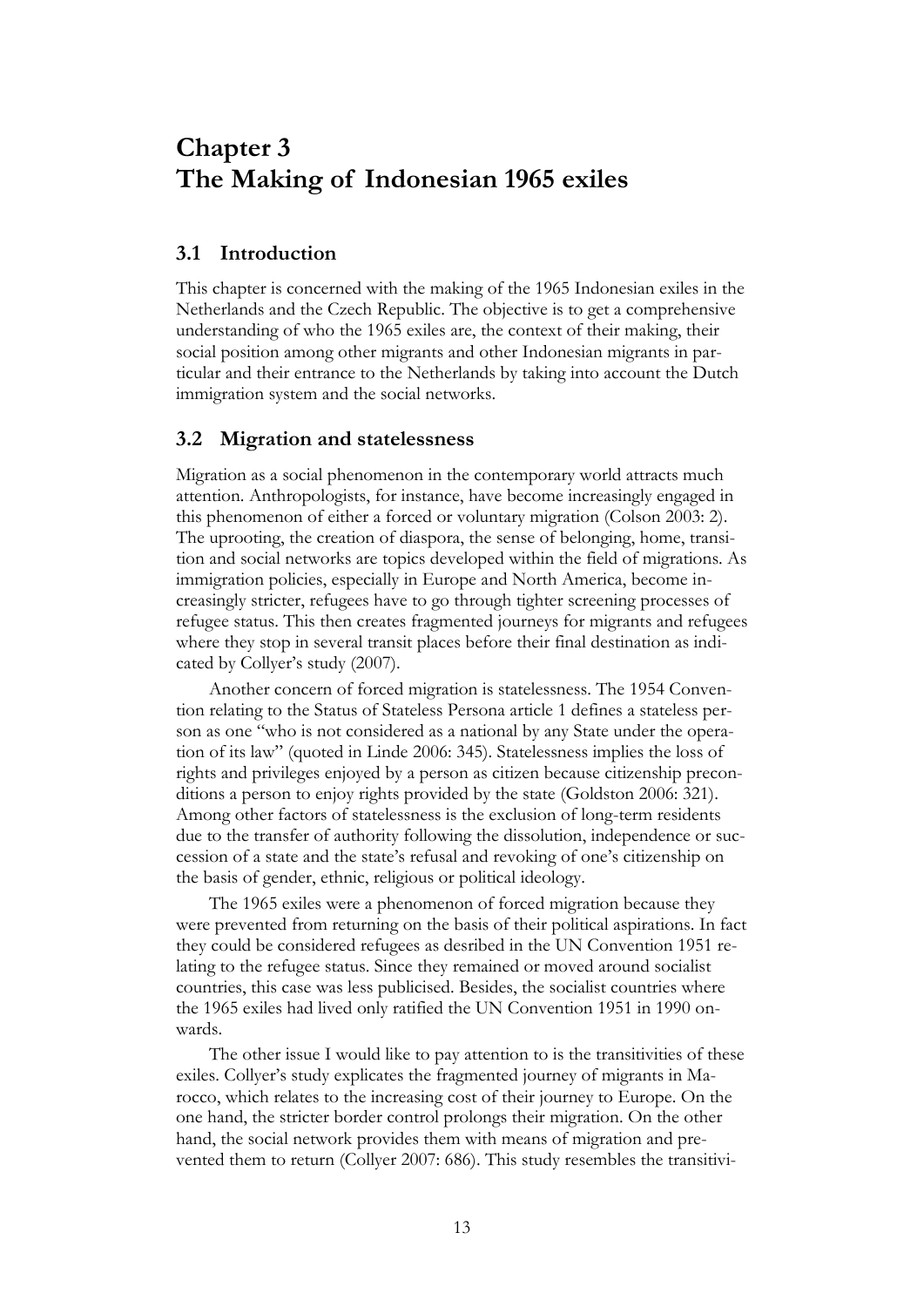ties of the 1965 exiles in several countries as a direct result of their prevention to return, but in addition, there was a factor of socialist solidarity for revolution and socialist network in their transit and resettlement stage.

#### **3.3 The international and national context**

The socialist solidarity illustrates the international context of the Cold War. There were two superpowers namely the Western – Capitalist Bloc and the Eastern Socialist Bloc which dominated international politics. The Western capitalist bloc presented themselves as a force of free market economy and democracy with the US as its assumed leader. The Eastern socialist bloc embraced a socialist – communist ideology centred on the state. The Soviet Union emerged as the representation of this bloc. However this bipolar picture was more complicated in reality with national interests and differing interpretations of the ideology itself. The socialist bloc for instance in 1960 went through a worsening political and ideological situation as reflected by a conflict between the Soviet Union and China, which was later known as the Sino – Soviet split. National interests and different interpretations of Marxism – Leninism led China to formally denounce the Soviet variety of communism in 1961. China saw Soviet communism as a "Revisionist Traitor" because it contained the idea of peaceful coexistence with the Western capitalist. One of the examples of the Sino – Soviet split was the situation in Indochina where the communist Vietnam looked toward Soviet Union, while in 1973 Cambodia aligned itself with China.

Standing in between the two poles were newly independent countries like Indonesia, India, Myanmar and a number of predominantly Asian and African countries. These countries had come out of colonisation and had a strong position of anti-colonialism and imperialism. They developed an international network among themselves which was often called the NEFO (New Emerging Forces). Later some leaders like Nehru from India, Sukarno from Indonesia, U Than from Birma, Gamel Abdul Nasser from Egypt and Tito from Yugoslavia formed a new bloc which was known as the Afro – Asian Movement or later the Non Aligned Movement. Economically speaking they were considered as less developed and poor countries. Politically, they represented the "third component of in the operation and dynamics of a bipolar global balance"(Smit 2010: 4) or the third world.

In the national context, Sukarno was the president of Indonesia with some internal difficulties following the independence. Among them were slow development of the country, poverty issues, separatist movement like in the Mollucas, Sumatera, Sulawesi, and West Java, the instability of the parliamentary system and the dissatisfaction of the army against his civilian rule. During this time, PKI was successful to establish itself as the fourth largest political power in the country which created tension with the religious based parties.

Sukarno also rose up as a popular international figure for the third world countries and developed a co-operation with the Western and Socialist blocs based on the Indonesian foreign policy of *bebas dan aktif* (being independent and active). Hatta pictured it as "*mendayung diantara dua karang* (steering between two reefs)" (Hill 2010: 23).Western media like *Times* (NN 1958) portrayed Soekarno's policy as skewed towards the socialist – communist. But Muraviev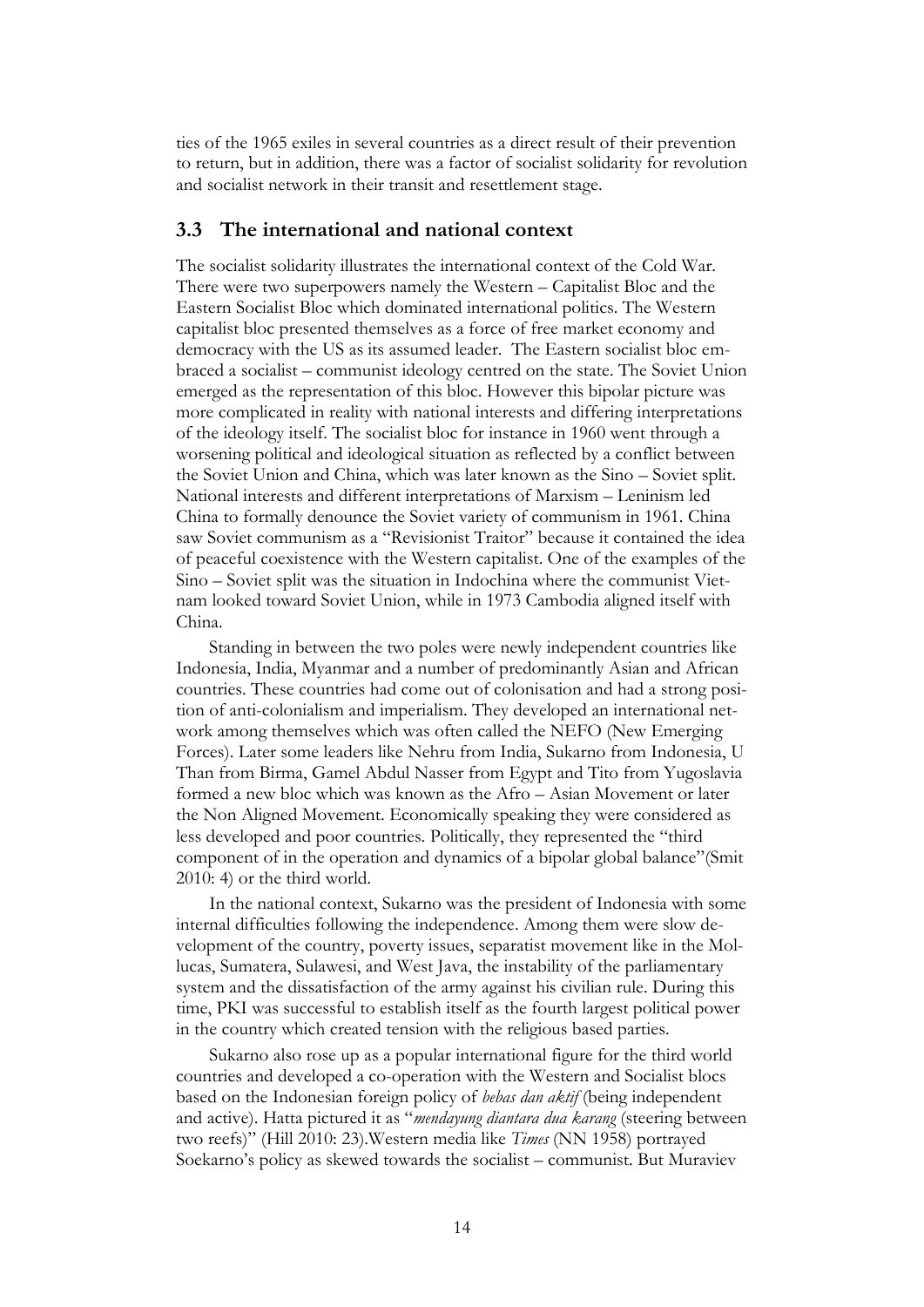and Brown observed that this socialist cooperation was pragmatic rather than political or ideological in nature (quoted in Hill 2010: 26).

One of Sukarno"s initiatives for development was a five-year plan called *Amanat Penderitaan Rakyat* – *Ampera* (The Mandate of People"s Suffering) in which he sent students abroad to upgrade expertises and skills. Along with that, Sukarno also upgraded the military with much help from the Soviet Union. The Soviet Union granted six hundred million American dollars for military developments by providing naval cruiser, destroyer, submarines, fighting planes, amphibical tanks and training for military personnel (Lebang and Susanto 2010: 15).

#### **3.4 Indonesian migrants and exiles**

Historical records of the Netherlands show that the first person who came from what is now called Indonesia to the Netherlands was a delegate of the Sultanate of Aceh in 1602. The Sultan of Aceh was invited by Prins Maurits to discuss a possibility of help to fight against the Portuguese in Aceh (Irma Pattopang 2009: 8). Since then, there was a migration of Indonesians as maids for their Dutch masters, students for running the Dutch administration, and political exiles from the Mollucas (Steijlen 2010: 146 - 148), Papua, and the 1965 event. Currently Indonesian migrants come for reunification of family, as nurses (Irma Pattopang 2009: 20 - 29) and as undocumented domestic worker. The history of colonialism seems to suggest a pattern of migration of people from former colonies to their colonisers. In the Indonesian – Dutch context at least until 1985, it was related to the immigration policy which gave privileges to Indonesians as opposed to other nationalities. Meanwhile in the Czech Republic, there are fewer Indonesian migrants because of the language barrier, and politically and historically speaking it does not have the same weight of importance as the Netherlands.

I remain to use the term 1965 exile because it links their existence or perhaps their creation with the 1965 event. Another term is *orang kelayaban* coined by the late Indonesian president Abdulrahman Wahid in his attempt to resolve the issue of the 1965 exiles abroad. He called them "*anak bangsa – korban rezim Orba Jenderal Suharto yang terpaksa kelayaban di manca negara*".<sup>2</sup> In one of e-mail exchanges in 2006, the 1965 exiles refused strongly the term because they saw themselves being prevented from returning home by the New Order regime rather than wandering around. Another possible term is leftist exile. But this term reflects the New Order's narrative to generalise their opponents as leftist or communist. In reality, there is a range of diversity in terms of ideological perception, their social and class background.

In comparison to other Indonesian migrants and political exiles, the 1965 exiles have a specific place. First, their nature of migration is political rather than just common migration for economic and social reasons. Second, as po-

 $\overline{a}$ 

<sup>2</sup> The literal translation of the sentence would be "children of the nation – victims of the New Order regime of General Suharto, who were forced to wander abroad". The term *kelayaban* oftens connotes an undecisive and unclear direction and destination just as somebody who walks around without a purpose.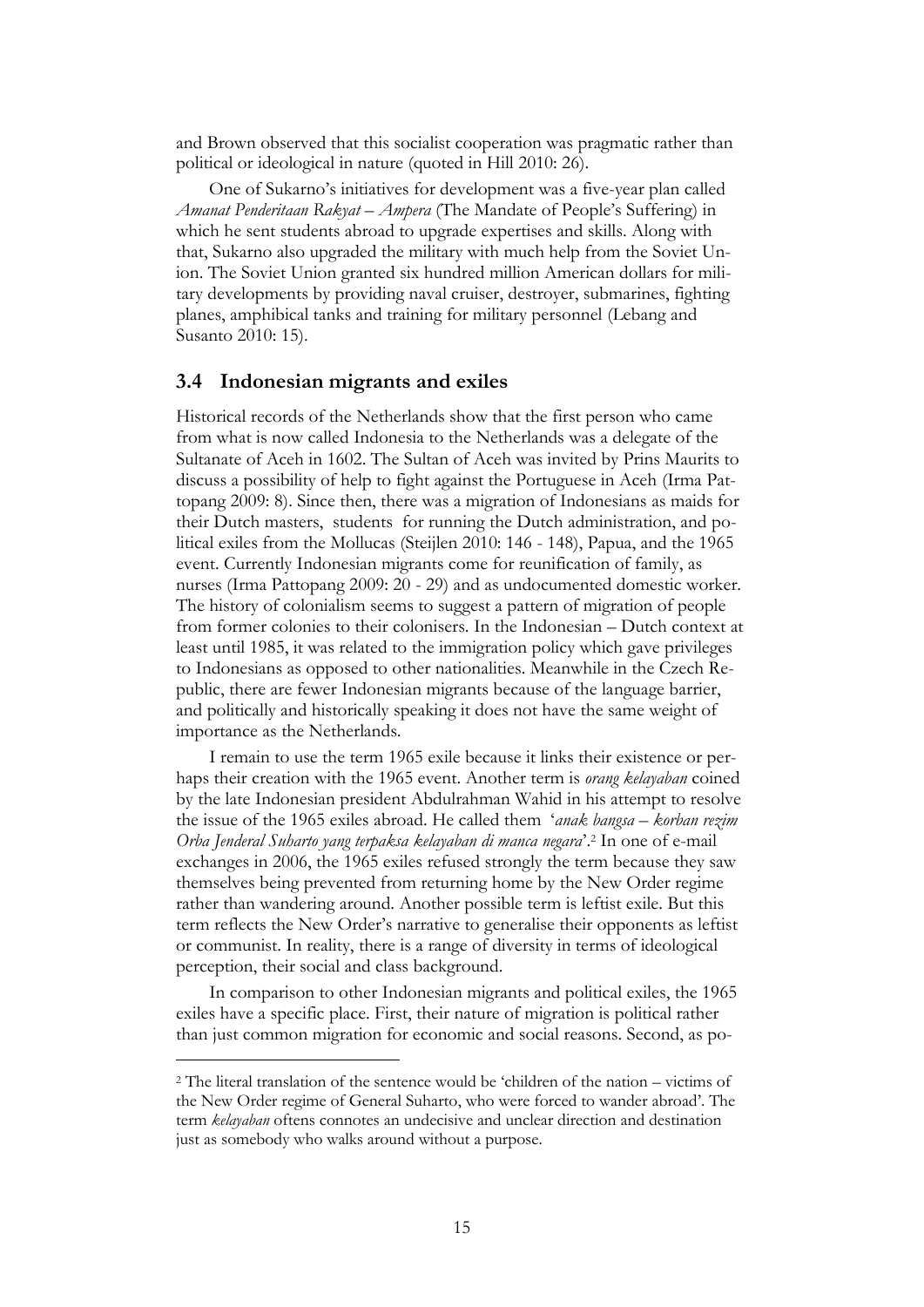litical exiles in comparison to the Mollucans, Papuans or Acehnese in Sweden, the 1965 exiles actually stand for an integrated vision of Indonesia rather than the segregation of Indonesia. In other words, they have a strong nationalist identity with some socialist and communist ideological content.

Who are the 1965 exiles? Many of them were students who were part of international exchanges with socialist – communist countries either through the government or the PKI. The students under the government's development programme were often called *Duta Ampera* or Ampera Ambassadors. Some were also called *Mahid* - *Mahasiswa Ikatan Dinas* (students of government service). They were supposed to fill governmental positions and became civil servants upon their return to Indonesia. Therefore, they were strictly instructed to study seriously, to return as soon as they finished studying and not to marry local people. The students of the PKI exchange programme were more to do with some friendly cooperation between communist parties and were not included among the *Mahid* students. However, a national department in charge of sending students abroad called PTIP - *Pendidikan Tinggi Ilmu Pengetahuan* (Higher Education and Science) arranged all students" departure, their welfare abroad and their documents.

These students organised themselves in an association called *Perhimpunan Pelajar Indonesia* or PPI (Indonesian Students Association) in their respective countries. It was a political and intellectual space for these students, as well as a space for state"s indoctrination. PPI also became a political tool for the students to channel their demands to the Indonesian government as well as to represent these students within the universities. For instance, in 1958 they demanded an increase in their allowance through PPI. And in 1961, they organised a PPI conference and development seminar in Prague.

1965 brought about a sudden change for them. The friendly embassies started to become hostile where military attaché played an influential role to screen every Indonesian for their individual and familial ideological background. The screening process started in 1966, and every Indonesian was asked to sign a loyalty statement to the New Order regime. Those who refused to do so had their passports revoked and finally lost their citizenship. Among the students, the 1965 event divided them into the pro-New Order and the pro-Sukarno groups. In the Soviet Union, the respondents confirmed that it also culminated in physical fights between the two groups of students. The revoking of passports and disruption of their relationship with Indonesian embassies became a moment where they lost their influence, power and privileges with the state as represented by the embassies. They were pushed to the margin of social structure (Glasser and Strauss as quoted in Berger 1995) in terms of their formal identity.

The loss of citizenship could be seen as the second liminality of the 1965 exiles. Their first liminality took place as they moved out of the countries for studies because they were physically segregrated from Indonesian society. As they went for studies, it was expected that their return would contribute to the Indonesian development programme with their skills and knowledge. This contribution would help the country to move further in its development programme. In social structures, they were expected to contribute to the process of social change with their expertise. Turner understands this process as re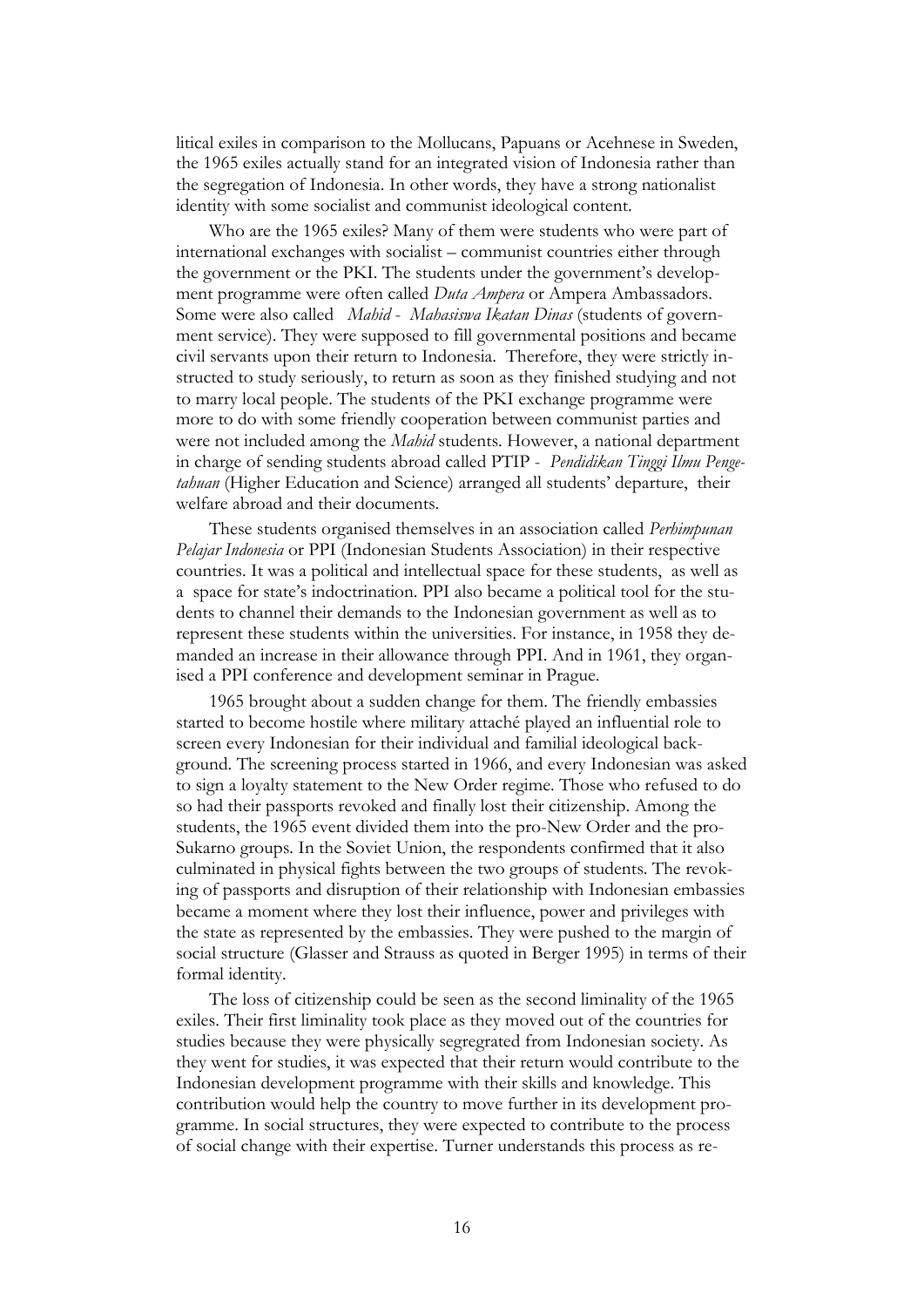aggregation where liminality contributes to revitalise social structures (ibid: 105). The 1965 event did not only prevent their return but created liminality for the second time. In fact this liminality has become their continuous situation ever since.

Being stateless did not prevent the host countries to accept and to provide them with occupations and opportunities for further studies. Most of the Czech exiles for instance worked as civil servants, like those in the Soviet Union. They were actively involved in the political and social situation of the country. Their liminality as stateless persons brought them to integrate with the countries where they lived. They worked as government officials and even as soldiers who went to war like those in Vietnam. They interacted with the society of the host country and some even married local people. They slowly identified themselves with the countries to which they could contribute their expertise. These examples, I would argue, shows that re-aggregation can take place outside the original society of the liminal group and not limited to the same society as written by Turner.

For the communist cadres, the Sino – Soviet split and the re-establishment of the bilateral relationship of Indonesia and Tiongkok became a factor that pushed them further to liminality. Responding to the PKI leader Jusuf Adjitorop in Tiongkok to regroup, Ibarruri in her memoir writes how Soviet teachers increasingly disliked her and her sister. The Sino – Soviet split created PKI split between the Jusuf Adjitorop faction which was pro Tiongkok, and the Thomas Sinuraya faction which was associated with the Soviet Union. This split complicated the existing division among Sukarno loyalists and PKI cadres regarding the involvement of PKI in the 1965 event.<sup>3</sup> The Soviet faction moved from Tiongkok to Moscow and the Tiongkok faction regrouped in Tiongkok where they were located to a remote area of the Jianxi provincial capital of Nanchang (Hill 2010: 35). Srikandi portrayed this time as an unhealthy period because they did not work, lost contact with local people and were more engaged in endless ideological and political disputes about revisionist and Maoist standpoints.

#### **3.5 Immigration and social networks in the Netherlands**

The move to Western countries apparently took place first among the exiles living in Tiongkok. Sarmadji and Srikandi were among the first to move to the Netherlands. Those in the Soviet Union and the Eastern European bloc moved to the West only after the *perestroika* and democratisation process in the early 1990s. The prefered western countries were Sweden, Norway, the Netherlands, France and Germany especially in the 1970s and 1980s. Suratman mentioned that the Scandinavian countries were considered to be the proponents of human rights and a heaven for exiles. The Netherlands was seen as to offer a possible reunification with relatives in Indonesia and as a place to get

 $\overline{a}$ 

<sup>3</sup> Sukarno loyalist referred to Sukarno"s statement before the People Assembly in 1967 called *Pelengkap Nawaksara* (Supplement to Nawaksara) where he indicated three actors namely the outrage of PKI leader, the neo-colonialism" subversive shrewdness and the existence of incorrect actors (NN 1997)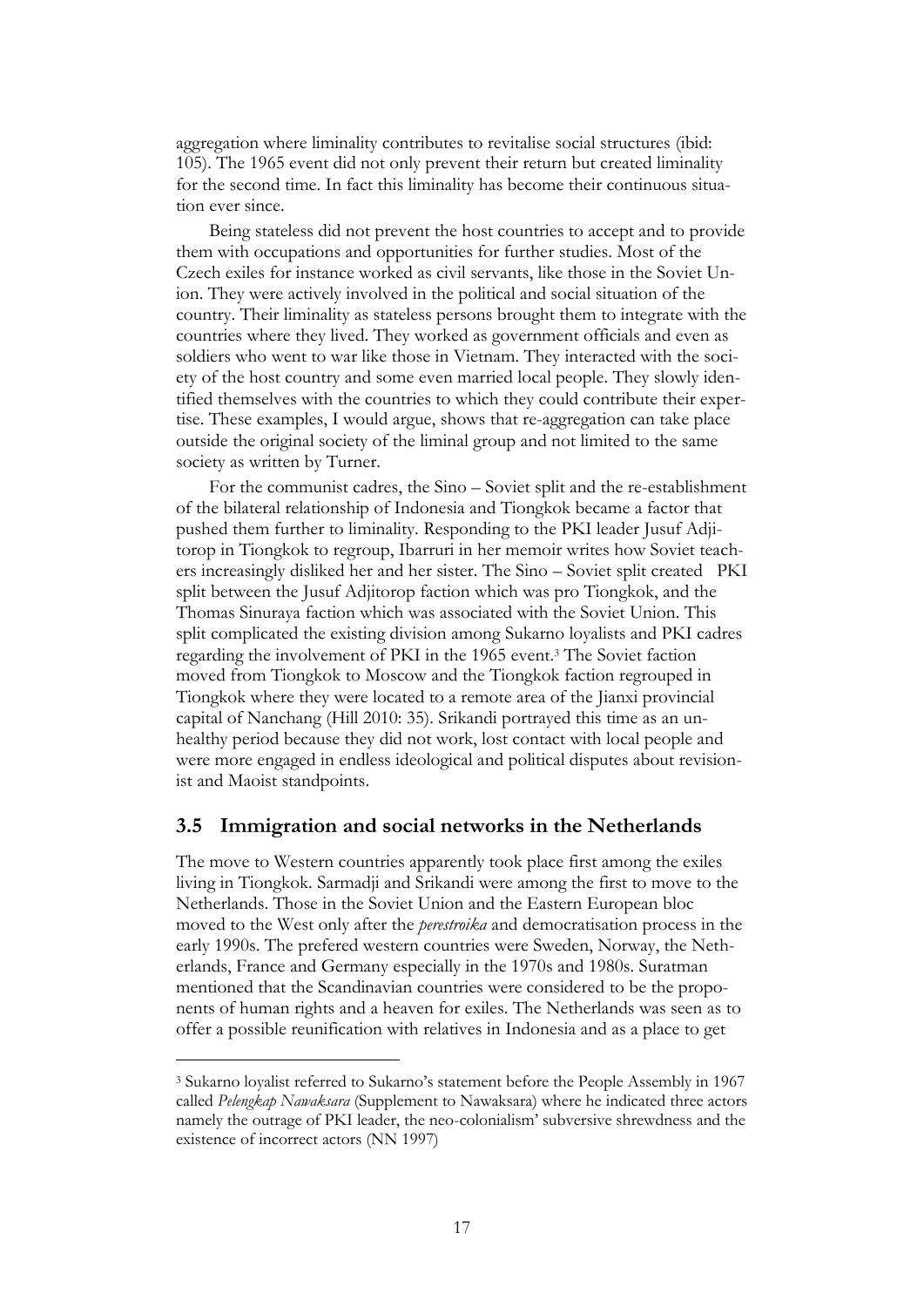more of the Indonesian atmosphere. And from my respondents, I have not found the preference to live in Germany and France.<sup>4</sup>

For most of the 1965 exiles in Czechoslovakia, moving to Western countries was considered equivalent to being a foreigner. Their marriage to Czech women implies their adjustment to see the Czech as part of their home. Mahardi and Sumarni also indicated the same feelings when they reluctantly moved to the Netherlands following the Rumanian revolution and *perestroika* in Russia. The worst case happened to Sarman who, apart from being stateless and married to a Russian, experienced family separation. He moved to the Netherlands to escape the harsh cold climate of Russia while his wife returned to Russia with their son remained in the Czech Republic.

There are two considerations to understand how they moved to Western countries, in this case the Netherlands, and how they finally resettled either as citizens or permanent residents. The first is the available social network in the Netherlands that provided them with an invitation to visit, to help them with lawyers, shelter, financial issues and jobs. This social network ranged from relatives, fellow exiles who had already stayed in the Netherlands, Church organisations, journalists, human rights organisation and the *Communist Partij Netherland* – CPN (Netherlands Communist Party).

The second is the structural factor of immigration policy and its changes that had different consequences for the exiles depending on their year of entrance. For the Netherlands case, all respondents mentioned that they had to go through several legal procedures before they finally received residence permits. When they first arrived they applied as political exiles from what happened in socialist countries and in one case from the violence of 1965. On this basis, they were treated as political exiles just as refugees are treated. The immigration policy was much more relaxed for those arriving before 1985 when the Netherlands renewed its immigration policy. The previous law of 1848 stated that population in the colonies were recognised as citizens of the Kingdom of the Netherlands with limited social and political rights. This applied to Indonesians who had been born before 1949, the year that the Dutch government officially recognised Indonesian independence. The exiles arriving before 1985 mentioned that they used this law to get a residence permit and to get citizenship without applying as a political asylum. And those arriving after 1985 with a stricter immigration law in place mentioned that they applied as political asylums from socialist countries, lived in temporary shelter for political asylum seekers before they were finally given a residence permit.

However, they all mentioned that they had a special status compared to other migrants from Marroco, Turkey or Suriname. This special status perhaps reflected the immigration policy of the Dutch government which considered them as more Dutch compared to other migrants. This basically is the racism

 $\overline{a}$ 

<sup>4</sup> Sobron Aidit, another brother of the PKI chairman D.N. Aidit, moved to France and opened an Indonesian restaurant which attracted the symphathy of the late French President Francois Mitterand. He passed away on February 12, 2007 because of heart attack.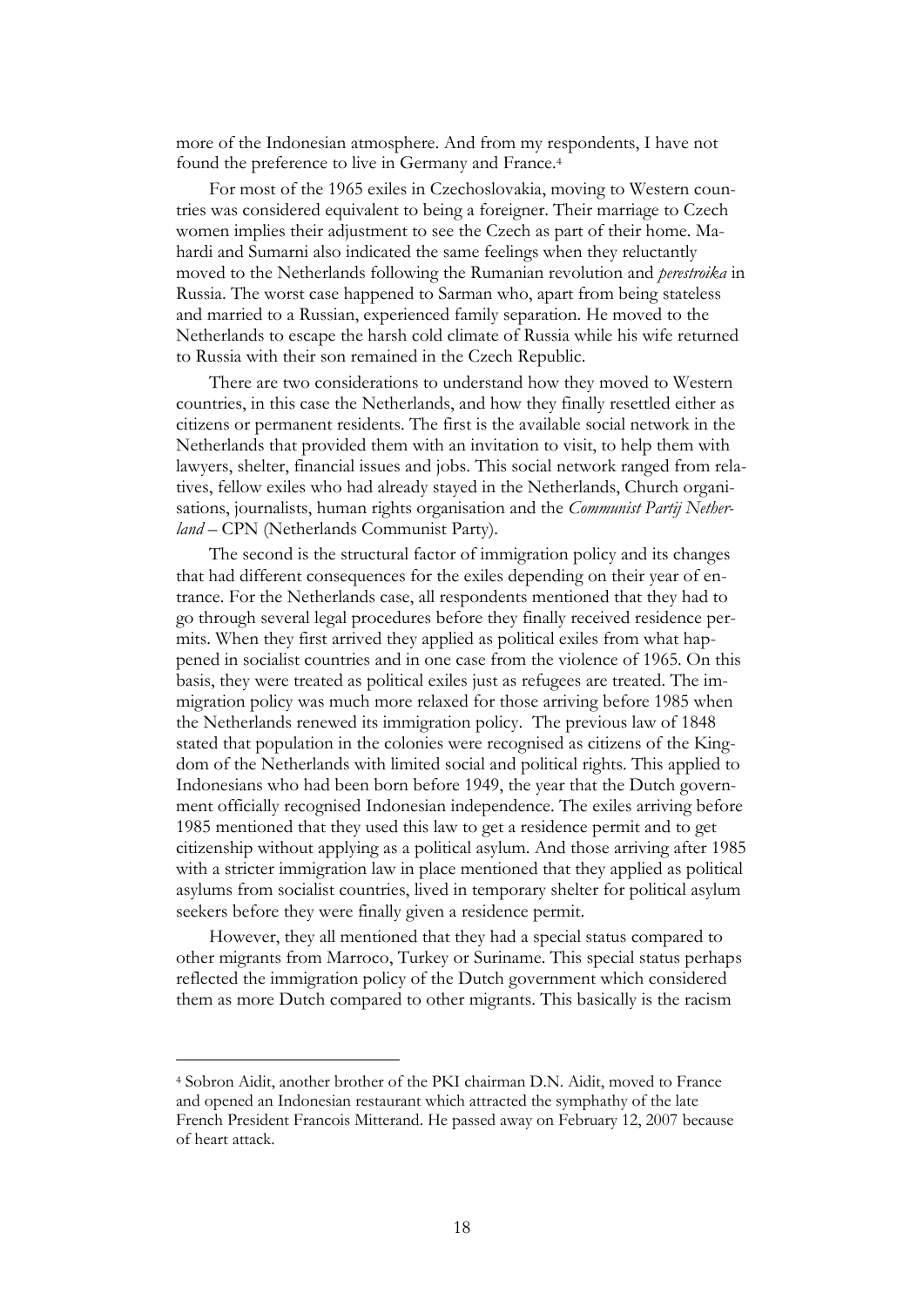discourse which underlines the Dutch immigration policy (Yanow and van der Haar 2009: 24 - 27).

Despite this special status, those who moved in the late 1980s and the early 1990s basically had a difficult time to get a job they wanted because of their age. Fahmawati, Srikandi and Sarmadji got relatively decent jobs as a lecturer, an acupuncturist and a worker. Those who came later technically entered a pension age and did voluntary works and had limited social interactions with the local situation. Some are actively involved in their local neighbourhood, while some relatively are less involved with their localities. There are some factors like interest in certain issues and length of stay in the Netherlands that might explain their preference of involvement and interaction with the localities.

The exiles in the Czech Republic continued to have the hospitality of Czechoslovakia during their stateless period. Most of them were married to Czech women, lived a decent life and had good jobs mostly in governmental institutions. In other words, their stateless situation did not prevent them from having good jobs and lives just like other Czech citizens. The situation changed with the democratisation of Czechoslovakia in 1991 and its bifurcation into Czech and Slovakia. In 1993, the Czech republic introduced a new citizenship law No 40/1993. The law provides opportunity for stateless persons like the Indonesian exiles to become citizens by taking into consideration their long residence in the Czech Republic and possibly their marriage to Czech. The 1965 exiles took this chance to become citizens except for Sarman.

#### **3.6 Conclusion**

This chapter shows the international historical context and background of the formation of the Indonesian 1965 exiles as part of the state violence against the leftist and loyalists of Sukarno. As part of the narrative of the 1965 event, the 1965 exiles went through a situation where some of them moved from one socialist country to another, and some remained in the same socialist country. Their movement were sometimes related to the international political context like the Sino – Soviet split, bilateral context of Indonesia – Tiongkok relationship and the network of socialist students. For those in the Czech Republic, the situation is relatively simpler because they remain in the same country, have decent jobs and most of them are married to local people. For those who entered the Netherlands the situation is more complex in relation to the immigration policy and the image of the Netherlands as former coloniser. However the same colonial history, social networks of 1965 exiles, CPN, human rights and Church organisations provided them with access to enter the Netherlands and gave them privileges in terms of immigration policy especially before 1985. With the change of immigration law in 1985, some needed to go through a complex process of immigration.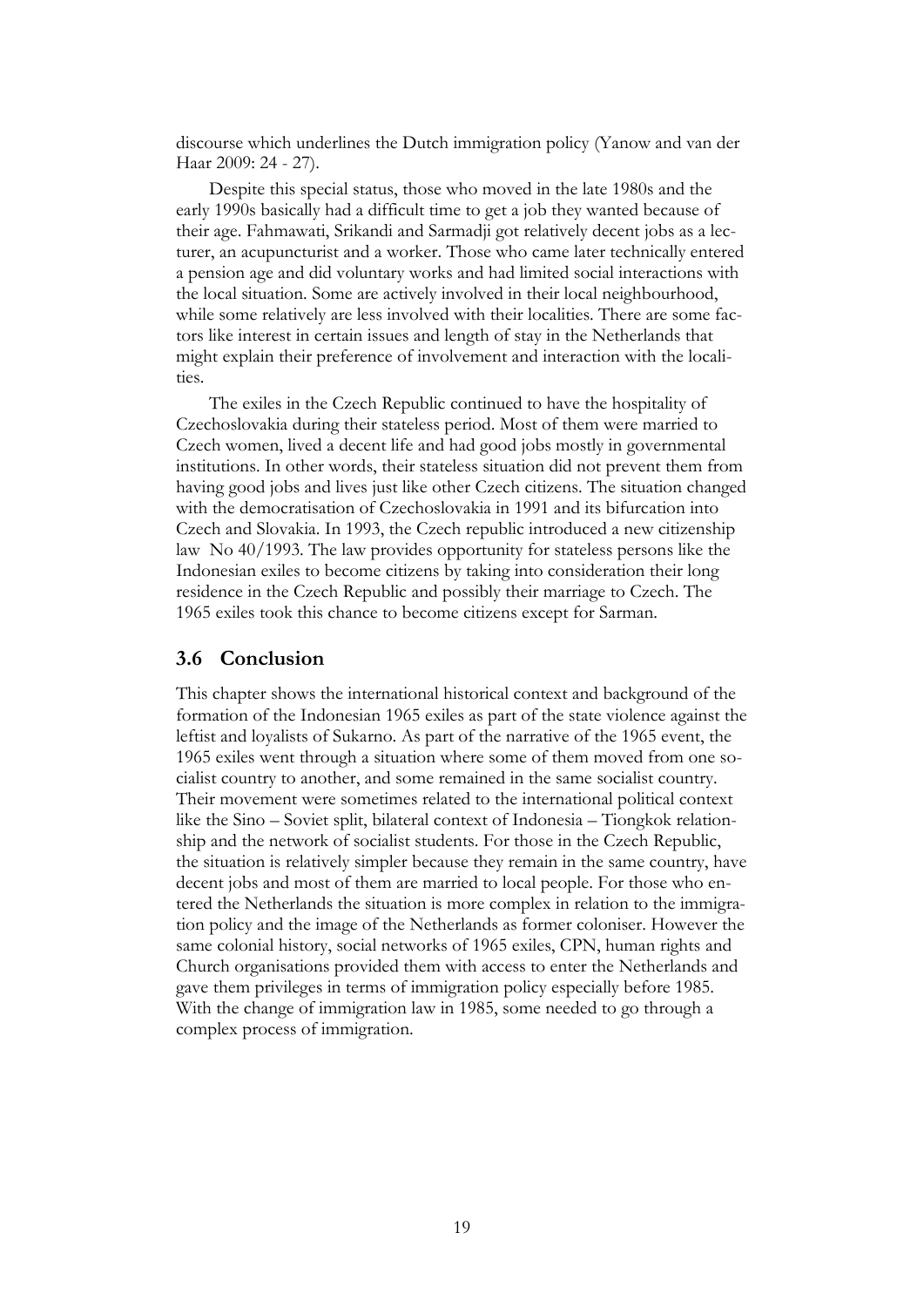## **Chapter 4 Trajectories of liminality**

## <span id="page-25-0"></span>**4.1 Introduction**

This chapter explores the collective memory and its sites of memory, and the personal or sub-group memory and its sites of memories. The collective memory is focused more on the statelessness with Indonesian embassy as the site of memory for them. In this collective memory, they could associate themselves with the victims of 1965 in Indonesia, and therefore constitutes their identity as a group. And as reflection goes further, this collective memory in fact varies to several sub-group and personal memories with its respective site of memory. The observation and interviews with Ahmadi for instance demonstrates the existence of library with collected books of Indonesian and Russian issues as his personal site of memory. It triggers his remembrance of what happened following the statelessness. And over time, the site of memory of Indonesian embassy could have new meanings as shown by the Czech sub-group. As the ambassador used more friendly approach toward them, he triggers pre-1965 memory of friendly Indonsian embassy.

The cases of sub-group and personal memories are critical to understand Halbwach"s notion on the construction of the past on the basis of the present situation and its function for social cohesion. Although statelessness is present as a collective memory, every individual and sub-group constructed the past according to their own significance. They give different meanings to the collective memory by constructing their own site of memory like library of Ahmadi and Fahmawati, Czech sub-group of relation with embassies, and Karsiman effort to translate Chinese poems. I would distribute the section of collective memory and individual or sub-group memories with reference to the country in order to demonstrate the interplay between collective, sub-group and individual memories.

### **4.2 The collective memory of being citizens and stateless**

The 1965 repeatedly mentioned 1965 event as a sudden disruption to their lives and their future possibility to live, to contribute and to give meanings to Indonesia"s independence. As they departed for studies, they understand themselves as being segregated for the rest of Indonesians, perhaps as a chosen one, and they expected to return and to revitalize the country with their expertises. Their segregation was a liminality stage of Indonesian citizens under Sukarno"s ideals of self-reliance from the new imperialism and colonialism. As Sukarno was brought down by the New Order regime, they felt victimized like the rest of 1965 victims, with their inability to return and their stateless status. They were pushed to the permanent liminality as Indonesian citizen with the instrumental role of Indonesian embassies and military attaché.

They built their memory either as victims or the lost party relate to what happened in 1965. They associated and identified themselves with the collective memory of 1965 victims in Indonesia. This association somehow gave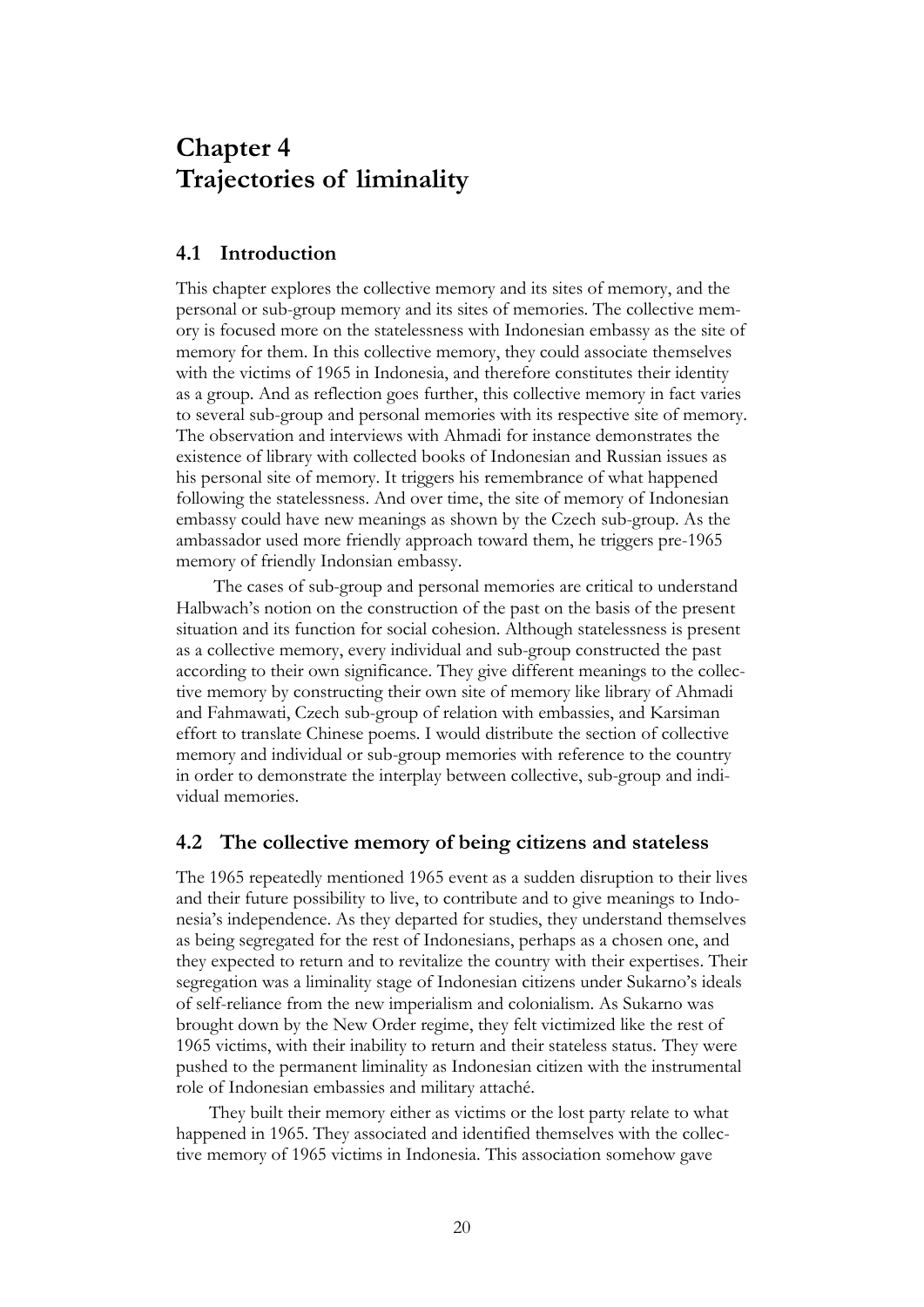them a legitimised sense of identity as 1965 victims. They reflected their experience of state"s violence in term of state revoking their passport. They extended the violation of human rights from conducting actual violence into something subtler like creating statelessness. This reflection shows the shared collective memory of 1965 event with a different degree of identification or victimhood of the event. In the context of collective memory of 1965 event, the 1965 exiles remember it as the loss of citizenship.

The physical site of the state was represented by the Indonesian embassies. This representation reveals the violent power of the state that made them a liminality of stateless. It triggered their collective memory of stateless period or their permanent liminality. This collective memory of liminality is created by the state as part of stigmatisation toward the leftist and Sukarno"s loyalist. The 1965 exiles shape their identity on the structure of state"s narrative either as a lost party or victims. Although there is a dispute as to call themselves victims or a lost party among the exiles, it only has a meaning within the narrative of state's violence.

Bearing in mind their better future social status and to some was their privileged class status like PKI top cadres, the stateless might imply the loss of desirable social status. Their title of *Ampera* Ambassador no doubt suggests that they were selected people. Setiarti mentioned that being selected as *Ampera* Ambassador would give her a chance to become a doctor, to buy a car and to help her parents. It indicates the future social status of somebody with a degree and education that would ensure their social class and their social obligation toward the parents. Being prevented to return to Indonesia and their statelessness disrupted this desirable better social class and familial duty.

Indonesia then collectively remembered in two eras. First is the era of Sukarno that made them citizens, selecting, sending, financing their study abroad and ensuring their future social class in the country"s or party bureaucratic structure. This era of Indonesia created liminality for them as a temporary process with a possible re-aggregation in a more influencing role. The second is the era of Suharto and New Order that revoked their passport, prevented their return to Indonesia and made them stateless. This era of the state created them a permanent liminality of stateless and disrupted their future social class and familial duty. Both collective memory, however, indicate the role of state as an actor to shape their collective memory which they maintained as a source of identity and group cohesion (Halbwachs and Coser 1992: 142).

However the 1965 exiles collective memory is problematic within the framework of 1965 collective memory as far as the actual violence is concerned. Their associated identity with the rest of 1965 victims is a distant and indirect experience of actual violence. They understood state's violence more on the basis of the deprivation of citizenship. I will develop this problematic of collective memory by reflecting more on the individual and sub-group memory of exilic trajectories in the transit countries.

#### **4.3 The trajectories of exiles' memories**

By exilic trajectories, I refer to the transit countries where 1965 exiles lived for some years before they final resettlement in the current country of residence. Most of them considered the exilic trajectories as a temporary status because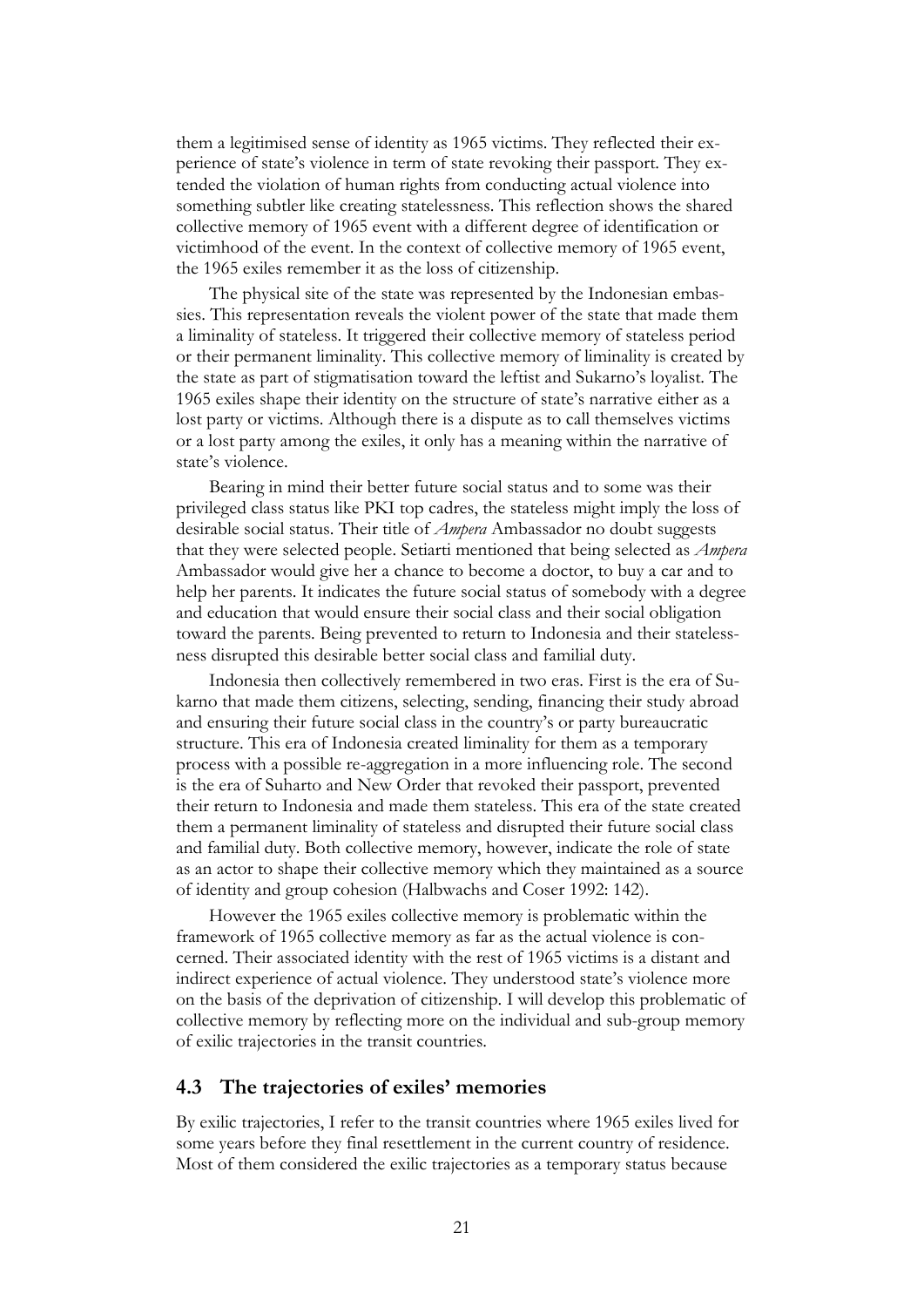they hoped the change of Indonesian politics. As the New Order really took the whole control of Indonesia in 1971, they realized the end of such hope. Somehow it pushed them to adjust further with the country of residence and to consider moving to the Western countries. There is a degree of adjustment and integration with the transit countries that are memorialised in the form of libraries, language to communicate and even some habits from the past. The memorialisation manifests their sense of being home, and their effort to create personal site of memory.

#### **4.3.1. The memory of Vietnam**

There are three respondents and one source of oral history for the Vietnamese experiences in 1960 – 1980 namely Fahmawati, Suratman, Setiarti and Budiarto Djayadi. All three participated in the Vietnam War and knew each other. Only Fatmawati who lived there since the beginning, the other came in 1967 from Soviet Union. As the war was intensified, Suratman, Setiarti and Fatmawati moved to Tiongkok, as they called China, to save their lives, while Budiarto Djayadi moved back to Soviet Union.

Memory of Vietnam left more impact for Fahmawati who arrived there in 1967 and was able to speak even the vernacular language. Her objective within the students" exchanges programme of PKI and Vietnam Communist Party was to study the scientific basis of the origin of Vietnamese and Indonesian ancestors. On the one hand, there was a theory mentioning that Indonesian ancestors came from Vietnam, and on the other hand there was another theory saying the contrary. In her search for historical proof, she found herself absorbed into the Vietnamese culture which finally gave her an opportunity to become a lecturer at Leiden University. This engagement still continues where she managed to collect books on Vietnamese issues along with the Indonesian issues. The library implies the representation of her negotiated process to consider Vietnam as home along with Indonesia (Douglas 1991: 289).

Setiarti and Suratman are couples who married in Vietnam. Their arrival in Vietnam was part of their effort to find a place to contribute their expertise for the fellow socialist revolution. Both shared the memory of Vietnamese revolution and raising their first son in the trench. Being part of the revolution, they felt instrumental to help as an engineer for repairing weapons and to help the victims as a doctor. Vietnamese revolution has become a social setting of personal contribution and to start a family life.

Budiarto Djayadi remembered more within the perspective of PKI failure to have back up plan after what happened in 1965. He understood his being in Vietnam as a failure of PKI"s plan toward their cadres. He understood this as a lack of leadership because the internal conflict of PKI leadership of Tiongkok and Soviet Union. Although he enjoyed his stay in Vietnam, he expressed it in terms of bitter memory of PKI dissolution. He reflected more the failure of PKI to recruit qualified members and to organize itself after 1965 event.

#### **4.3.2. The memory of Soviet Union**

There were six respondents with Soviet Union trajectories namely Setiarti, Suratman, Budiarto Djayadi, Ahmadi, Sumarni, Sarman, Karsiman and the biography of Ibarruri Putri Alam. Ibarruri and Budiarto were part of student exchanges between PKI and Soviet Communist Party. All respondents but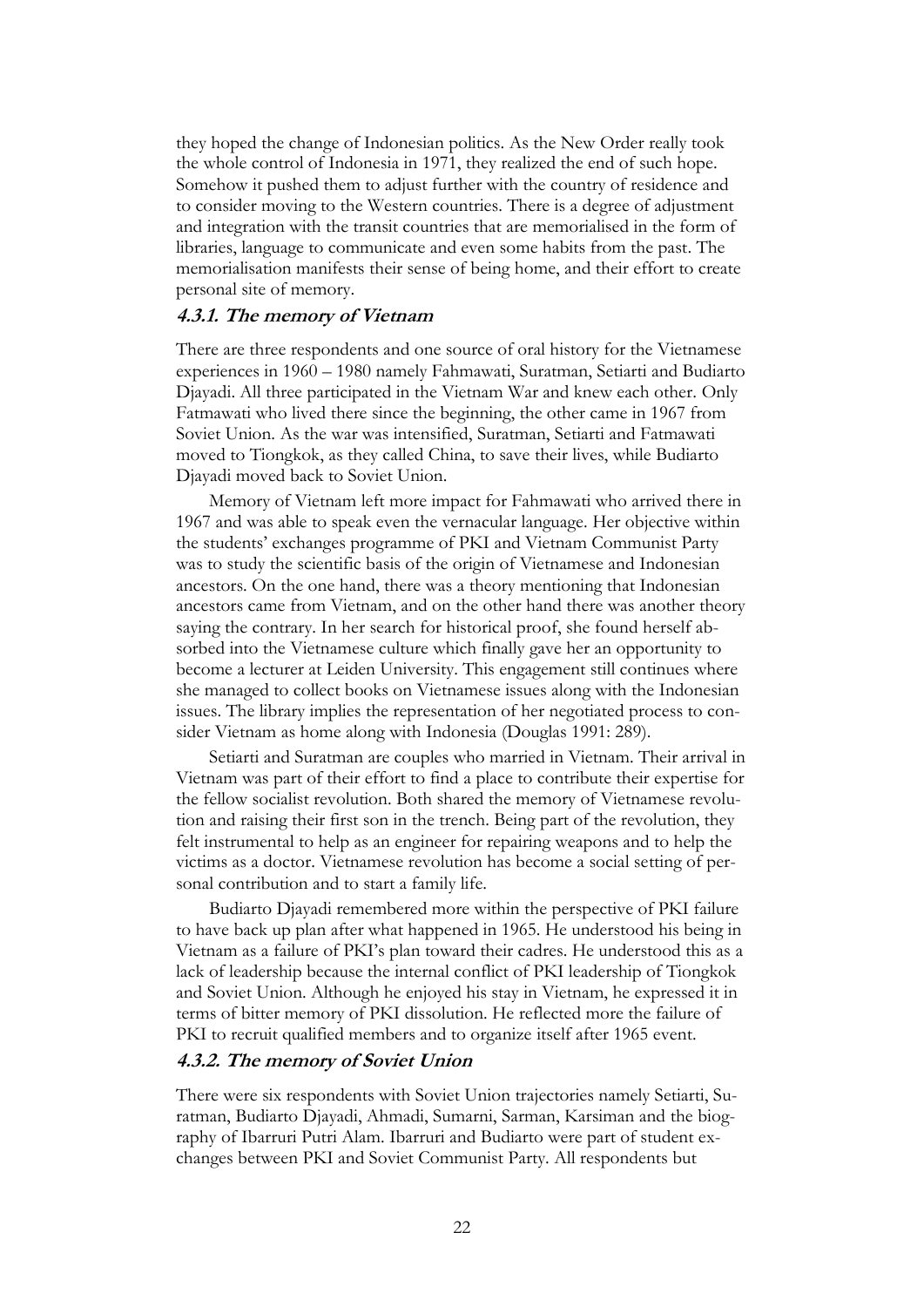Karsiman, who moved to Soviet Union from China, were sent to study in Soviet Union and became stateless in this country.

One common memory among those who ever lived in Soviet Union was the impact of Sino – Soviet split in PKI leadership after their statelessness. PKI splitted into two groups namely the pro Tiongkok Jusuf Adjitoropo faction and Thomas Sinuraya faction associated with Soviet Union. This division added the Marhaenist faction like Ahmadi who did not belong to PKI. Karsiman mentioned that each faction tried to get symphaty for the exiles in Soviet Union, and Ibarruri (2006: 123 - 128) considered Thomas Sinuraya faction as a puppet of Soviet Union. Sumarni, Sinuraya"s wife was silent about this.

There is a different degree of belonging to Soviet Union within the exiles which related to the length of stay and their active participation in the country. I would take the case of Ahmadi and Sumarni in order to illustrate their personal site of memory and memorialisation of Soviet trajectories. Ahmadi's reason to stay was his further continuous study for PhD in International Law. As he graduated from Lomonosov University, Ahmadi worked as a researcher in one of the government research institute until 1990. He married a Russian woman and had a daughter. As he moved to the Netherlands, he left both of them in Moscow. He moved to the Netherlands because of *perestroika*. He found the rising anti-foreigner climate in which he did not felt secured. He keeps his ties with Soviet Union through marriage and a library with collection of books in Russian language. He said that he followed the latest situation in Soviet Union and also critically compared the old days of communism with the new democratic capitalism situation of Rusia.

Sumarni"s reason for staying in Soviet Union is because her marriage with Thomas Sinuraya, the students leader of PKI who became a rival of PKI in exile orienting itself to Tiongkok. Sumarni still remembers her lives in Soviet Union as a doctor in the hospital and how she could raise her three sons. There is sense of social negotiation with how to live in Soviet Union and to feel belong to it including a social class she enjoyed in Soviet Union. This might explain her reluctance to move to the Netherlands. She only mentioned it as her husband"s decision and was not at home to stay in the Netherlands. In addition, she felt her husband instrumental role to maintain the friendly bilateral relationship of Indonesia – Russia after 1965. She is very critical to the publication of a book called *Sahabat Lama Era Baru* (Old Friend in a New Era) that does not mention her husband role. For her it is a real sign of the persisting Indonesian government discourse on anti-communist.

#### **4.3.3. The memory of Tiongkok**

There are six respondents mentioning their memories of Tiongkok in the interviews namely Srikandi, Karsiman, Sarmadji, Suratman, Susilowaty and Setiarti In addition, Ibarruri biography mentioned her stay in Tiongkok as well after Soviet Union. The first three intially went to Tiongkok, while the other two moved to Tiongkok from Vietnam. They used the word Tiongkok instead of China since it was used Indonesia until 1972 rather than China. The term was abandoned in the period of hostile in 1960s and was replaced with Cina. In this section, the word is used following the respondent frequent use of it rather than Cina. This also reflects how they remember the country"s name in their past rather than following the word Cina promoted by Suharto's regime.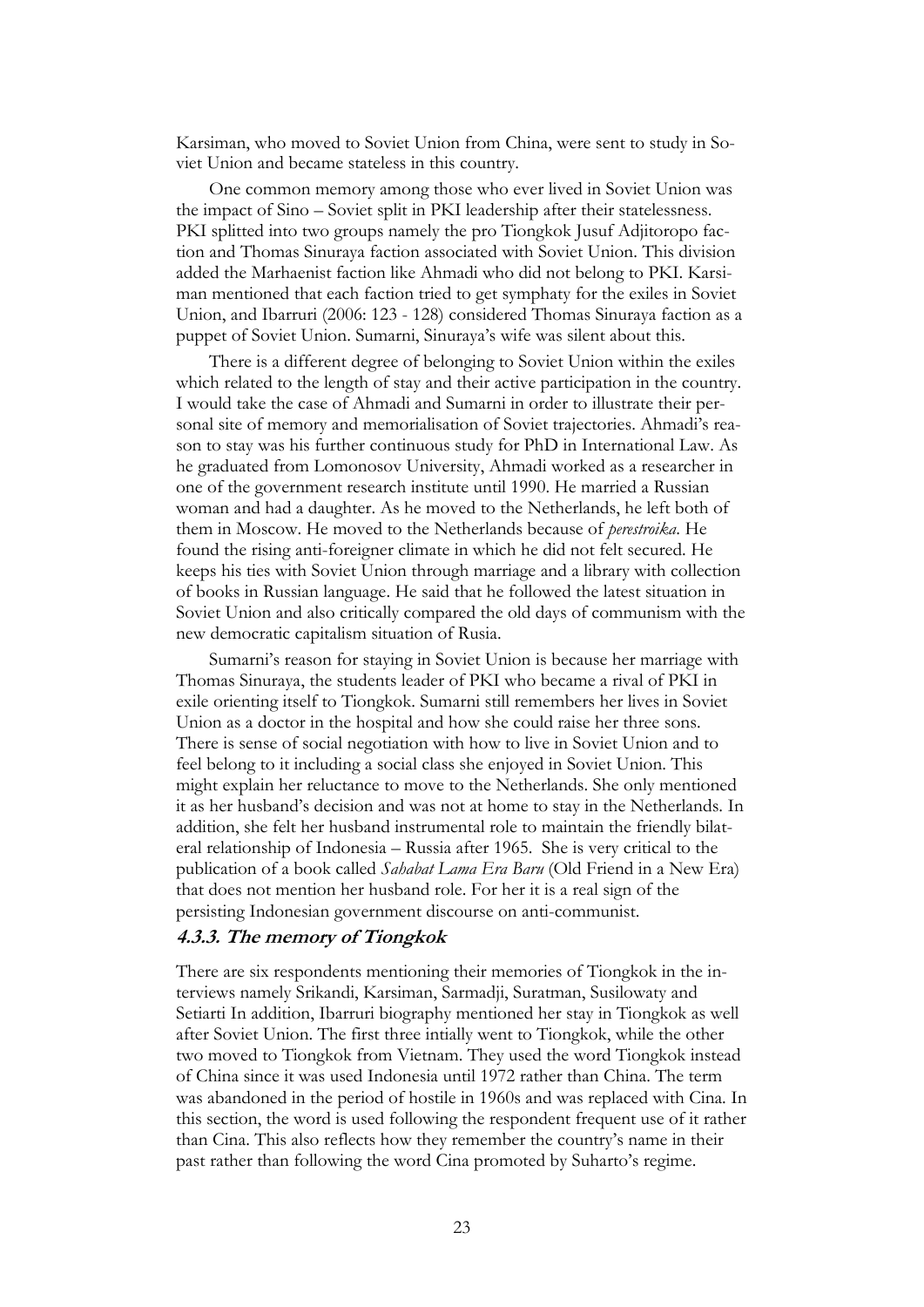The 1965 exiles in Tiongkok recalled their statelessness as an expiration of passport rather than a state" active action of revoking the passport. The embassy did not actually exist anymore since Indonesian government terminated the diplomatic relationship with Tiongkok under the accusation of involvement in PKI failed *coup*. The Tiongkok ambassador refused to return to Indonesia and finally became exile himself. In this way, I would argue that subgroup memory demonstrate a different meaning of passport revocation and being stateless.

Except Sulistiawaty, the rest remembered the Cultural Revolution in 1968<sup>5</sup> . Considering the time, I do think only three Srikandi, Sarmadji and Karsiman went through it directly. The rest experienced the effect of it where many of the 1965 exiles were sent to a remote area. Interestingly, Suratman whom I do not think experienced the Cultural Revolution in 1968, mentioned that their movement to remote area was an effort to keep the exiles safe from the Cultural Revolution. Whatever it was, Srikandi did remember it as unhealthy situation since the exiles did not work, did not have much contact with local and were isolated. She also remembered the arrival of some other Indonesian which perhaps indicated the arrival of those who listened to Jusuf Adjitorop to regroup in Tiongkok.

Srikandi remembered her journey to Tiongkok as her effort to prove her argument her father. She argued against his father Siaw Giok Tjhan who became the chairman of *Baperki – Badan Permusyawaratan Kewarganegaraan Indonesia<sup>6</sup> .* She suggested for Chinese people to return to Tiongkok instead of fighting Tiongkok people"s right in Indonesia as her father preferred to. On her way to Tiongkok, Srikandi saw the Chinese Indonesian who were forced to return because the discriminatory law of No 10/1959 that prohibited Chinese people to trade from regency to village level. The 1965 event although opened her chance to adjust more with Tiongkok, in fact changed her perspective toward Indonesia thanks to her romantic relationship with a young nationalist student from West Sumatera.

The memory of her father and his dedication for egalitiarianism for the Chinese minority, his imprisonment by New Order regime and her long separation with the husband became crucial factor for Srikandi to concentrate on her work and her decision to move to the West and left Tiongkok in 1978. She remembered well the students" lives in Tiongkok with dirty toilets and bathrooms, their bigger pocket money compared to the local Tiongkok students, the portion for ethnic students in Tiongkok to study, Indonesian students politics in PPI and her romance with her husband during their study.

Setiarti and Suratman might be the persons with another forced displacement in Tiongkok when Tiongkok government decided to re-establish bilateral relationship with Indonesia in 1980s. The consequence of Indonesian demand

 $\overline{a}$ 

<sup>5</sup> The Cultural Revolution in 1968 caused Li Shaoqi, the president of Tiongkok, to fall of favour because he was considered as revisionism toward orthodoxy of Marxism and Maosim, and considered "capitalist-roader".

<sup>6</sup> Baperki was an institution for the Chinese Indonesian to fight for their equal rights as Indonesian citizens and against discrimination toward minorities.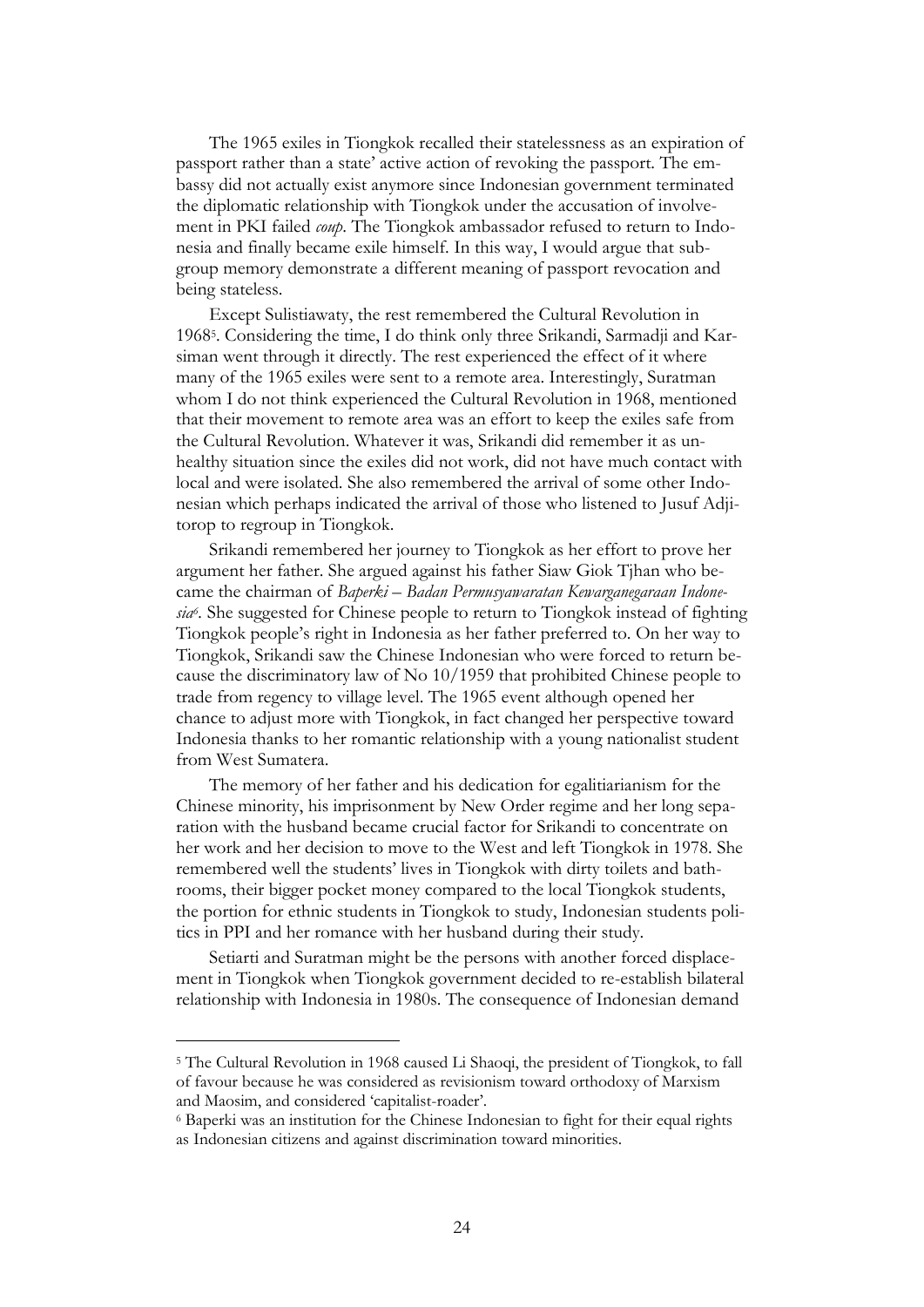to clear up the issue of exiles brought both of them with the choice to remain in Tiongkok as citizens or to move to other country. Though they found dilemmatic situation of their children education, they finally sent them to Soviet Union using their social network in Moscow. They themselves moved to the Netherlands where other social network facilitated their visit before asking for asylum. Both of them repeatedly said their exilic trajectories as their effort to develop social network in the respective countries.

#### **4.3.4. The memory of Czechoslovakia**

There are seven respondents involved in the interviews namely Sarman, Arman, Sanusi, Herman, Himawan, Atmojo dan Hasan Czechoslovakia has a specific place in the leftist diaspora under this research. Except Sarman who came from Soviet and married a Russian, the rest studied, stayed and worked in Czechcholovakia since 1964. They married local women and speak fluent Czech. Among the seven, six experienced their passport revoked by the Indonesian embassy because they did not want to sign the loyalty statement. Only Hasan survived the passport revoking because he signed the loyalty statement. He remained in Czech after learning that his place of origin in West Sumatera was known as the basis of PRRI – Permesta. He anticipated a possible problem with this background, and decided to remain in Czechoslovakia. He then worked in the Indonesian embassy which considered him as a local Czech staff. He did not receive a pension either from Indonesian or from Czech government upon his retirement.

This group shared the memory of how Indonesian embassy changing environment in 1995 from site of memory of state"s violence into a friendly place again. It was possible due to the role of the ambassador who happened to be their fellow students in Czech. Interestingly, the memory of division among pro Sukarno and pro Suharto did not have any lasting impact. It seems so easy for the state to erase its violence by just returning them within the state"s framework to develop bilateral relationship with Czech. In other words, the state somehow manipulated their social position within Czech society and their sense of belonging to Indonesia to reach state's objective. This sub-group memory suggested what Halbwach wrote about the construction of the past based on the present situation with a critical eye to see the role of power relation that he did not mention explicitly.

Besides Hasan, the rest shared the memory of democratisation process as a social process that ousted them from governmental position and received a decent pension. The collective memory of Czech old regime somehow becomes part of their sub-group memory as 1965 Indonesian exile. This collective memory then shows the adjusted process of their identification with Czech. Their marriage and history of living in Czech somehow sustain this negotiated process. It also change the feeling of 1965 exile as a group of people being prevented to return into a group of people preferring not to return.

#### **4.3.5. The memory of Rumania**

I only found one respondent who ever lived as an exile in Rumania namely Mahardi. He went to Rumania initially as a participant of Youth Conference in Helsinki, Finland in 1962 and attended the celebration of Rumanian liberation. It was not clear how the arrangement for him to study in Rumania. He only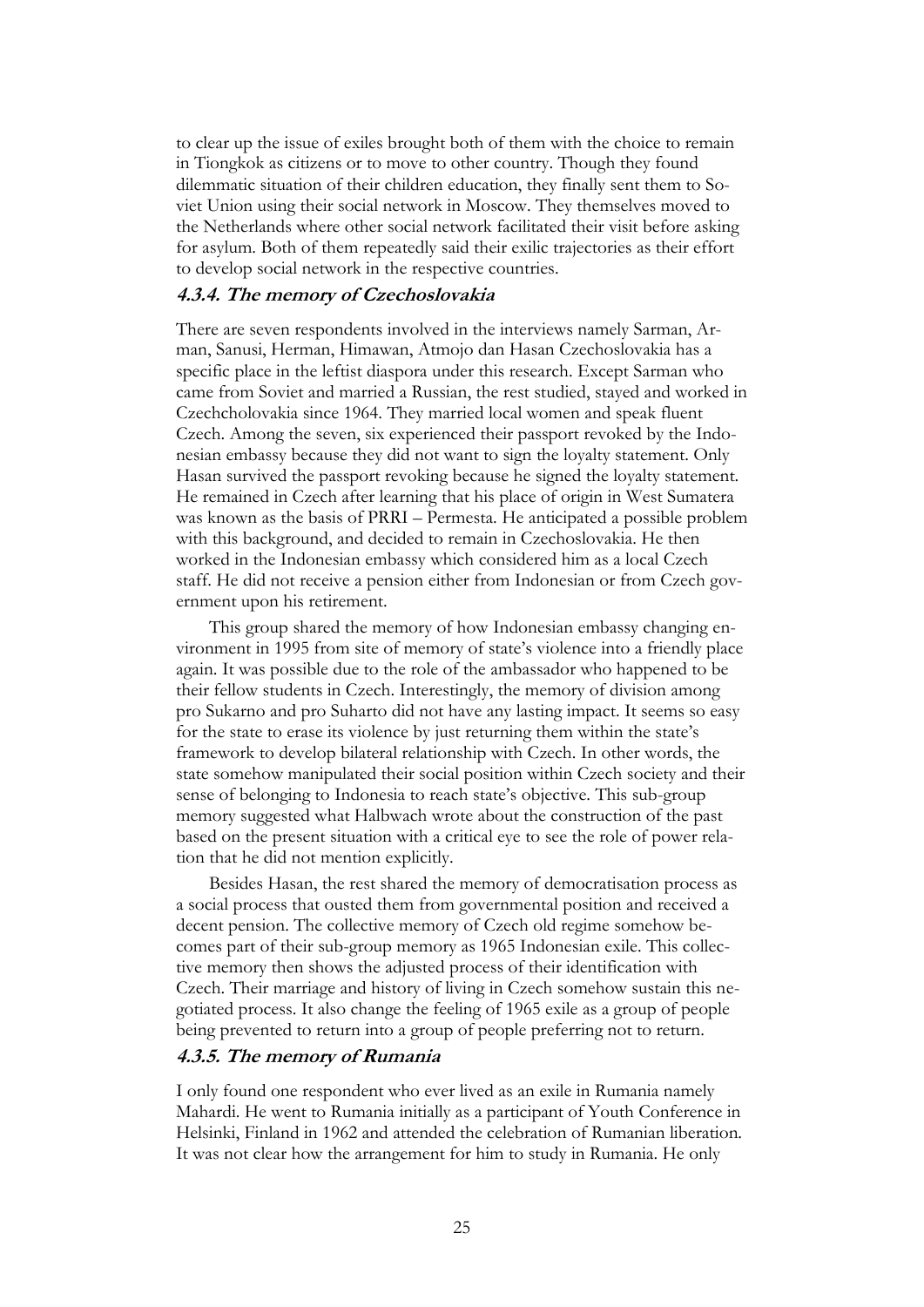mentioned that the ambassador told him to stay for studying following the message from a party member. At that time he was already 28 years old and relatively older compared to other Mahid students.

After the embassy revoked his passport, he took a leave from his study to help his fellow students. He mentioned his role as an elder brother in assisting the other students. He remained in Rumania while the other student tried to find another country to work and to live. Many worked for Algerian oil companies thanks to the social network they had with Algerian students. He explicitly mentioned his role as somebody who looked after the house while others moving out, and prepared to receive them when something bad happened.

This description shows the domestic role he played with Rumania as home. He described the other as doing public role and bread winner while he took a domestic role. It shows clearly a divison of labour centered around the idea of home as suggested by Douglas. The political event of 1965 created a domestic space for him and demonstrated that Rumania was really a home rather than just a temporary place to stay.

He married Rumanian woman, and got a job in the ministry of tourism. The political upheaval in Rumania with the overthrow Nicolae Ceaucescu regime became the turning point of his live. His friend in the Netherlands arranged for his entire family to move to the Netherlands. He reluctantly followed the advice as he perceived that the situation in Rumania during the democratisation process was not as dangerous as outsiders thought of. He was convinced because the Netherlands offered a more quality in education for his children than the Rumanian system.

In his house in Leiden, one could trace the memory of domestic role from Rumania. He provides her house a home for Indonesian visitors especially visiting scholars in Leiden, Indonesian student to discuss Indonesian issues. Through the group"s discussion he seems to create a space between some of 1965 exiles and the Indonesian students in Leiden. This might reveals the memory of domestic role to create home for his Indonesian with a shift of home from Rumania to the Netherlands.

#### **4.4 Memorialisation of the liminality**

#### **4.4.1. The exiles in the Netherlands**

Given its history of colonial ties with Indonesia, living and becoming citizens of the Netherlands were problematic for the 1965 exiles. On the one hand, the colonialism created a sizeable community of Indonesian and atmosphere where they felt belonging to. The good political relationship also provided them with a protection as Dutch citizens to visit Indonesia in the case of a possible threat against them. On the other hand, colonialism left the memory of repression of Dutch which was very much opposed by Sukarno and the atmosphere of third world movement.

Some justified their living in the Netherlands and being Dutch by referring to the Indonesian founding fathers strategy of cooperation with the colonizer for independence of Indonesia. Some justified this by unpacking the monolithic concept of Dutch as colonial. Karsiman for instance mentioned the involvement of some Dutch to support Indonesian independence. The justifica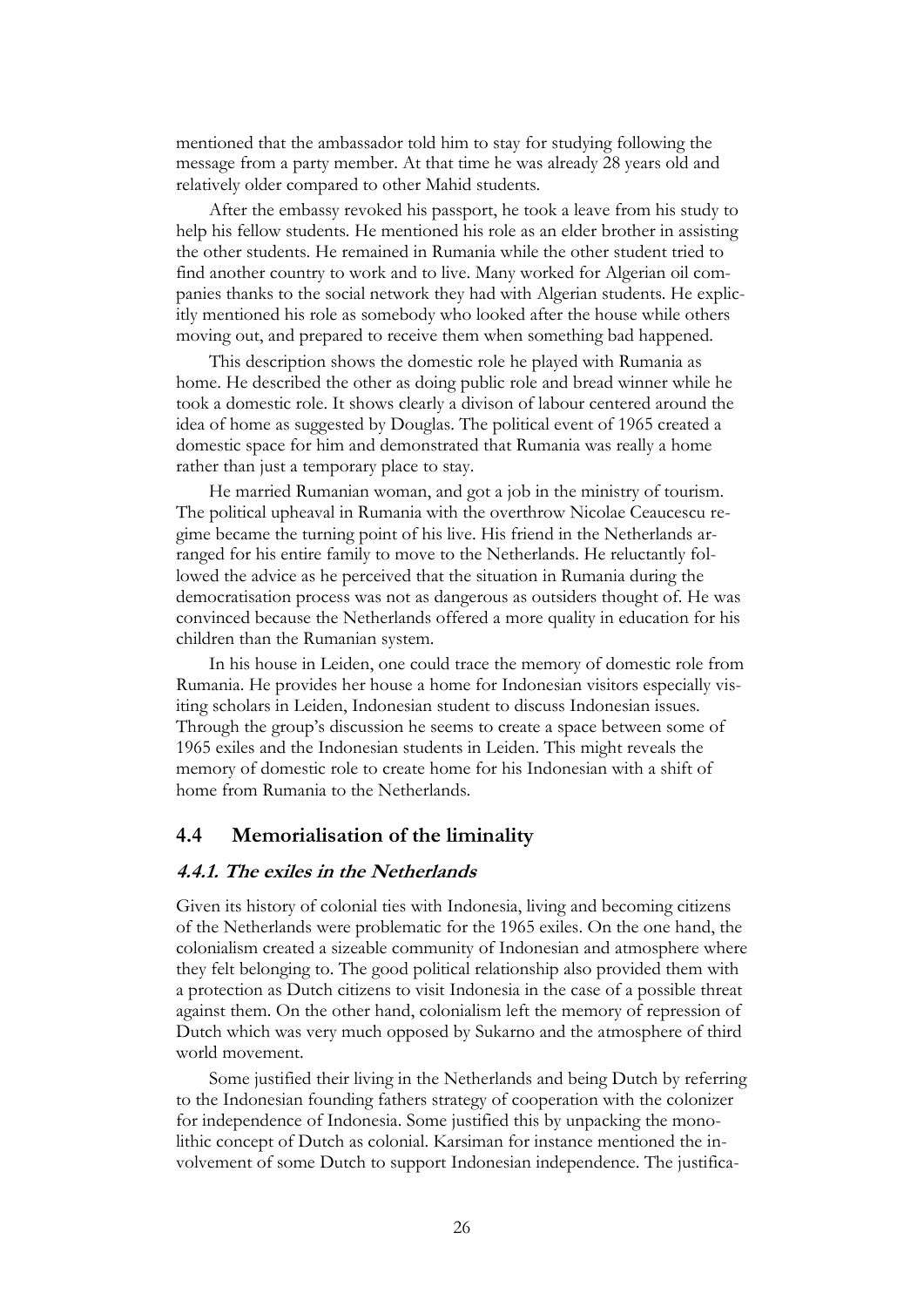tion seems to involve a historical aspect of Indonesia around independence. This strategy may imply the distance they want to make with the colonial aspect of the Netherlands while benefiting by becoming its citizens. The benefit is quite clear with the protection and social security as citizens in the Netherlands especially in their old age. The protection also guarantees them to visit Indonesia and to criticise Indonesian government under Suharto especially in 1980 and 1990s.

As Suharto stepped down from the power, they were enthusiastic with the investigation and justice for 1965 victims including themselves. Their interest as expressed by some was to get formal recognition of what happened to them as part of state's violence. It is not only about returning their passport and formal identity. For some others, it is about righting the history of 1965 event rather than just victims' discourse. These two discourses of righting history and victims aim to insert their version of 1965 history and to give external aspect of 1965. The victim discourse set up Lembaga Pembela Korban 1965 – LPK 65 (Institution of Victims of 1965 Defender) focusing in the human rights issues. The righting history discourse created a space for intellectual discussions with Indonesian scholars in order to bring the issues of writing history.

However, as argued by Farid (February, 2002) methodologically righting history is problematic because it started with a priori that the 1965 exiles version of history is right and they were victims. In fact, history has interpretive aspect from the side of the narrator. And in terms of victim"s narrative, there is a critical question of what is the "added degree" of 1965 victims in comparison to other victims of state"s violence like Papuan, Acehnese, or the Chinese minority.

Despite this division on discourse, they exiles organized their presence in the Netherlands by forming the organization called Perkumpulan Persaudaraan – PP hereafter (Association of Sisterhood – Brotherhood). Four male 1965 exiles started PP namely Wiyanto, Suhaimi, Sutarto, Suryosubroto, Suhartono and Sungkono. As Setiarti mentioned that every Indonesian could be the member of this group. And yet she added that it seems easier to make sense for those Papuan or RMS exile considering their political nature of exile rather than with fellow Indonesian with a different nature of migration. What she did not mention was that neither Papuan nor RMS joined PP because they contest the nature of Indonesia.

PP also holds some national ceremonies especially Hari Kemerdekaan (Independence Day), Hari Kebangkitan Nasional (National Awakening Day) and Hari Sumpah Pemuda (Oath Youth Day). Sarman said that PP normally invited them to celebrate the event which is celebrated separately from the Indonesian embassies and other Indonesian communities. They tended to celebrate a "more traditional Indonesia national days". What he actually meant is Indonesia as they remembered under Sukarno. They also celebrated a new year, birthdays and *Idul Fitri* or *Eid Mubarak* where almost every member and their children would normally gather.

The other common gathering is *Forum Diskusi* (Discussion Forum) focused more on holding thematic discussions. *Forum Diskusi* conducted three to four times in a year for thematic discussion. Normally there are about  $30 - 40$ participants present. The core committee selects the theme and speaker ac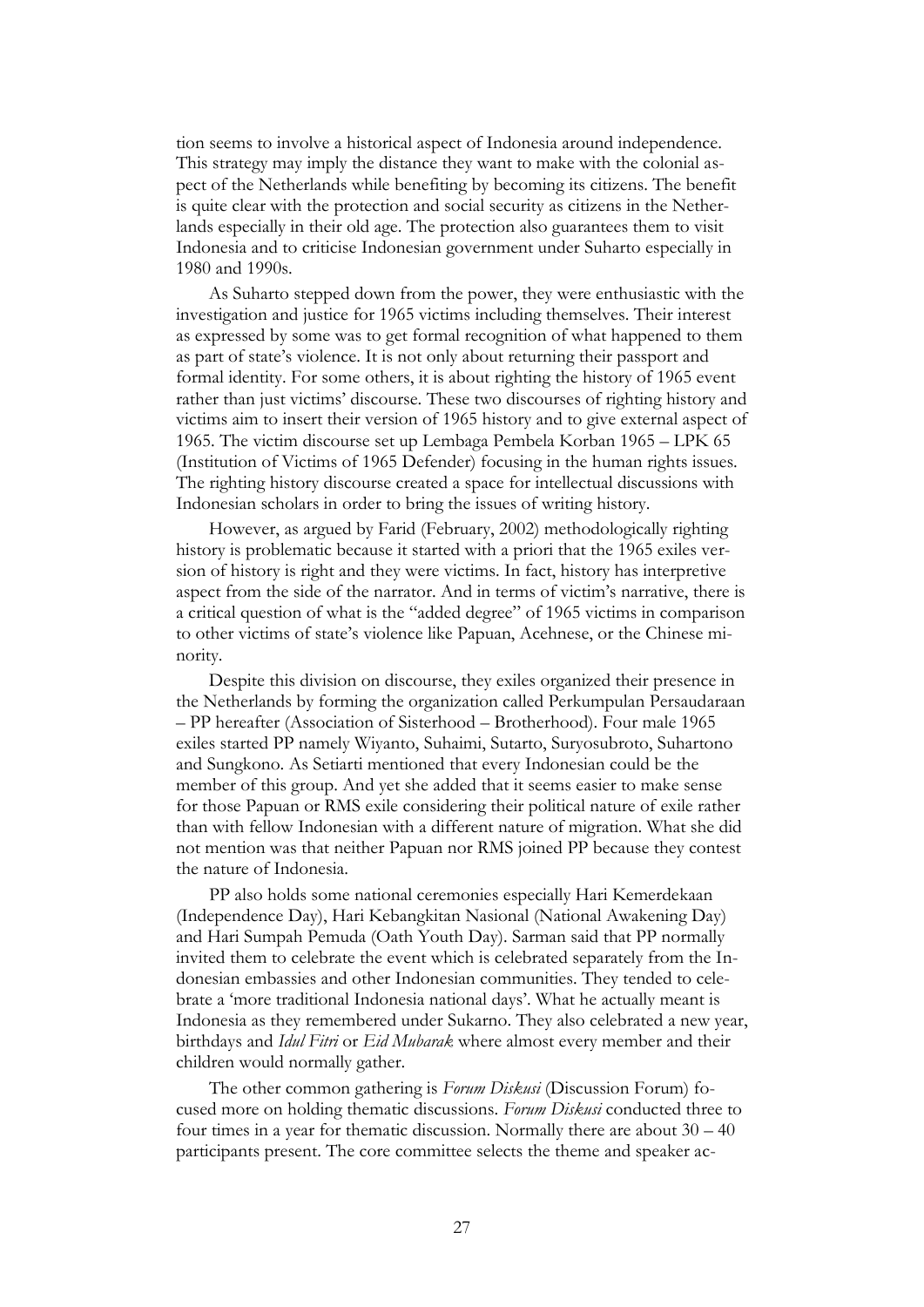cording to the available speaker and interest of the participants. As part of the discussion, there is also sharing session for the members who just returned from Indonesia either for their vacation or for special purposes. The sharing session is left to the speaker to say whatever he or she wants. In two of their discussions, I found that the content could be everything ranging from personal issues, health issues, political issues or just a description of their journey to Indonesia. The thematic discussion consists of more serious analysis based on the current event in Indonesia.

There is a more limited memorialisation like Sarmadji library with a collection of PKI document, books on 1965 event, New Order and Indonesian military. The uniqe collection of the library is the obituaries of exiles nicely composed in a folder. His intention was to set up a monument for the 1965 exiles as a duty of Javanese Islam of *amar ma'ruf naimungkar*, to fight the evil through goodness. This religious motive somehow demonstrates also the memorialisation of collective memory of 1965 exiles and the site of memory of their statelessness created by an individual person.

#### **4.5 Conclusion**

This chapter demonstrates the interplay between collective memory and individual memory. As part of collective memory of 1965, the exiles remember collectively the event as the state"s violence by pushing them to liminality of being stateless. In this line, the narrative of 1965 about state's violence need to be extended in the creation of stateless and exiles. In other word, memory of 1965 event besides the actual violence in Indonesia also has a variance of creating exiles..

In the context of 1965 exiles, their collective memory of statelessnes is complicated further by their exilic trajectories in some countries. Indonesia, as the country of origin is not the only country they felt belonging to or emotionally involved with. There are complicated processes to adapt, to negotiate the meaning of home, and to contribute that created sub-group and personal memories of their exilic trajectories. Some even memorialised this in their personal interest and activities in the current country of residence.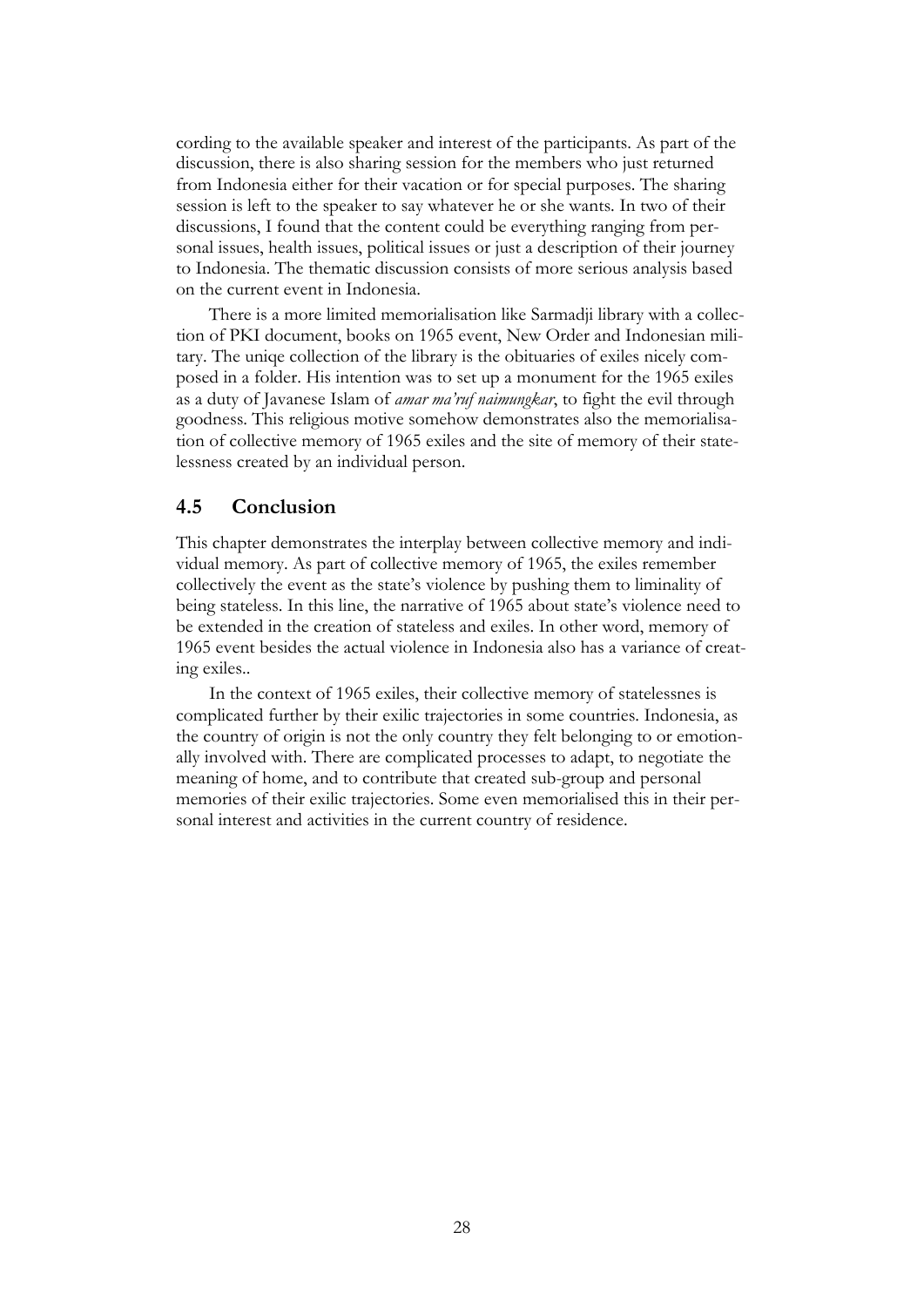## <span id="page-34-0"></span>**Chapter 5 History and memory of liminality**

### **5.1 Introduction**

This chapter is going to explore three notions related to the interplay of collective memory and sub-group or individual memories. Taking into account their exilic trajectories in which they adjusted and negotiated their relation to the country of origin, countries of exilic trajectories, and current country of residence, there are issue of home, sense of nationalism and how they look at history of 1965. By raising these issues, I hope to further problematise the interaction of collective – sub-group/individual memories.

### **5.2 Home and belonging**

The 1965 exiles is a permanent liminality because they were not integrated into the community they firstly belonged to. In fact, they were integrated to different community which kept them in the edge because they were not considered as original. The permanent liminality somehow becomes a distinctive identity of 1965 exiles. Their distinctiveness is the experience of exilic trajectories where they gradually adjusted to belong to and to develop a new meaning of home with transit countries. There is a development of emotional ties with the transit countries and the current country of residence although they were never considered as original.

What do actually they refer to as home? To answer this question let us look at Mary Douglas argument of creating solidarity from home. Mary Douglas (1991: 289) argues that home is located in space, has some structure in time and for "the people living in that time and space, it has asthetic and moral dimensions". By moral dimension, Douglas wants to show the possibility of solidarity through the idea of home as not for profit institution. It tends to develop a simple division of labour on the basis that everybody keeps the common good. It is a common good because every member needs to understand how to behave in the presence of other members. A punishment and a criticism are always in the name of collective good rather than individual benefit. Solidarit is realised "through the actions of inhabitants, through the routine ways of spacing provisions, dividing labour, symchronizing timings and placings" (Douglas as quoted in Uusihakala 2008: 101) happened at home.

Taking Douglas notion of solidarity and home, it is clear that their exilic trajectories showed how they symphatized with the people they lived with in transit countries. In other words, they were integrated to the social structure of their new community and created a sense of home for them. This sense of home has been added to the previous sense of home with Indonesia. This shows a process of negotiating the meaning of home (Hearman 2010: 104 - 105) where they they belong to. The exilic trajectories suggest multiple sense of home which geographically might attached to two or more countries.

In post-Suharto era with the possible return to Indonesia, there seems a concern of their current social situation if they need to return. The 1965 exiles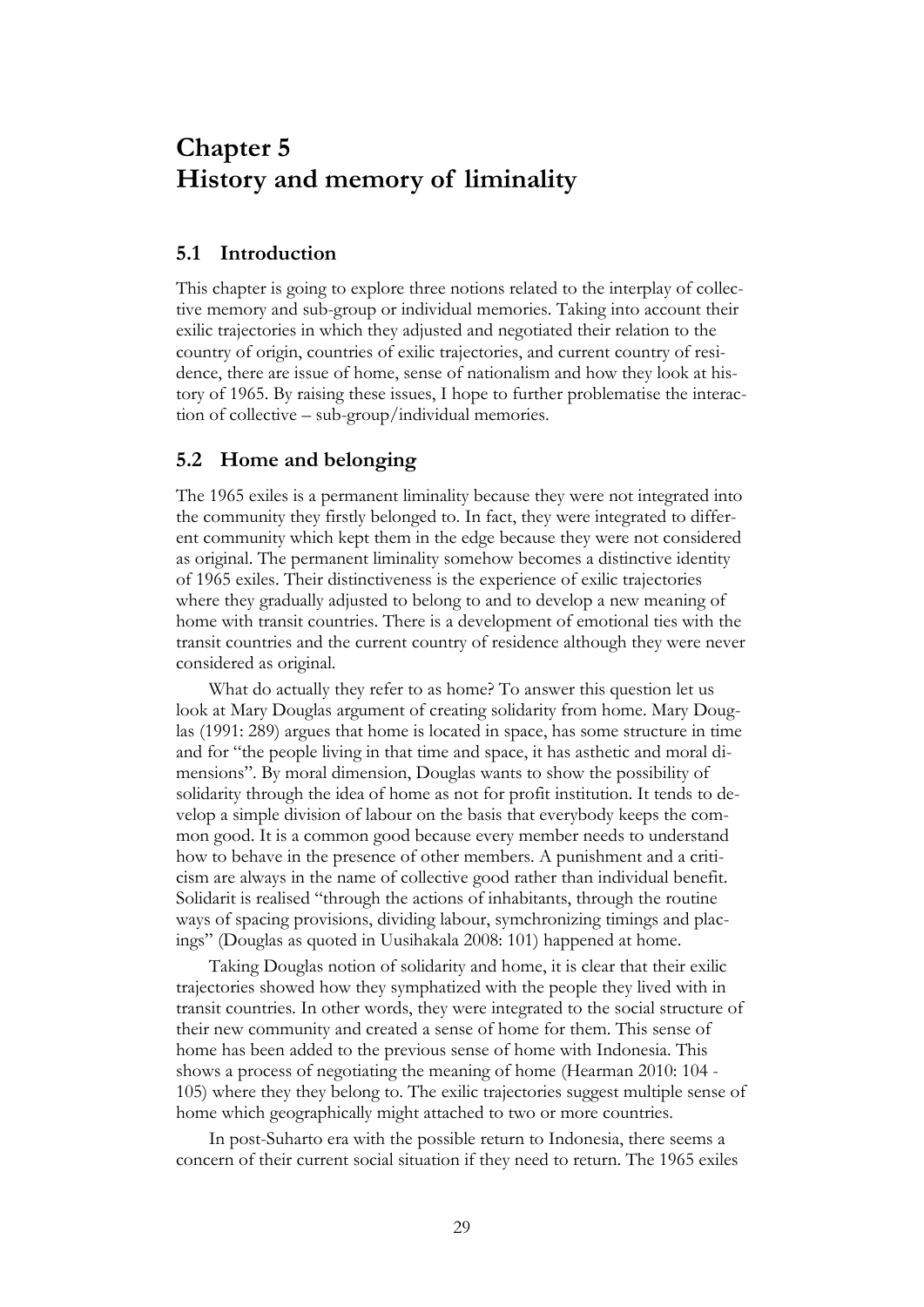in Czech expressed the concern of social and health security that would be lost as they move to Indonesia just like the exiles living in Moscow (Lebang and Susanto 2010). Although the 1965 exiles in the Netherlands raised the same concern, they expressed that the policy to ban all leftist is still implemented in Indonesia.Taking the case of Acehnese diaspora in Europe might indicates a possible advantage of continuing to live abroad while still could play the role of political advocate (Missbach 2010: 132 - 134) rather than returning home to a new situation that might challenge their current social status and habits. Returning home can bring them to the new situation or unwelcoming atmosphere where they might considered absent from the actual event. In other words, the country of origin has become something foreign to them rather than something familiar.

In their relation to second generation, they also found the different sense of what home means. The second generation develop more sense of belonging to the Netherlands or Czech. As Sumarni said, the children belong to Europe rather than to Indonesia. The tone of her expressions suggests a sense of failure to educate their children to love Indonesia. However it indicates different perceptions of new generation of what home means. The second generation and third generation of exiles slowly becomes migrant (Steijlen 2010, Hearman 2010, Cornejo 2008) where their parent's country of origin seems to be something foreign for them while their first and perhaps their current country of residence seems to be "original".

#### **5.3 Long distance nationalism**

In his classic book on nationalism, Benedict Anderson argues that the foundation of imagined communities were the spread of printing technologies enabling unified exchanges and communication (Anderson 1991). Building on the idea of pilgrimage, a journey to the a sacred place as developed by Turner, Anderson (ibid : 56), wrote the double aspect of this religious pilgrimages:that resonates the role of bilinguist literate to create a sense of collectivity:

"... a vast horde of illiterate vernacular speakers provided the dense physical reality of the ceremonial passage; while small segment of literate bilingual adepts drawn from each vernacular community performed the unifying rites, interpreting to their respective following the meanings of their collective motion."

The empirical data of 1965 exiles shows that they identify themselves with Indonesia rather than with Ducth or other countries. Their sub-group and personal memories added the strong sense of nationalism with Indonesia. But their present situation of age and living outside Indonesia create an atmosphere where they prefer not to return. They maintain a sense of nationalism, with Indonesia as a nation accompanied with an effort to influence its policy while belonging to a citizen of other state. This resembles the phenomena with other diaspora communities which may demonstrate the phenomenon of long distance nationalism (Anderson 1992). The emotional ties with the motherland as a country of origin are strongly present in many of the interviews even though they already spent more their lives outside Indonesia. The sense of Indonesia as an identity where they belong to as a place of born resembles the diaspora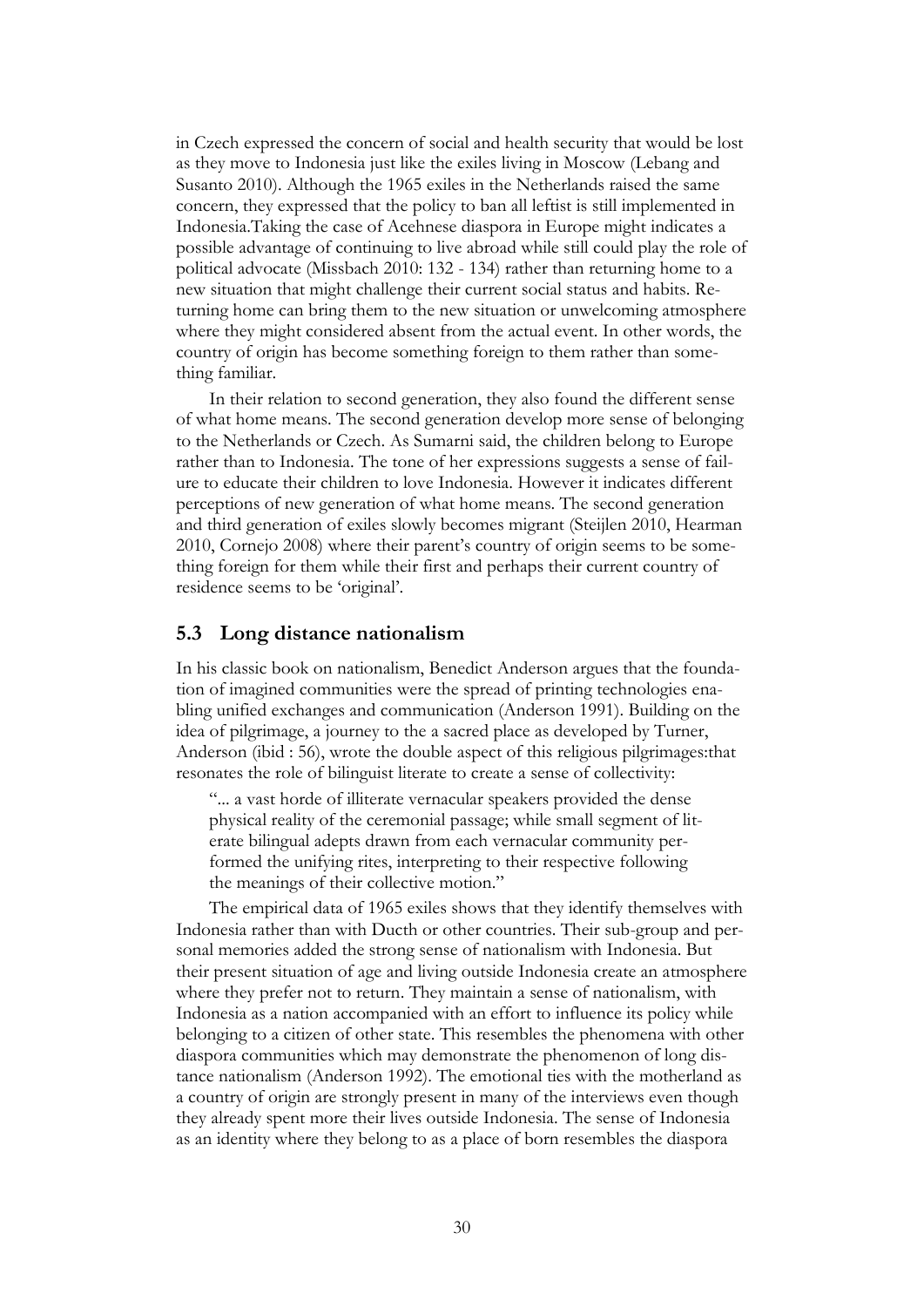identity like East Timorese in Australia (Wise 2011) or Kurdish diaspora (Curtis 2005).

In the case of Indonesian exiles and its sense of nationalism with Indonesia, Dragojlovic (2010) argues that the exilic long distance nationalism manifested in their participation of non-violent activism during Suharto"s New Order regime like lobbying, contributing money, sheltering Indonesian activists persecuted by New Order and holding a political discussions. In the post-New Order, the nationalism is manifested in the leftist documentation and library like Sarmaji"s library, actively writing critical articles toward Indonesian government in the internet, making statement on 1965 issues and some event involved in the political party.

Taking into account their exilic trajectories and their collective memory, sub-group and personal memories one would wonder about the sense of natioanalism they might develop with their transit countries or their current country of residence. I would argue, from their negotiated process of home, their subgroup and personal memories, that they develop a sense of belonging with transit countries. The vivid memory of being part the Vietnamese revolution, Russian social upheaval or Czech political process creates a sense of identification. This memory, I would argue shows the possible extension of nationalism toward the countries where they involved in its process of state building or a common project of that nation (Benedict 1999). They have a relation to the motherland and multiple or single country of residence where they lived and are living (Uusihakala 2008) where they felt belonging to. In this perspective, they do not belong to the diaspora community that develop a sense of nationalism on the basis of ethnic or religious statement as Kurdish or Sri Lankan diaspora or even Papuan and Acehnese. They developed more a nationalistic sentiment understood in terms of the nationalistic project of Sukarno and its sense of international ties with other socialist countries or third world countries.

#### **5.4 Righting history**

One of the concerns of the 1965 exiles is about *meluruskan sejarah* (righting the history). In his speech, to commemorate 45 year of G 30 S, in Diemen, the Netherlands, MD Kartaprawira mentioned that the violation of human rights should be material basis for any effort to right the history which for 32 years manipulated by the Suharo"s New Order regime (Wirantaprawira 2010). Several interview explictily mentioned the history post New Order is a diverted history for the sake of political power. Within this debate, the exiles critically examined the role of historian like Nugroho Notosutanto as an ideological historian.

This concern has become increasingly discussed following the fall of Suharto. The memoirs and oral history project have become a trend to propose a contesting view or a repressed narrative and to make history right. Besides its importance as sources fof Indonesian post-independence and 1965 event (Hearman 2009, Van Klinken 2001), there is a serious question toward the righting history. Farid (February, 2002) mentioned three problematic concerns regarding righting history. First, the assumption that history is diverted or manipulated. Second, is the assumption that history can be rightened. Historians themselves disputed these issues since the completeness of historical material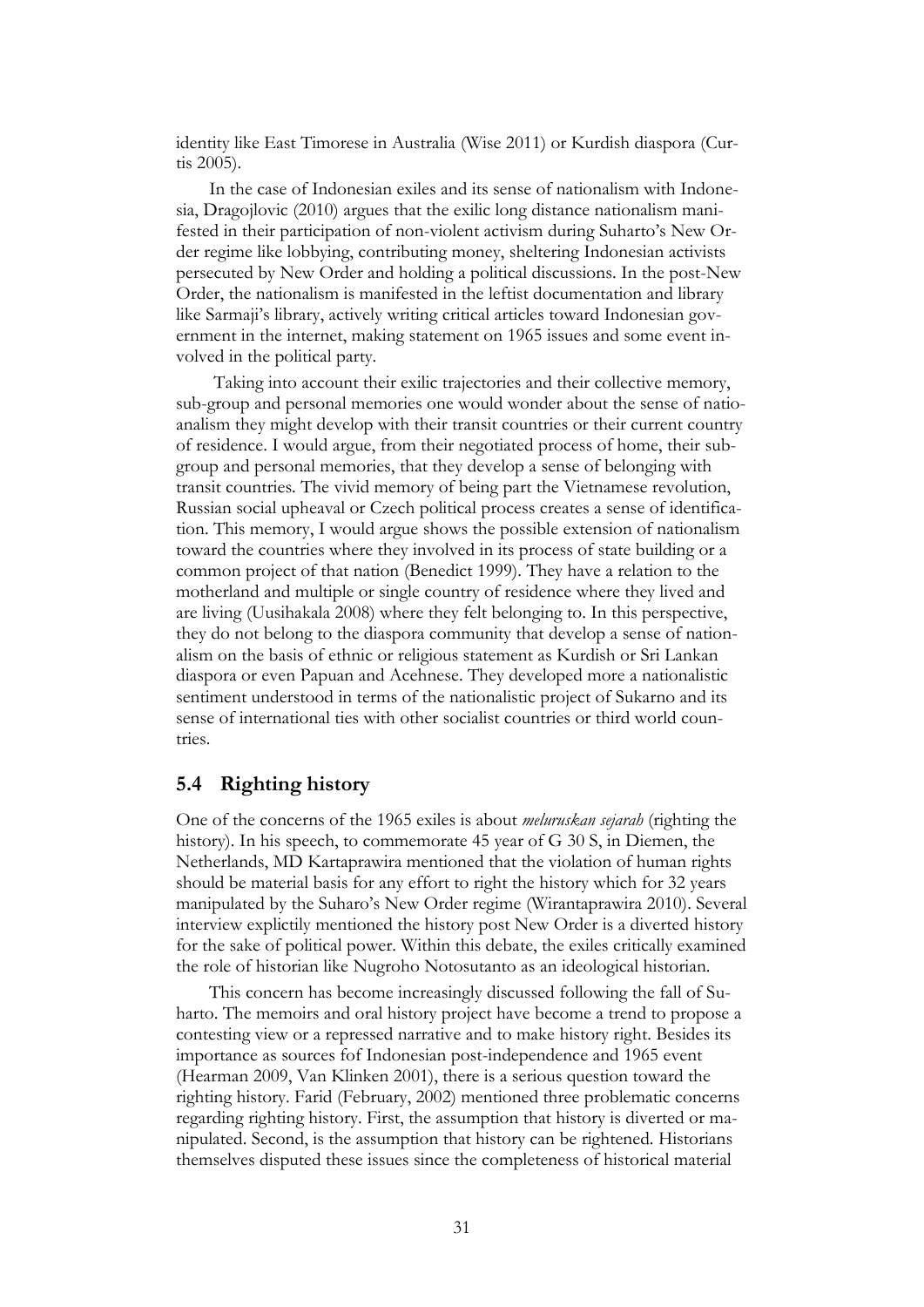would often produce strength and weakness of analysis. History is opened to the interpretation. Third, is the assumption that there is an authority who determined that the written history is rightened. In the case of New Order history on 1965, Farid argued that methodologically, it starts with a conclusion before conducting research. Historical facts are collected selectively to confirm the apriori. He then continues by saying that the history of anti New Order regime often follows the same methodological error.

In the rise of oral history in Indonesia, Roosa and Ratih (2008) warned the difficulty of composing oral history. Oral historians stand between the emphaty and objectivication. They suggests to adapt selectively and critically 'Freud's concepts for social analysis like "working through", "acting out", "transference", to enable oral historians to keep a distance from empirical methodology and to start a difficult self-relfection about interaction with the interviewee, with the past events and with the targetted readers." The unique position of oral historian lies between emphaty and objectivity understood as non-positivistic term.

I would like to see the dispute about righting history in in discussion of Nora and Halbwach on history and memory. As Nora (1989: 8) mentioned that history is about representation of the past, or the construction of the past (Halbwachs and Coser 1992: 47). In history they both see the frozen of memory rather than living experience. History therefore by consctructing or representing the past involves a process of forgetting or annihilating the reality that takes place (Nora 1989: 9). The debate about righting history might suggest the dispute about memory and history of 1965 event. This rising of memoir writing and historiography claims themselves to provide a lack of informations, the forgetting and annihilating reality that takes place and historical facts constructed by official history.

Memory might add to history what it can preserve and save from the live experience of individual, while history preserves collective representation of memory (Crane 1997: 1383). For Crane, history provides a central remembering organ in which individual can "produce histories in which they claim their historical subjects as part of their memories'. Putting Crane's analysis on the history and memory, the memoir or memory of 1965 exiles could be seen as individual claiming his/her historical knowledge to produce histories. At the same time, New Order version of history, or even trained historian like Nugroho Notosutanto produced its and his history on the basis of its and his memory. Within this analysis, writing history is not about righting history its but perhaps about historical consciousness in which individual memories could contribute to.

The discourse of 1965 exiles is their statelessness as a result of New Order violence. In this discourse, they intend to put themselves in the bigger discourse of 1965 event either as victims or the lost party. In that discourse, the 1965 exiles mobilised themselves to the problem of righting the history with their historiography. Although I could symphatize with this, I would argue that it is problematic because their statelessness is only one side of the coin. The other side is their exilic trajectories which actually problematic to establish within a single collective memory. Maintaining collective memory as stateless would politically reproduce the history of victim – perpetrator or bad – good.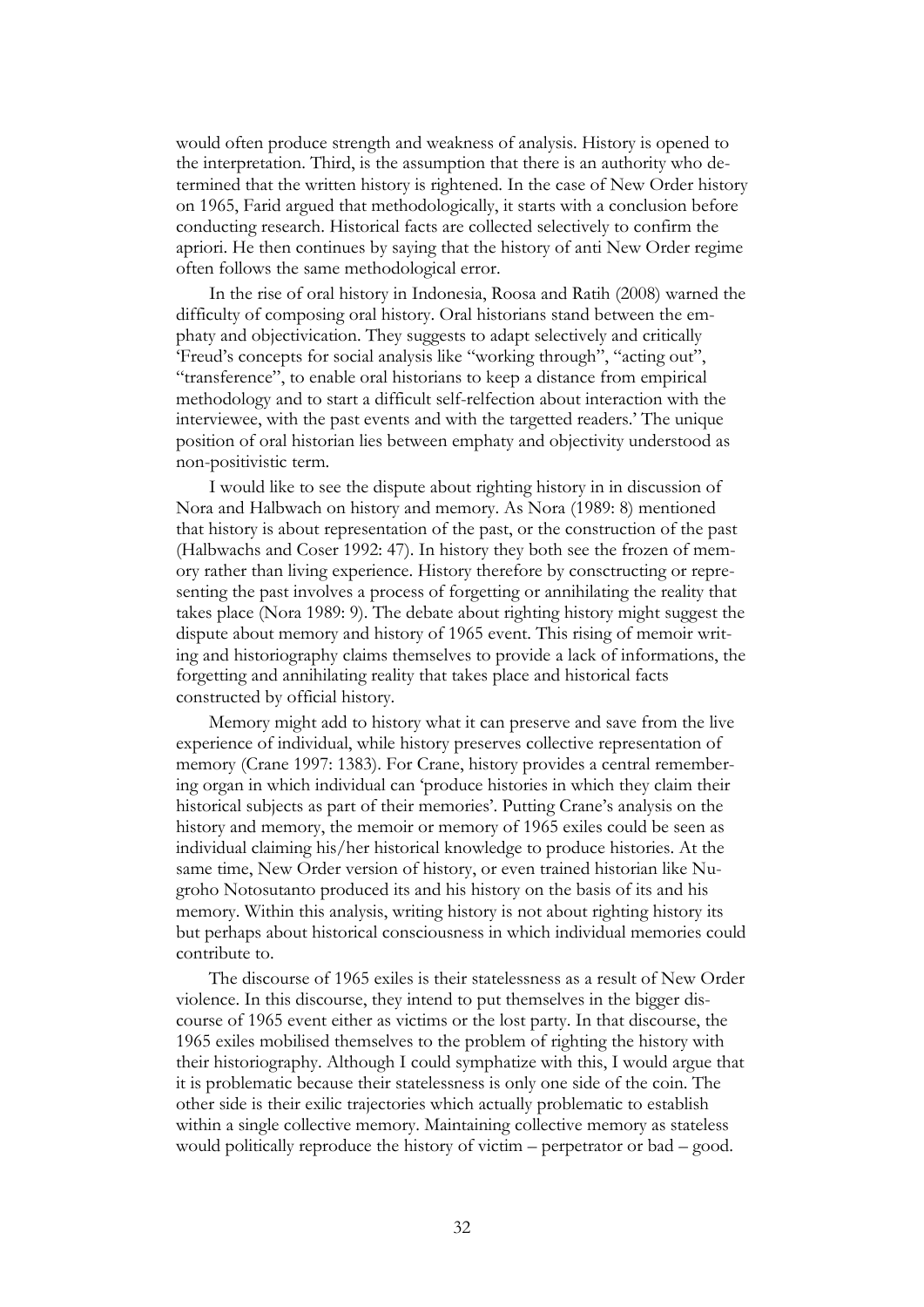Taking the discourse of exilic trajectories may produce a fruitful understanding of historical interpretation surrounding 1965 event.

One element of writing history within the 1965 exiles might relate to the ideas of "whenwes" or "we centered talk" that try to "uphold the past" like the case of ex-Rhodesian community (Uusihakala 2008). In this memory, the past is actually remembered in a nostalgic way and yet gives them a sense of belonging to certain part of history and a certain place. Indonesia as a nation-state might be nostalgic or idealized and historically discontinued. This nostalgia "imagines the originary homeland born of the negative of the present and displaces it in time and space" (Legg 2005). The exile diaspora freezes the past according to their selective foils of pleasant memories or/and their sufferings (Missbach 2010). Within nostalgia, homeland or a selective period of history in the homeland tends to be idealised and frozen that became an aspect of diaspora community (Carruthers 2008).

This nostalgic Indonesian past underlines critics toward Nora"s site of memory as argued by Bell (quoted in Legg 2005). The selective frozen past or site of memory shows the degree of memorability of site of memory. But if we return to Halbwach notion on collective memory, this selective process is understandable on the ground that the past is always shaped within the present interest for social coherence (Halbwachs and Coser 1992).Within diaspora setting, their displacement seems to suggest also the displacement of time and space of the homeland in order to return to the familiarity and meaning of home. Nostalgia might suggest the reinforcement of agency within the selective process of site of memory as well as the presentism aspect of constructed history.

In this study I demonstrate that the collective memory of stateless needs to be understood in the sub-group and personal memories that show more diversities and a long complex process of negotiating the meaning of home. Statelessness as a formal identity discourse might be problematic with the affective – emotional sense of belonging or even sense of nationalism. If righting history is meant to be a positivistic effort and truth of what happened on 1965 event, it might be too early to say that 1965 exiles would have profound legitimacy because they were actually absent in the 1965 event. Despite the truth they claim to be found in this righting history, the problem is not only methodological but also the fact that they shared different memories of 1965 event with those in Indonesia. They need to maintain this 1965 righting history because one of their associated identities as exiles related to the event itself. Dismantling 1965 from their memory and context would associate them with the other migrant.

#### **5.5 Conclusion**

This chapter explores further three aspect commonly found among diaspora namely the sense of home and belonging, long distance nationalism and the specific concern of righting history among the 1965 exiles. I argued that exilic trajectories of 1965 exiles are something typical to their memory and narrative which is different with the narrative of 1965. Their discourse of righting history while reflecting the New Order methodological error, is also functional to give them identity as part of Indonesian history of 1965. At the same time, this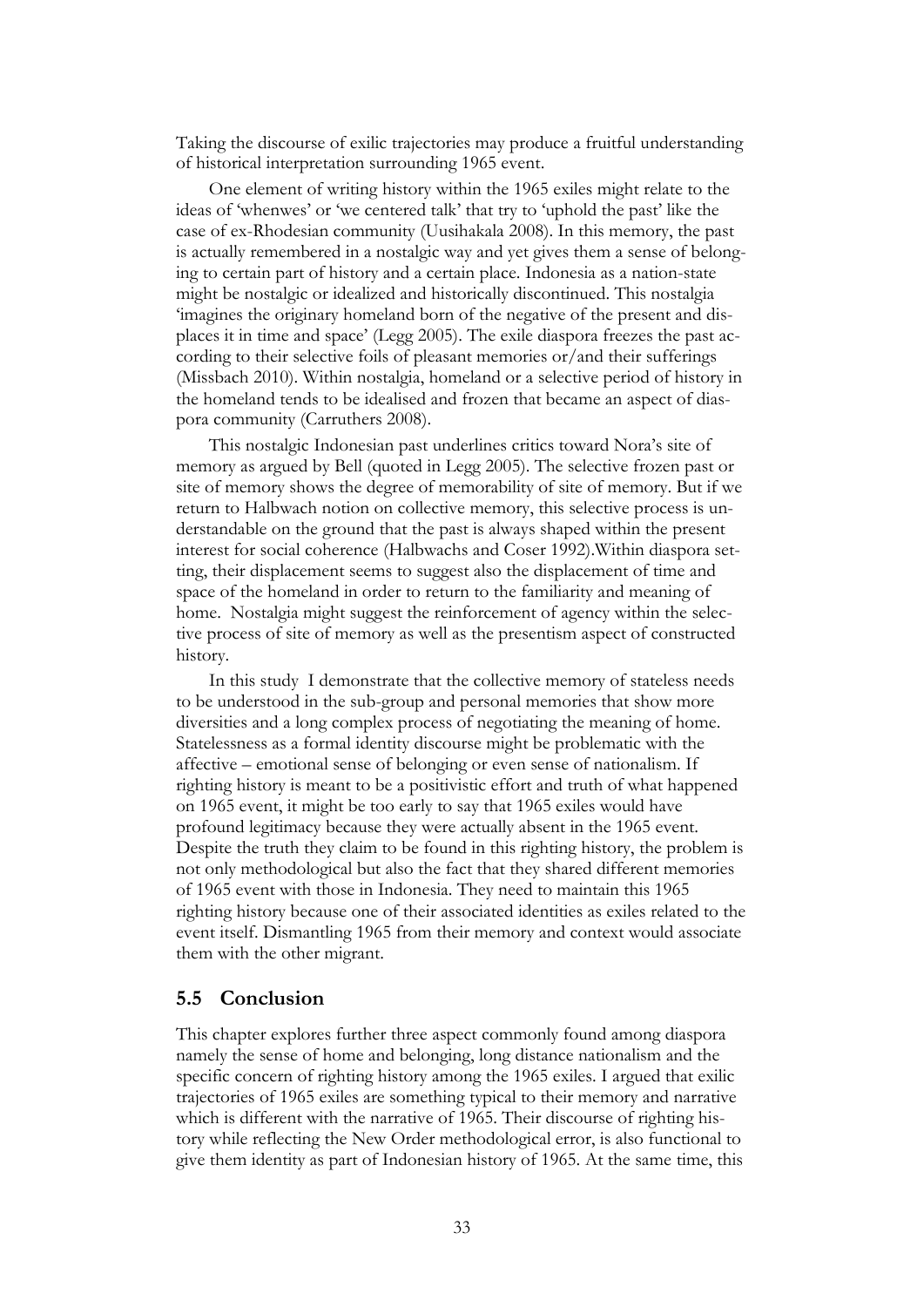identity is complicated to their adjusted process of relating to home and sense of belonging. They identified themselves as being part of countries where they experience their exilic trajectories. This adjustment or social negotiation process might reshape the meaning of home and belonging as something not limited to a single geographical area and state formal identity but extend to multiple geographical state through emotional bond shaped in the course of time. In fact, the meaning of home and the sense of belonging are a selective frozen of the past which looked through their present situation of an old age and retirement. This sense of belonging, while maintaining the sense of nationalism with country of origin, may be related to something in the past and is complicated with their memory of exilic trajectories. The collective memory of being stateless suggests a more complicated picture of nationalism, sense of belonging and identity as the analysis goes to their exilic trajectories.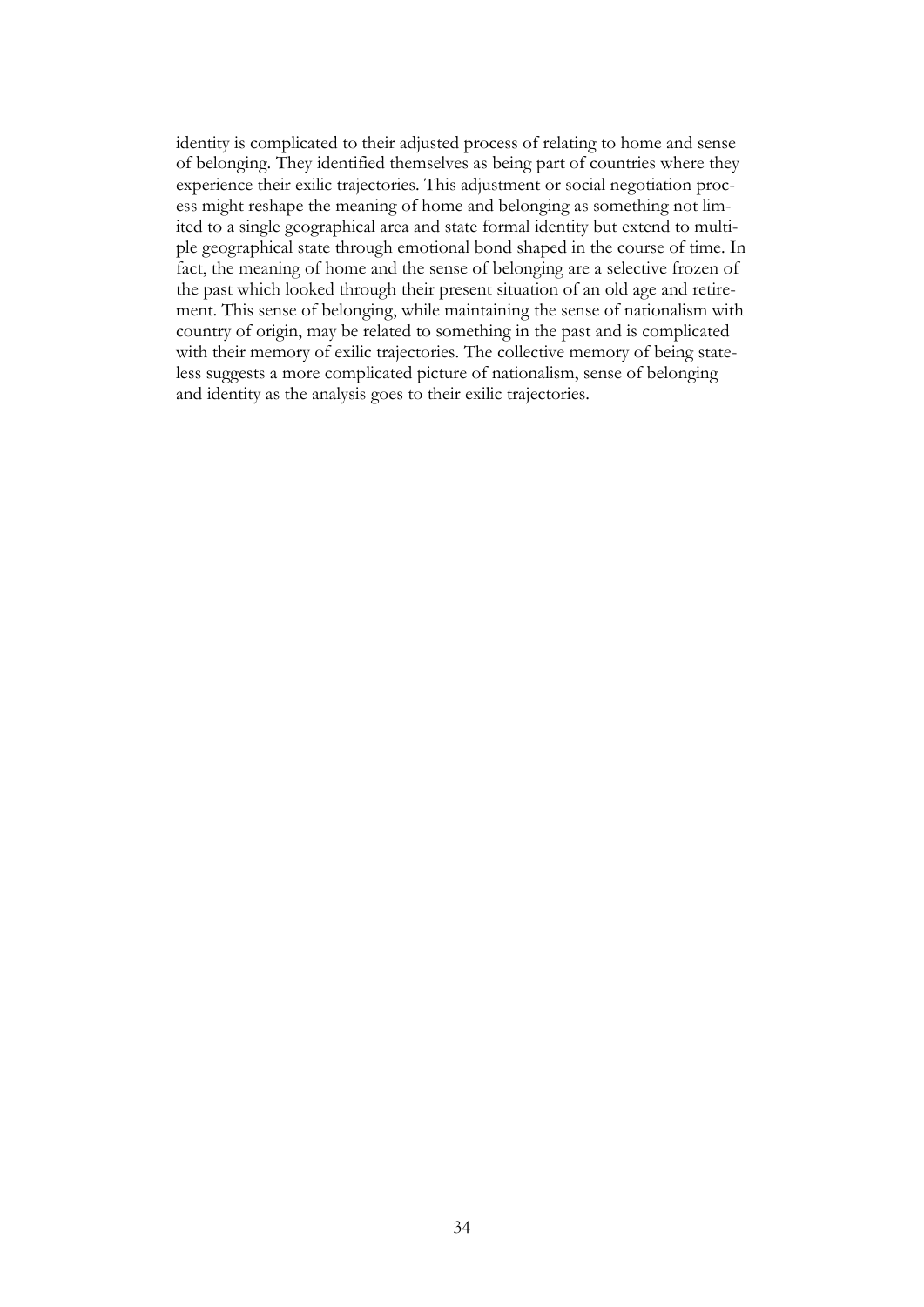## **Chapter 6 Conclusion**

This study is an effort to look into the problem of 1965 exiles using the analysis of collective memory and site of memory. In such effort, I took a position of post-positive epistemology using extensive qualitative approach for my methodology. This stand reflects the issue of collective memory as socially constructed rather than something fixed and static. Methodologically, I understand my research as a journey"s process and discussions with authoritative and legitimate of sources through interviews, observations and literature reviews. As a result of this journey and discussions, this study does not intend to provide exhaustive analysis of collective memory, diaspora community or 1965 exiles. Returning back to Fahmawati's words, I want to understand how she adjusted and negotiated her emotional ties with Indonesia and with her exilic trajectories as she was pushed to the permanent liminality of being stateless.

Chapter 3 provides a social, political and historical background of the creation of 1965 exiles. In this chapter, I demonstrate how they became stateless people by exploring the international context of Cold War, the national political situation and how they finally resettled as citizens in the Netherland and Czech. This chapter provides the idea of who are the 1965 exiles and how they arrived in their current country of residence.

Chapter 4 explores what happened to the 1965 exiles in their in-between citizens or what was the negotiation process that took places taking into account their situation including gender, social-political situation and their age. I apply the notion of collective memory and site of memory to develop this chapter and the subsequent chapter. I shared the perspective of Halbwach and Pierre Nora of the importance of the present to construct the past. Halbwach argues for a collective memory as something that frames and put society"s pressure within individual mind to remember (Halbwachs and Coser 1992: 51). This study shows that albeit the existence of society, the exilic trajectories evidenced the agency of exiles to negotiate their meaning of identity and home. They remembered their statelessness collectively but at the same time writing their own memories of exilic trajectories. I would agree with Uushihakala (2008: 8) that uses the word remembering together. In other word, it suggests the social action of remembering while it also allows the individual or subgroup mode of remembering on the basis of their significance. The significance may be related to the negotiated social process of how they see their relation to the country of origin, the transit countries and their current country of residence as they lost their citizenship. The significance may also be related to their social class, or lost social status and gender perspective as raising family or being a house keeper for other exiles.

Chapter 5 explores how the social negotiation creates multiple meaning of home and belonging. Rather than fixed identity of country of origin, they could identify with their exilic trajectories. One of their identification with Indonesia as the country of origin is the discourse of righting history around 1965. The 1965 exiles contend the idea of righting history which started with an apriori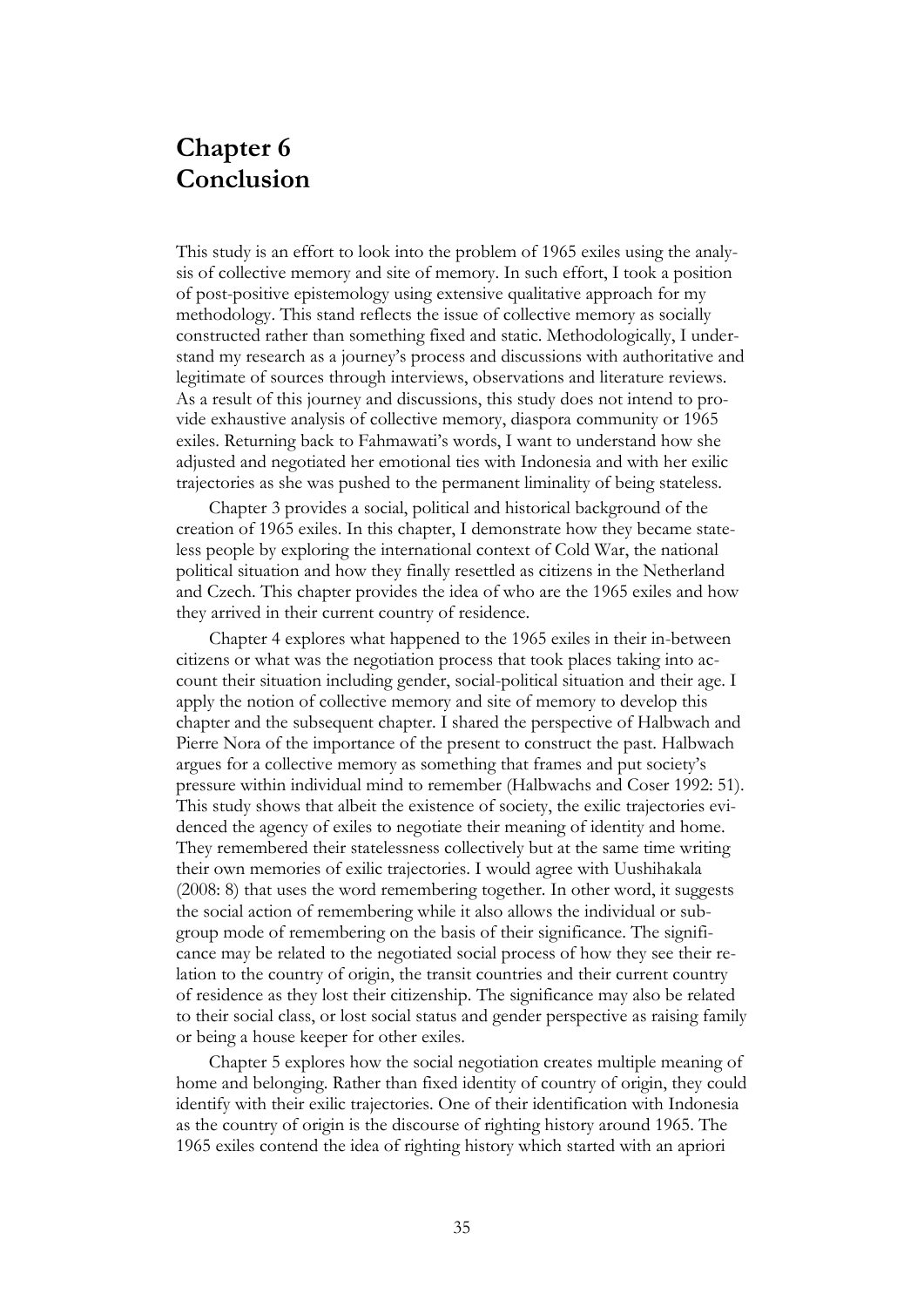that New Order twisted Indonesian history (Hilmar Farid. February, 2002). This might indicated the underlying assumption for the 1965 exiles to associate themselves with the narrative of the victim in Indonesia. This association creates a sense of identity and gives meaning to their exiles status. The issue here is the absence from actual violence that makes a significant difference and perhaps a sense of guilt like the American Jews toward the European Jews (Novick 20001). But I would argue that the fact of history of 1965 exiles as part of the state"s violence need to be considered in their unique situation of exilic trajectories.This reflects the diversities of history around 1965 event where individual memories, frames and interpretations could contribute. This study wants to contribute to existing literatures of diaspora community and 1965 event by suggesting a variance to the discourse of 1965 event about actual violence and its consequence in Indonesia.

However, this study is limited to the 1965 exiles in two countries and who were abroad for a long time. There is more people impacted directly by the 1965 who experienced the actual violence and fled abroad. These people with other 1965 exiles in France, Germany and Sweden are not included here due to the limited space and time. The existing oral history documents at IISG for instance are not extensively used. The other interesting thing which is not included here is the transfer of memory to second generation. Taking the limitation into account, it is quite clear that there is a need for further study of the 1965 exiles. This may have a contribution not only for the study of 1965 event, but also for the diaspora and migration study.

.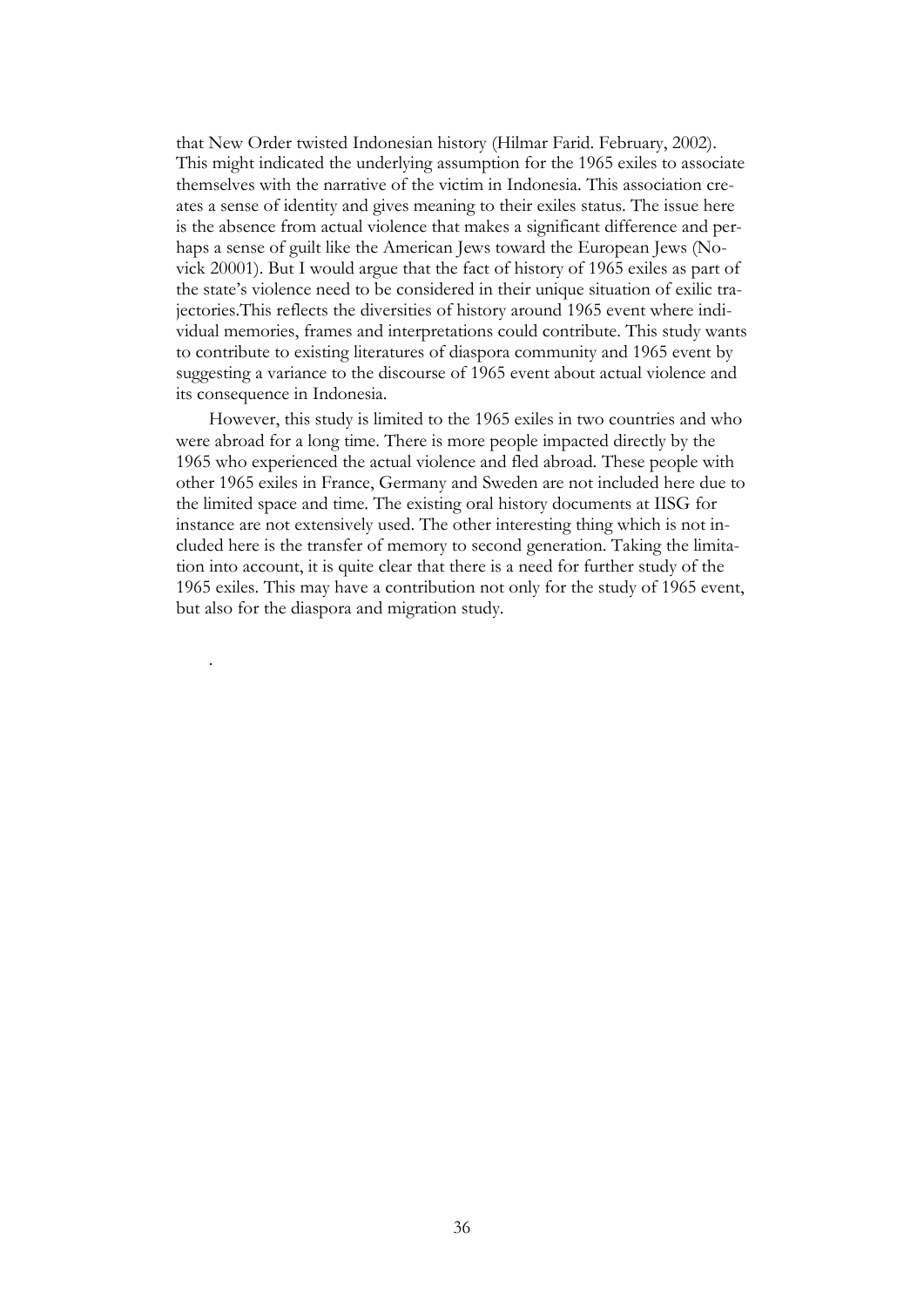# **Appendices**

| $\mathbf{N}\mathbf{o}$ | Name       | <b>Sex</b> | Country of           | <b>Transit States</b> |                    |          | <b>Current Status and Location</b> |              |             | Entrance |             |                  |
|------------------------|------------|------------|----------------------|-----------------------|--------------------|----------|------------------------------------|--------------|-------------|----------|-------------|------------------|
|                        |            |            | residence in<br>1965 | 1970s                 | 1980s              | 1990s    | City                               | <b>State</b> | Citizenship | Year     | Point       | <b>Status</b>    |
|                        | Arman      | М          | Czechoslovakia       | $\rm No$              | $\rm No$           | $\rm No$ | Prague                             | Czech        | Czech       |          |             |                  |
| 2                      | Herman     | М          | Czechoslovakia       | $\rm No$              | $\rm No$           | $\rm No$ | Prague                             | Czech        | Czech       |          |             |                  |
| 3                      | Himawan    | М          | Czechoslovakia       | $\rm No$              | $\rm No$           | $\rm No$ | Prague                             | Czech        | Indonesian  |          |             |                  |
| 4                      | Atmojo     | М          | Czechoslovakia       | $\rm No$              | $\rm No$           | $\rm No$ | Prague                             | Czech        | Czech       |          |             |                  |
| 5                      | Hasan      | М          | Czechoslovakia       | $\rm No$              | $\rm No$           | $\rm No$ | Prague                             | Czech        | Indonesian  |          |             |                  |
| 6                      | Susilowati | F          | Tiongkok             | Indonesia             | $\rm No$           | $\rm No$ | Amsterdam                          | Netherlands  | Dutch       | 1968     | Netherlands | <b>Stateless</b> |
|                        | Sarmadji   | М          | Tiongkok             | $\rm No$              | $\rm No$           | $\rm No$ | Amsterdam                          | Netherlands  | Dutch       | 1970     | France      | Stateless        |
| 8                      | Srikandi   | F          | Tiongkok             | $\rm No$              | $\rm No$           | $\rm No$ | Amsterdam                          | Netherlands  | Dutch       | 1978     | Germany     | Stateless        |
| 9                      | Sanusi     | М          | Soviet Union         | $\rm No$              | Czechovlovakia     |          | Prague                             | Czech        | Czech       | 1980     | Prague      | Stateless        |
| 10                     | Fahmawati  | F          | Vietnam              | Tiongkok              | Tiongkok           |          | Amsterdam                          | Netherlands  | Dutch       | 1981     | Netherlands | Stateless        |
| 11                     | Sumarni    | F          | Soviet Union         | $\rm No$              | $\rm No$           | $\rm No$ | Haarlem                            | Netherlands  | Dutch       | 1989     | Netherlands | Stateless        |
| 12                     | Suratman   | М          | Soviet Union         | Vietnam               | Tiongkok           | Tiongkok | Utrecht                            | Netherlands  | Dutch       | 1989     | Netherlands | Stateless        |
| 13                     | Ahmadi     | М          | Soviet Union         | $\rm No$              | $\overline{N}_{O}$ | $\rm No$ | Den Haag                           | Netherlands  | Dutch       | 1990     | Netherlands | Stateless        |
| 14                     | Sarman     | М          | Soviet Union         | Czechoslovakia        | Czechoslovakia     |          | Amsterdam                          | Netherlands  |             | 1990     | Netherlands | Stateless        |
| 15                     | Mahardi    | М          | Rumania              | $\rm No$              | $\rm No$           | $\rm No$ | Leiden                             | Netherlands  | Dutch       | 1991     | Netherlands | Stateless        |
| 16                     | Setiarti   | F          | Soviet Union         | Vietnam               | Tiongkok           | Tiongkok | Utrecht                            | Netherlands  | Dutch       | 1992     | Netherlands | Stateless        |

## **Appendix 1: Table of respondents' description**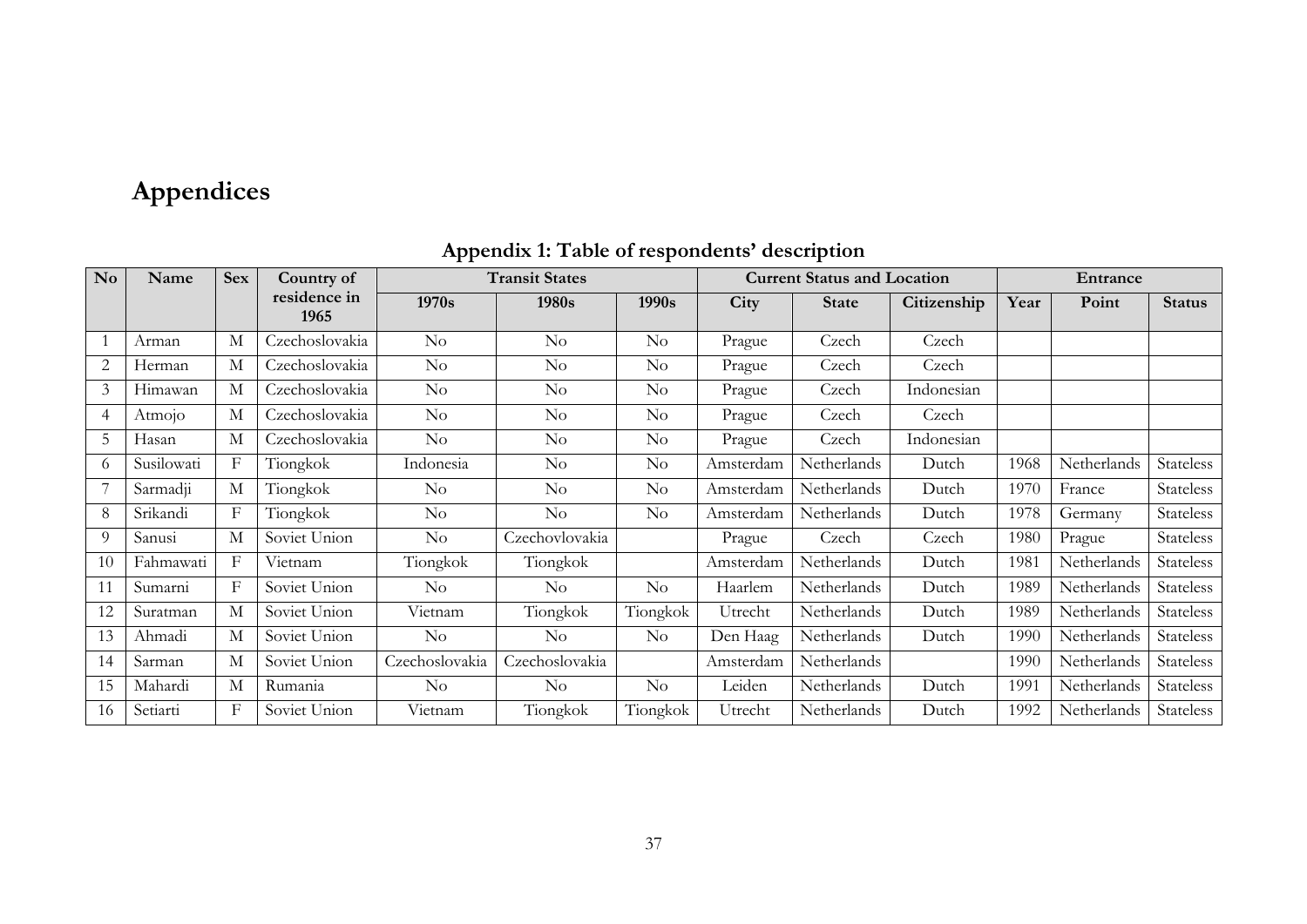|                                 | Karsiman   | M | Tiongkok     | Soviet Union |              |  | Woorden  | Netherlands | Dutch  | 2000 | Netherlands | Stateless |
|---------------------------------|------------|---|--------------|--------------|--------------|--|----------|-------------|--------|------|-------------|-----------|
| Oral history and memoir sources |            |   |              |              |              |  |          |             |        |      |             |           |
| 10                              | Ibarruri   |   | Soviet Union | Tiongkok     | Mvanmar      |  | Paris    | France      | French | 1989 | France      | Stateless |
| 18                              | B. Djayadi | М | Soviet Union | Vietnam      | Soviet Union |  | Uttrecht | Netherlands | Dutch  | 1990 | Netherlands | Stateless |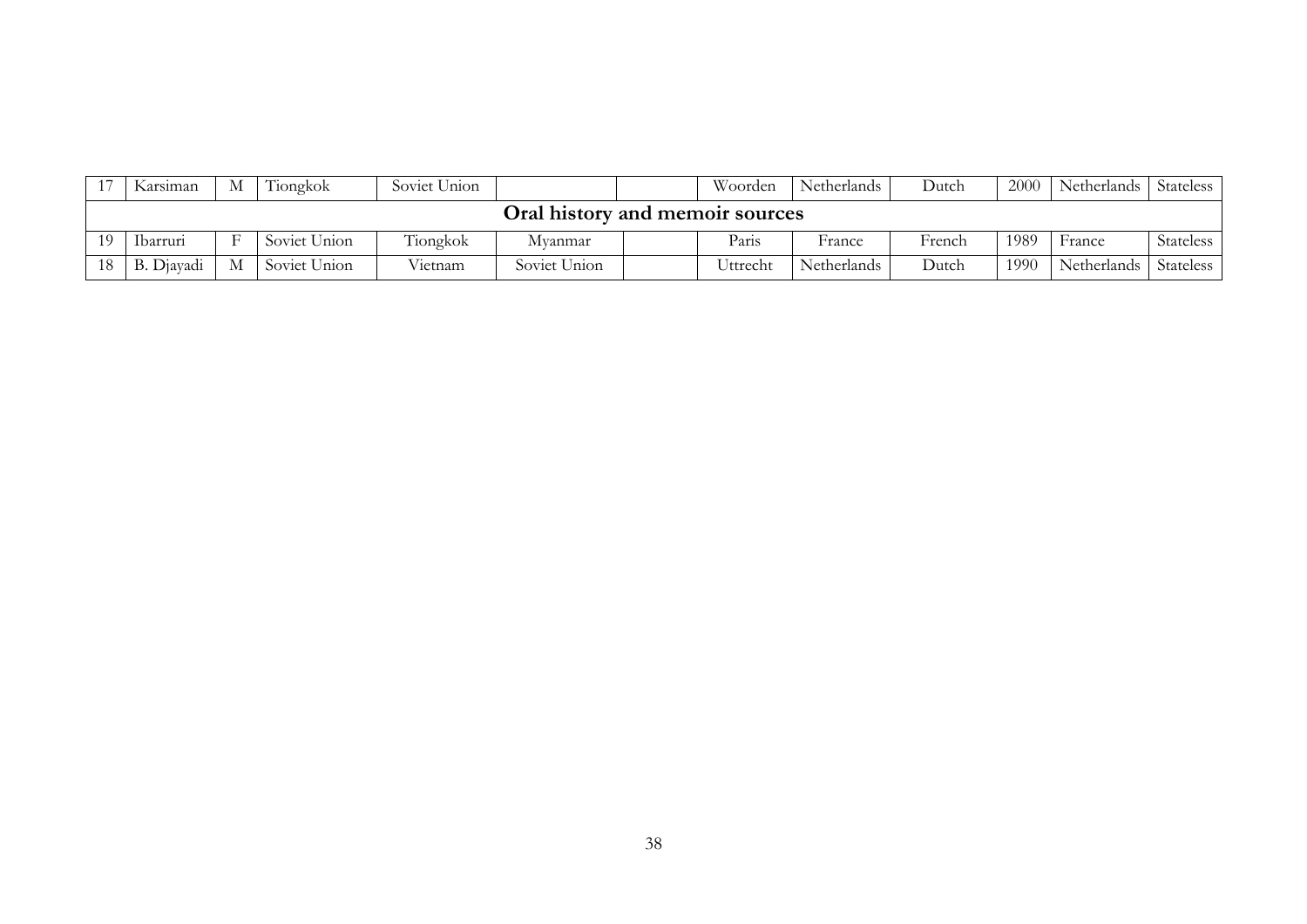## **Appendix 2: Map of the exilic trajectories**



Soviet Union trajectories – Rumanian trajectories – China/Tiongkok trajectories Vietnam trajectories 
<br>
Czechoslovakia trajectories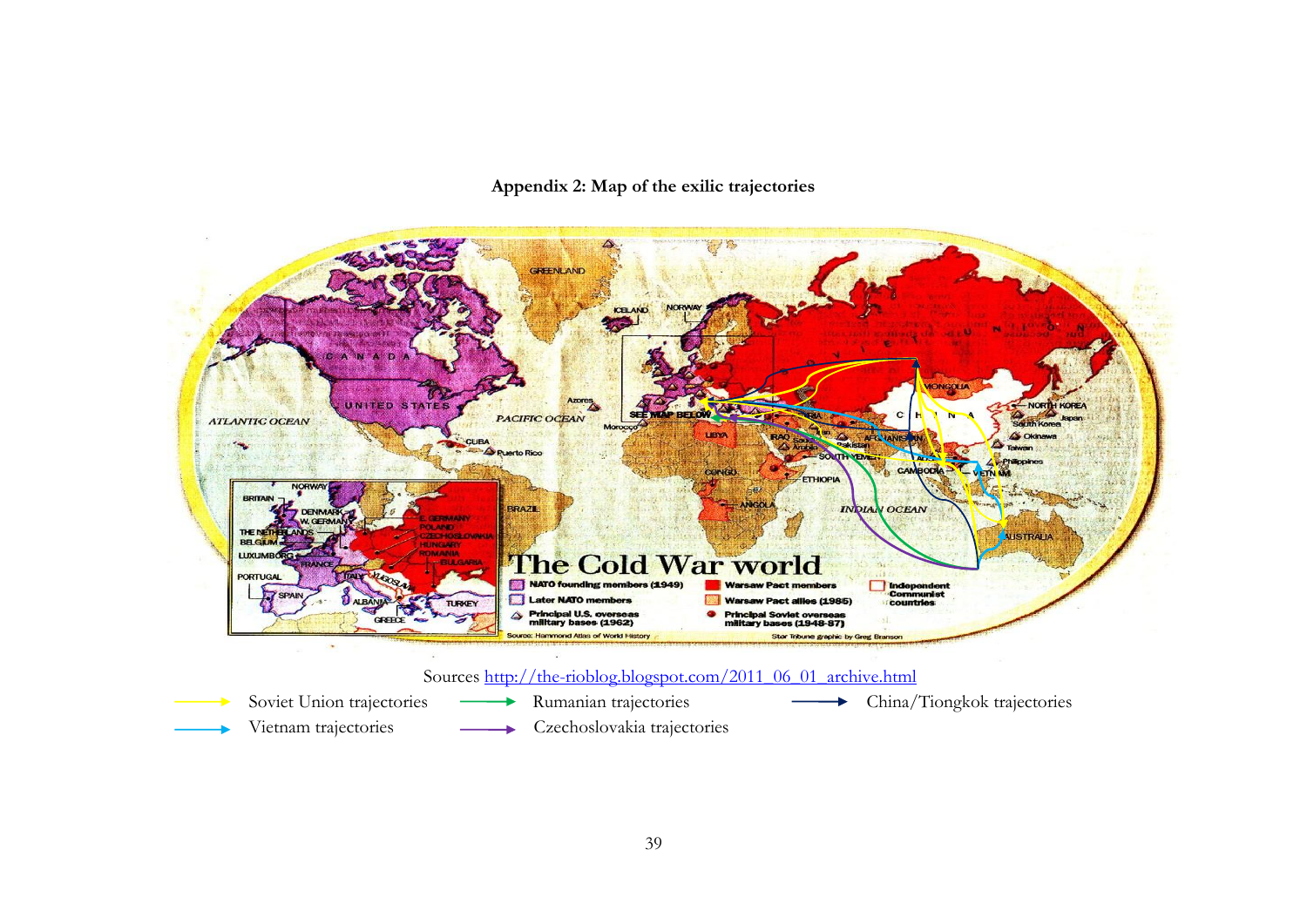## <span id="page-45-0"></span>**References**

Alam, I.P. (2006) *Roman Biografis Anak Sulung DN Aidit.* Jakarta: Hasta Mitra.

Anderson, B. (1992) 'Long-Distance Nationalism: World Capitalism and the Rise of Identity Politics'*, Center for German and European Studies, University of California in Berkeley*  .

Anderson, B. (1991) 'Imagined Communities'*, Reflections on the origin and Spread of Nationalism.New York: Verso* .

Anderson, B.R.O.G. and R.T. McVey (2009) *A Preliminary Analysis of the October 1, 1965 Coup in Indonesia.* Kuala Lumpur: Equinox Publishing.

Baskara, T., Wardaya (2007) *Cold War Shadow, United States Policy Toward Indonesia, 1953 – 1963.* Yogyakarta: Galang Press.

Benedict, R.O.G.A. (1999) 'Indonesian Nationalism Today and in the Future'*, Indonesia*  : 1-11.

Bennett, F.C. (2003) *The Return of the Exiles: Australia's Repatriation of the Indonesians, 1945-47.* Melbourne: Monash Asia Inst.

Berger, R.J. (1995) *Constructing a Collective Memory of the Holocaust: A Life History of Two Brothers' Survival.* University Press of Colorado.

Biswas, B. (2010) 'Negotiating the Nation: Diaspora Contestations in the USA about Hindu Nationalism in India'*, Nations and Nationalism* 16(4): 696-714.

Bourdieu, P. (1990 'Structure, Habitus, Practice.', *The Logic of Practice (Translated by Richard Nice).* pp. 52-65. Stanford: Stanford University Press.

Carruthers, A. (2008) 'Saigon from the Diaspora'*, Singapore Journal of Tropical Geography*  29(1): 68-86.

Collyer, M. (2007) 'In‐Between Places: Trans‐Saharan Transit Migrants in Morocco and the Fragmented Journey to Europe'*, Antipode* 39(4): 668-690.

Colson, E. (2003) 'Forced Migration and the Anthropological Response'*, Journal of Refugee Studies* 16(1): 1-18.

Cornejo, M. (2008) 'Political Exile and the Construction of Identity: A Life Stories Approach'*, Journal of Community & Applied Social Psychology* 18(4): 333-348.

Crane, S.A. (1997) 'Writing the Individual Back into Collective Memory'*, The American Historical Review* 102(5): 1372-1385.

Crouch, H. (2007) *The Army and Politics in Indonesia.* Jakarta - Kuala Lumpur: Equinox Pub.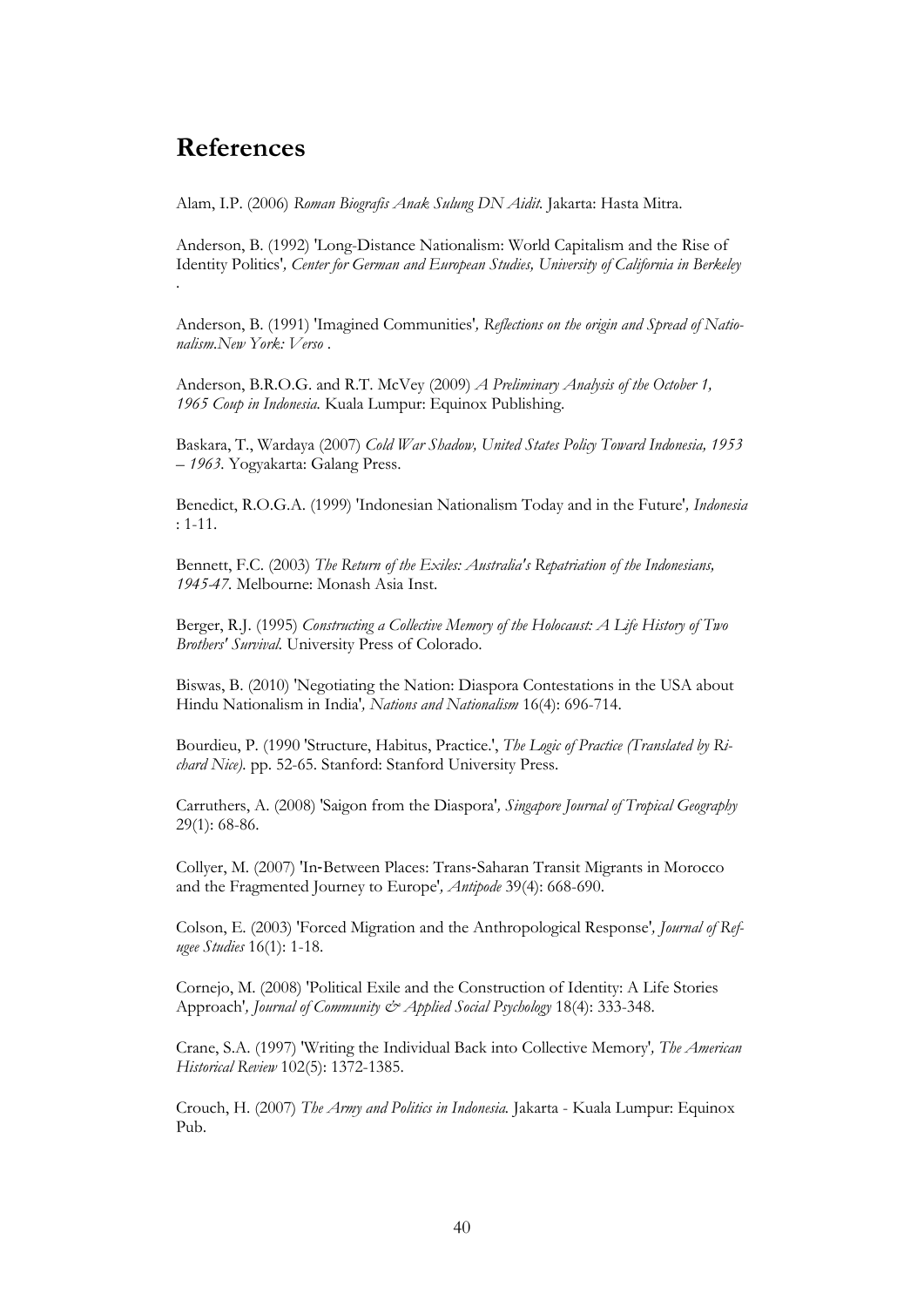Curtis, A. (2005) 'Nationalism in the Diaspora: A Study of the Kurdish Movement'*, Nationalism, ethnicity and conflict series, Utrecht: Universiteit Utrecht* .

D'Alisera, J.A. (2002) 'Icons of Longing: Homeland and Memory in the Sierra Leonean Diaspora'*, PoLAR: Political and Legal Anthropology Review* 25(2): 73-89.

Douglas, M. (1991) 'The Idea of a Home: A Kind of Space'*, Social Research* 58(1): 287- 307.

Dragojlovic, A. (2010) ''Sukarno's Students': Reconfiguring Notions of Exile, Community and Remembering'*, RIMA: Review of Indonesian and Malaysian Affairs* 44(1): 53.

Eltringham, N. (2004) *Accounting for Horror: Post-Genocide Debate in Rwanda.* London: Plutobooks.

Farid, H. (2005) 'Indonesia's Original Sin: Mass Killings and Capitalist Expansion, 1965-66'*, Inter-Asia Cultural Studies* 6(1): 3-16.

Farid, H., Anonymous February, 2002. Masalah Pelurusan Sejarah. Paper given at the Seminar Pendidikan Sejarah, held by LPRKROB edn. Jakarta: .

Giddens, A. (1984) 'Elements of the Theory of Structuration', *The Constitution of Society: Outline of the Theory of Structuration,* pp. 1-34. United States of America: Univ of California Press.

Goldston, J.A. (2006) 'Holes in the Rights Framework: Racial Discrimination, Citizenship, and the Rights of Noncitizens'*, Ethics & International Affairs* 20(3): 321-347.

Halbwachs, M. (1950) 'Space and Collective Memory', *The Collective Memory (Translated by Francis J. Ditter, Jr. and Vida Yazdi Ditter),* pp. 1-15. New York: Harper and Row.

Halbwachs, M. and L.A. Coser (1992) *On Collective Memory.* Chicago: University of Chicago Press Chicago.

Hearman, V. (2010) 'The Last Men in Havana: Indonesian Exiles in Cuba'*, RIMA: Review of Indonesian and Malaysian Affairs* 44(1): 83.

Hearman, V. (2009) 'The Uses of Memoirs and Oral History in Researching the 1965 - 1966 Political Violence in Indonesia'*, IJAPS* 5(2): 21-42.

Heryanto, A. (2006) *State Terrorism and Political Identity in Indonesia: Fatally Belonging.* USA and Canada: Routledge, part of the Taylor & Francis Group.

Heryanto, A. (1999) 'Where Communism Never Dies'*, International journal of cultural studies* 2(2): 147.

Hill, D.T. (2010) 'Indonesia's Exiled Left as the Cold War Thaws'*, RIMA: Review of Indonesian and Malaysian Affairs* 44(1): 21.

Hill, D.T. (2009) 'Knowing Indonesia from Afar: Indonesian Exiles and Australian Academics'*, RIMA: Review of Indonesian and Malaysian Affairs* 43(1): 147.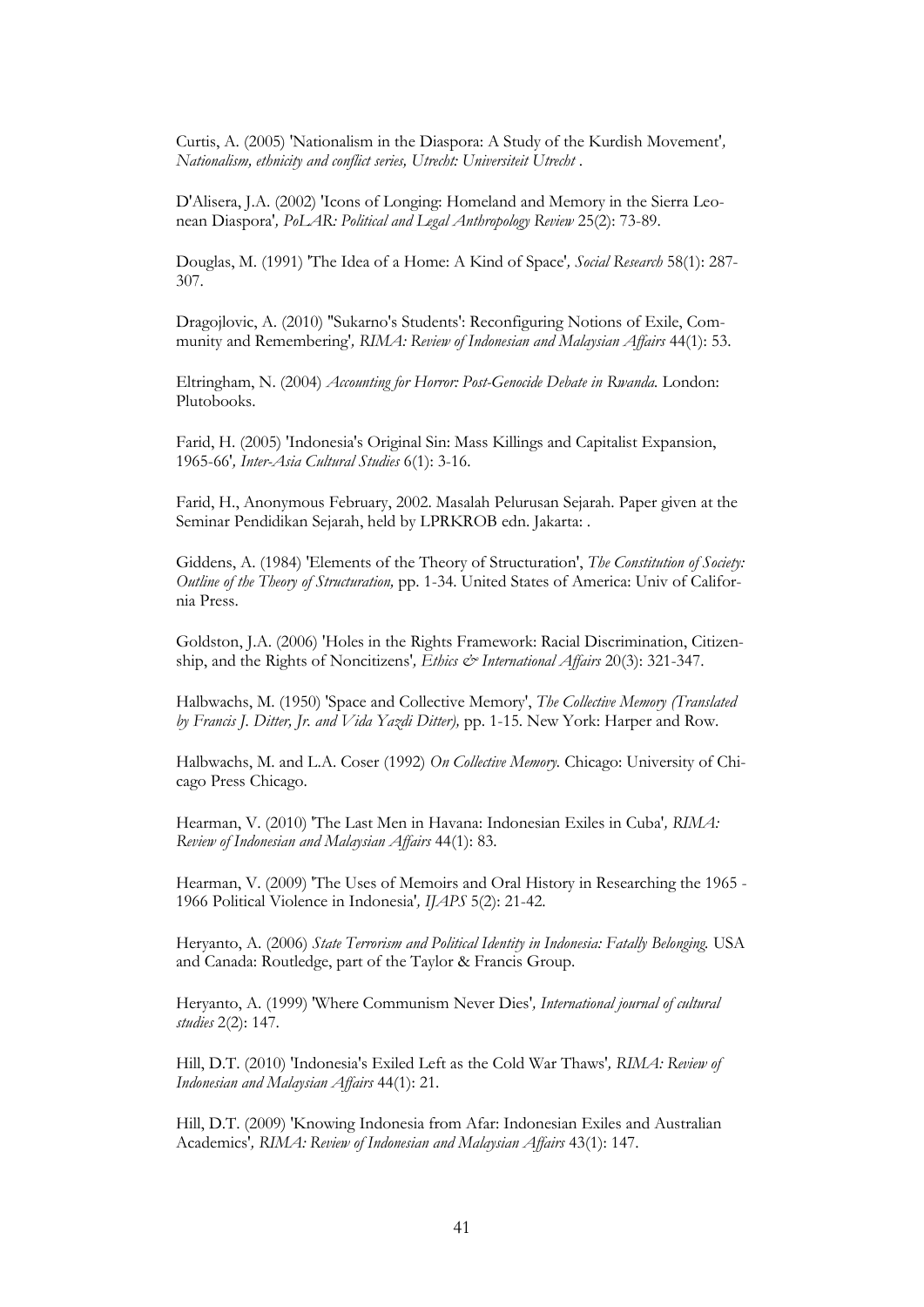Hill, D.T. and A. Dragojlovic (2010) 'Indonesian Exiles: Crossing Cultural, Political and Religious Borders-Introduction'*, RIMA: Review of Indonesian and Malaysian Affairs*  44(1): 1.

Hill, D. (in press 2011) 'Writing Lives in Exile: Autobiographies of the Indonesian Left Abroad', in M. Perkins (ed.) *Locating Life Stories: Beyond East West Binaries in (Auto)Biographical Studies,* Hawai'i: University of Hawai"i Press.

Hirst, W. and D. Manier (2008) 'Towards a Psychology of Collective Memory'*, Memory*  16(3): 183 - 200.

Irma Pattopang, Y. (2009) 'Bhinneka Tunggal Ika: The Indonesian Communities in the Netherlands 1950 - 2000', Master Thesis. Leiden: Leiden University.

Jacobsen, F.F. (2009) 'Introduction', *Hadrami Arabs in Present Day Indonesia: An Indonesian-Oriented Group with an Arab Signature,* pp. 1-7. New York: Taylor & Francis. Accessed October 28, 2011

<http://books.google.com/books?id=Vqy8gf2elqUC&printsec=frontcover&dq=Ha drami+Arabs+in+present-day+Indonesia:+an+Indonesia-

oriented+group+with+an+Arab+signature&hl=en&ei=PzrBTr29NYfxsgbVlrS6Aw &sa=X&oi=book\_result&ct=result&resnum=1&ved=0CC0Q6AEwAA#v=onepag e&q&f=false>.

Kansteiner, W. (2002) 'Finding Meaning in Memory: A Methodological Critique of Collective Memory Studies'*, History and Theory* 41(2): 179-197.

Klein, N. (2007) *The Shock Doctrine.* London: Penguin.

Lebang, T. and A.F. Susanto (2010) *Sahabat Lama, Era Baru: 60 Tahun Pasang Surut Hubungan Indonesia-Rusia.* Jakarta: Grasindo.

Legg, S. (2005) 'Contesting and Surviving Memory: Space, Nation, and Nostalgia in Les Lieux De Memoire'*, Environment and Planning D: Society and Space* 23: 481-504.

Linde, R. (2006) 'Statelessness and Roma Communities in the Czech Republic: Competing Theories of State Compliance'*, Int'l J.on Minority & Group Rts.* 13: 341.

Lingard, J. (2008) *Refugees and Rebels: Indonesian Exiles in Wartime Australia.* Australia: Australian Scholarly Pub.

Mariani, E. (2006) 'Record-Keeper of the Exiled and Forgotten' *The Jakarta Post,*Accessed October 28, 2011 <http://www.thejakartapost.com/news/2006/04/26/recordkeeper-exiled-andforgotten.html>.

McGregor, K.E. (2005) 'Nugroho Notosusanto: The Legacy of a Historian in the Service of an Authoritarian Regime', in M. Sabina Zurbuchen (ed.) *Beginning to Remember: The Past in the Indonesian Present,* pp. 209-232. Singapore: NUS Press.

Missbach, A. (2010) 'The Merits of Not Returning: The Search by Acehnese in the Diaspora for Political Participation in Post-Conflict Times'*, RIMA: Review of Indonesian and Malaysian Affairs* 44(1): 111.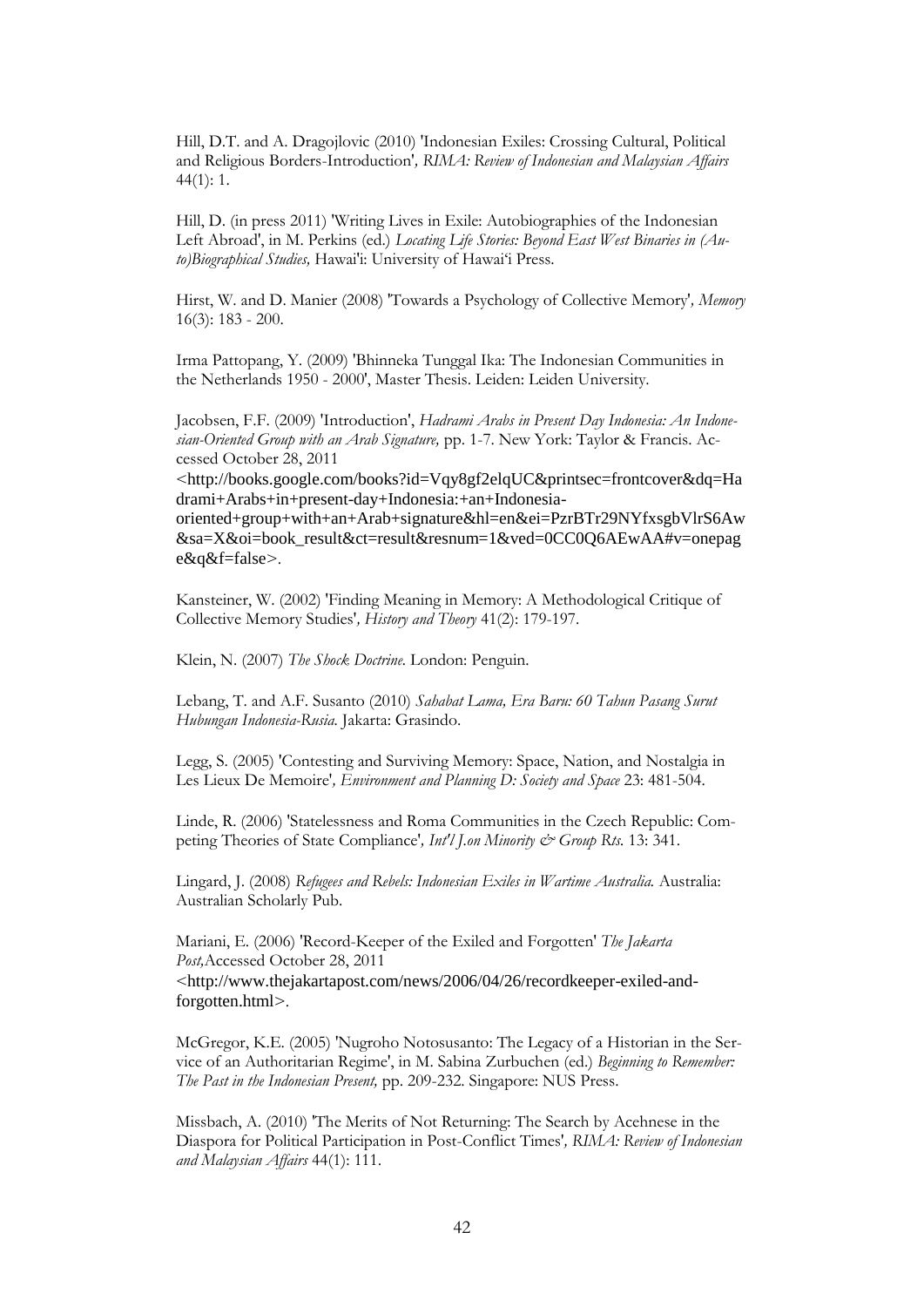Misztal, B.A. (2003) 'Durkheim on Collective Memory'*, Journal of Classical Sociology* 3(2): 123.

NN, 1997. Analisa & Peristiwa. *Tempo, February 5 - April 5, 1997,* .

NN, 1958. Indonesia: Djago, the Rooster. *Time Magazines, Mar 10, 1958,* .

Nora, P. (1989) 'Between Memory and History: Les Lieux De Mémoire'*, Representations*  (26): 7-24.

Nora, P., 1931 (1996) *Realms of Memory: Under the Direction of Pierre Nora ; English Language Edition Ed. and with a Forew. by Lawrence D. Kritzman ; Transl. by Arthur Goldhammer.*  New York [etc.]: Columbia University Press.

Ong, A. (2004) 'Latitudes of Citizenship: Membership, Meaning and Multiculturalism'*,*  in Brysk, A and Shafir, G (eds.) *People Out of Place: Globalization, Human Rights and the Citizenship Gap,* pp. 53 – 70. London and New York: Routledge.

Orjuela, C. (2008) 'Distant Warriors, Distant Peace Workers? Multiple Diaspora Roles in Sri Lanka's Violent Conflict'*, Global Networks* 8(4): 436-452.

Pilger, J. (2002) *The New Rulers of the World: John Pilger.* London [etc.]: Verso.

Roosa, J. (2008) *Dalih Pembunuhan Massal: Gerakan 30 September Dan Kudeta Suharto.* Jakarta: Hasta Mitra.

Roosa, Johh and Ayu, Ratih (Last updated 2008) 'Sejarah Lisan Di Indonesia Dan Kajian Intersubyektivitas' (a webpage of Institut Sejarah Sosial Indonesia). Accessed September, 13 2011 <http://www.sejarahsosial.org/?p=26>.

Schreiner, K.H. (2005) 'Beginning to Remember: The Past in the Indonesian Present', in M. Sabina Zurbuchen (ed.) *Lubang Buaya: Histories of Trauma and Sites of Memory,* Singapore: NUS Press.

Setiawan, H. (2010) 'Some Thoughts on Indonesian Exilic Literature'*, RIMA: Review of Indonesian and Malaysian Affairs* 44(1): 9.

Sherman, T.C. (2011) 'Migration, Citizenship and Belonging in Hyderabad (Deccan), 1946–1956'*, Modern Asian studies* 45(1): 81-107.

Shiraishi, S. (1997) *Young Heroes: The Indonesian Family in Politics.* USA: Cornell Univ Southeast Asia.

Smit, N. (2010) *The Need for a Revival of Third Worldism and the Continued Relevance of the Concept of the Third World.* Germany: GRIN Verlag. Accessed October 13, 2011 <http://books.google.com/books?hl=en&lr=&id=GgZBcLpeIKEC&oi=fnd&pg=P A3&dq=third+worldism+movement&ots=8yakG0wPP2&sig=c03HYf71tkOKFcV y4EI0vwA9O\_0#v=onepage&q&f=false>.

Steijlen, F. (2010) 'Moluccans in the Netherlands: From Exile to Migrant'*, RIMA: Review of Indonesian and Malaysian Affairs* 44(1): 143.